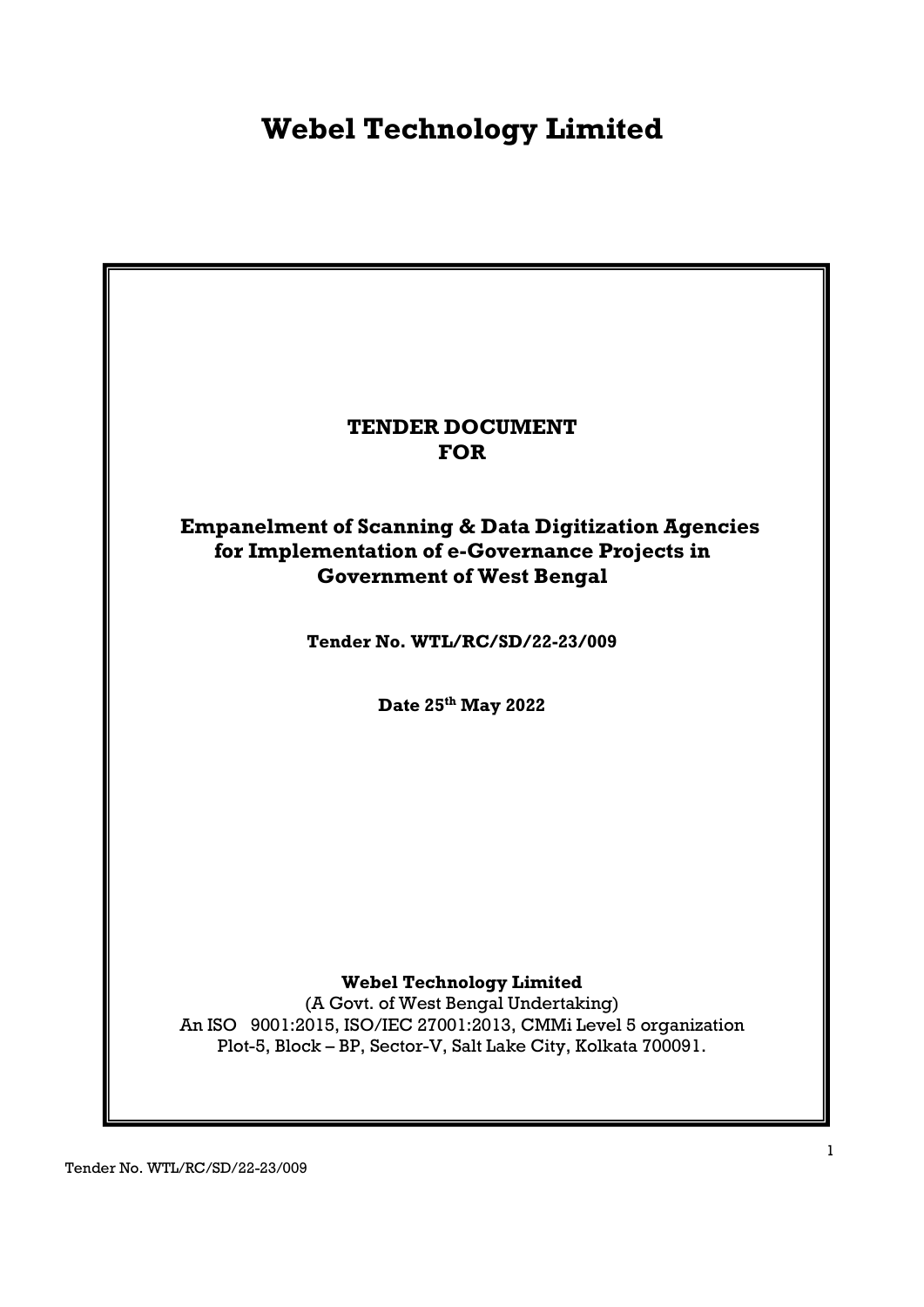### Important Dates and Information

| 1. | Project description                                   | <b>Empanelment of Scanning &amp; Data Digitization Agencies</b>                                                                                                                                                                                                                                                                                                                                                                                         |
|----|-------------------------------------------------------|---------------------------------------------------------------------------------------------------------------------------------------------------------------------------------------------------------------------------------------------------------------------------------------------------------------------------------------------------------------------------------------------------------------------------------------------------------|
|    |                                                       | for Implementation of e-Governance Projects in                                                                                                                                                                                                                                                                                                                                                                                                          |
|    |                                                       | Government of West Bengal.                                                                                                                                                                                                                                                                                                                                                                                                                              |
| 2. | <b>Tender Fee</b>                                     | For Type-1 bidder, Tender fee of Rs 5000 to be submitted<br>online. For Type-2 bidder, Tender fee of Rs 3000 to be<br>submitted online                                                                                                                                                                                                                                                                                                                  |
|    |                                                       | The amount to be transferred electronically as per the<br>details given in Clause - 3, Section - C                                                                                                                                                                                                                                                                                                                                                      |
| 3. | <b>Earnest Money Deposit</b>                          | For Type-1 bidder, EMD of Rs. 1,00,000/- to be submitted<br>online. For Type-2 bidder, EMD of Rs. 50,000/- to be<br>submitted online                                                                                                                                                                                                                                                                                                                    |
|    |                                                       | The amount to be transferred electronically as per the<br>details given in Clause - 3, Section - C                                                                                                                                                                                                                                                                                                                                                      |
| 4. | Pre-Bid Meeting date & time                           | 02.06.2022 at 12.00 Hrs. (On-Line Meeting)                                                                                                                                                                                                                                                                                                                                                                                                              |
|    |                                                       | Pre-Bid meeting will be organizing online platform<br>$\bullet$<br>only. Only queries as per format (Section - N)<br>reaching WTL by 01.06.2022 at 15.00 Hrs. will be<br>taken for decision. Prospective bidders are<br>requested to send mail to purchase@wtl.co.in for<br>participation of online pre-bid meeting. Based on<br>request WTL will share meeting id / links for<br>meeting. If there is any change in date and time<br>then will inform. |
|    |                                                       | Only queries as per format (Section - N) reaching<br>WTL by 01.06.2022 at 15.00 Hrs. will be taken for<br>decision.                                                                                                                                                                                                                                                                                                                                     |
|    |                                                       | Queries will be sent to Manager (Purchase)<br>(purchase@wtl.co.in)                                                                                                                                                                                                                                                                                                                                                                                      |
| 5. | Last date & time of Bid Submission                    | 16.06.2022 at 14.00 Hrs.                                                                                                                                                                                                                                                                                                                                                                                                                                |
| 6. | Date & time of Technical Bid Opening                  | 16.06.2022 at 14.30 Hrs.                                                                                                                                                                                                                                                                                                                                                                                                                                |
| 7. | Bid Submission & Bid Opening venue                    | WEBEL TECHNOLOGY LIMITED                                                                                                                                                                                                                                                                                                                                                                                                                                |
|    |                                                       | (A Govt. of West Bengal Undertaking)                                                                                                                                                                                                                                                                                                                                                                                                                    |
|    |                                                       | Plot - 5, Block - BP, Sector - V,                                                                                                                                                                                                                                                                                                                                                                                                                       |
|    |                                                       | Salt Lake City, Kolkata - 700091.                                                                                                                                                                                                                                                                                                                                                                                                                       |
| 8. | <b>WTL Address</b>                                    | <b>WEBEL TECHNOLOGY LIMITED</b>                                                                                                                                                                                                                                                                                                                                                                                                                         |
|    |                                                       | (A Govt. of West Bengal Undertaking)                                                                                                                                                                                                                                                                                                                                                                                                                    |
|    |                                                       | Plot - 5, Block - BP, Sector - V, Salt Lake City,                                                                                                                                                                                                                                                                                                                                                                                                       |
|    |                                                       | Kolkata - 700091.                                                                                                                                                                                                                                                                                                                                                                                                                                       |
| 9. | <b>WTL Contact Number</b>                             | 23673403-06                                                                                                                                                                                                                                                                                                                                                                                                                                             |
| 10 | Bidders have to submit the bid in two parts.          |                                                                                                                                                                                                                                                                                                                                                                                                                                                         |
|    | Part 1 - Techno-commercial cum Pre-Qualification Bid. |                                                                                                                                                                                                                                                                                                                                                                                                                                                         |
|    | Part 2 - Financial Bid                                |                                                                                                                                                                                                                                                                                                                                                                                                                                                         |
|    |                                                       | Bidders are requested to submit two bids separately in two sealed envelope superscribing Part 1 -                                                                                                                                                                                                                                                                                                                                                       |
|    |                                                       | Techno-commercial cum Pre-Qualification Bid and Part 2 - Financial Bid. These two envelop have to<br>be submitted inside a sealed envelope superscribing Tender No & Date, Tender subject and                                                                                                                                                                                                                                                           |
|    | Bidder's name & address.                              |                                                                                                                                                                                                                                                                                                                                                                                                                                                         |
|    |                                                       |                                                                                                                                                                                                                                                                                                                                                                                                                                                         |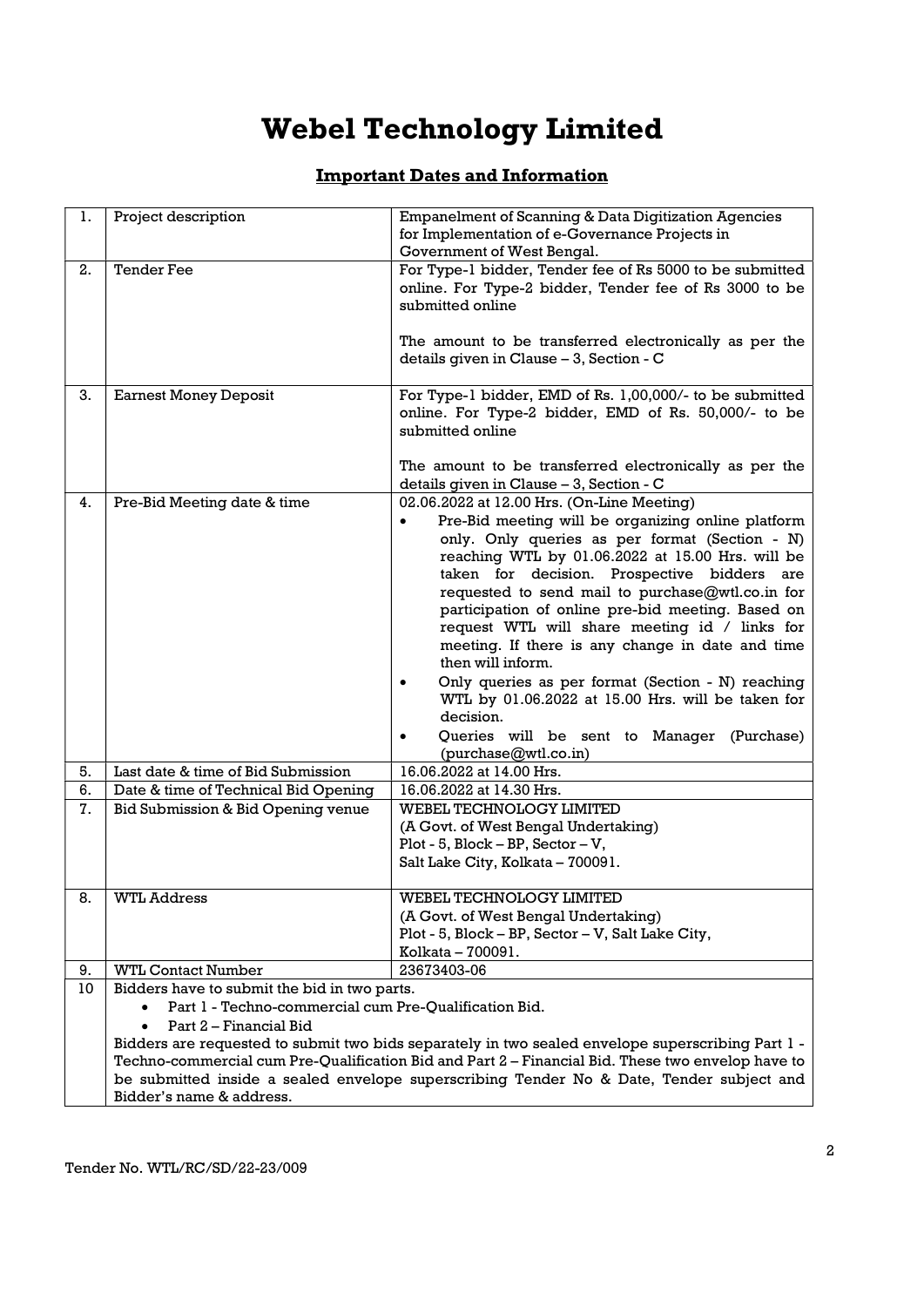### CONTENTS OF THE TENDER DOCUMENT

The Tender document comprises of the following:

- SECTION A SCOPE OF WORK
- SECTION B ELIGIBILITY CRITERIA
- SECTION C INSTRUCTION TO BIDDER
- SECTION D BID FORM
- SECTION E TECHNO COMMERCIAL EVALUATION & AWARDING OF CONTRACT
- SECTION F DETAILS OF ORDERS EXECUTED BY BIDDER
- SECTION G FINANCIAL CAPABILITY OF BIDDER
- SECTION H BIDDERS'S DETAILS
- SECTION I FORMAT FOR PRE-BID MEETING QUERY
- SECTION I LIST OF CLIENTS OF SIMILAR ORDERS
- SECTION K PROFORMA FOR PERFORMANCE BANK GUARANTEE
- SECTION L NIT DECLARATION FOR BIDDER
- SECTION M PRESEBCE OF FIRM IN WEST BENGAL
- SECTION N PAST PROJECT EXPERIENCE OF THE BIDDER
- SECTION O INFRASTRUCTURE AVAILABLE WITH BIDDER
- SECTION P PRICE BID
- SECTION Q LIST OF DOCUMENTS SUBMITTED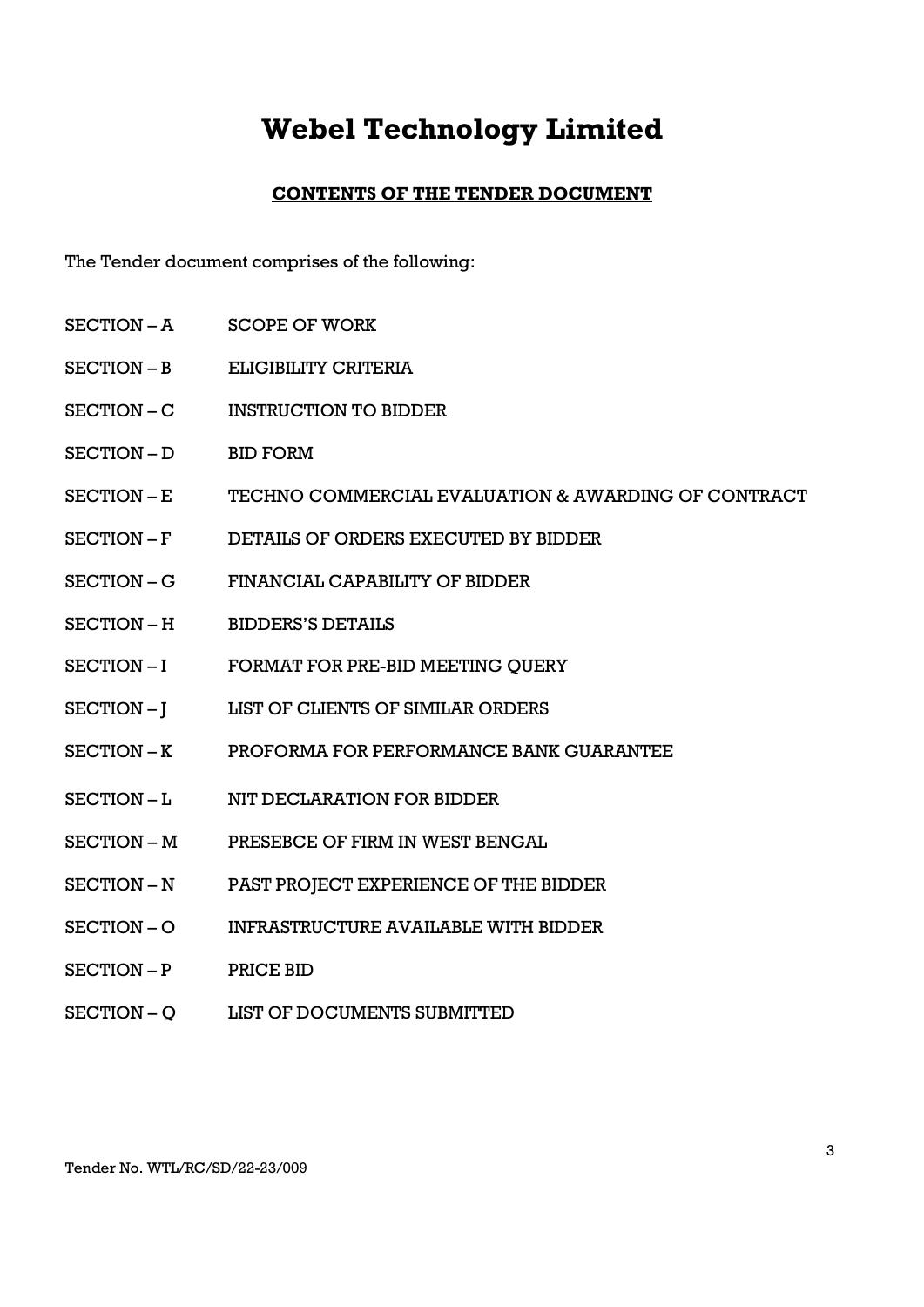### SECTION – A

### SCOPE OF WORK

WTL desires to have a panel of Scanning and Data Digitization agencies for the execution of such projects in the departments. This RFP for empanelment invites proposals from Scanning and Data Digitization agencies in India to empanel them with WTL to implement ICT projects on "as and when required" basis in West Bengal. The empanelment will be initially for a period of one year, which can be extended/ renewed through mutual consent for a further period.

#### Sub-Contracting or consortium is not allowed for the scope of work mentioned in the RFP for empanelment.

WTL invites Bids from local Scanning & Data Digitization firms or agencies ("Bidders") for the empanelment of agencies for Scanning & Data Digitization for Implementation of e-Governance projects. IT/ITES/ESDM units having its registered office in West Bengal and recruiting at least 50% of its executive employees who are domicile of West Bengal will be termed as Local Enterprises.

Considering the volume of data digitization to be made, the empanelment is proposed to be categorized based on their annual sales turnover and existence of firm as state below.

| Category | Annual<br>Average      | Existence of form in | Volume of work to be awarded                 |
|----------|------------------------|----------------------|----------------------------------------------|
|          | Turnover<br>the<br>οf  | years                |                                              |
|          | bidder in last 3 years |                      |                                              |
| Tier-I   | Rs 25 lakhs to Rs 1    | Minimum 3 Years      | Scanning upto 15 lakhs pages<br>$\bullet$    |
|          | Crore                  |                      | Data entry uto 10 lakhs records<br>$\bullet$ |
|          |                        |                      | maximum<br>300<br>with<br>characters         |
|          |                        |                      | each                                         |
| Tier-2   | $>$ Rs 1 Crore         | Minimum 5 years      | No Limit                                     |

The bidder should participate in the empanelment process for one category only. If the bidder will participate more than one category, the bid will summarily be rejected.

#### WTL reserves right to increase/decrease number of firms to be empaneled in each category (i.e. Tier).

#### Scope of Work:

It is always imperative for any organization to meet accepted standards for managing its large official records. These standards are designed to ensure that electronic images of paper source documents, where the image is intended to replace the original as the official record, are captured in a way that ensures their reliability, authenticity, and usability over their entire retention period and that allows the images, or copies produced from the images, to be authenticated as true copies of the originals and to be admissible as evidence in legal proceedings. WTL desires to achieve the following by scanning and digitizing documents for departments/Directorates/Parastatals/Development authorities /PSUs and other Organizations across state of West Bengal: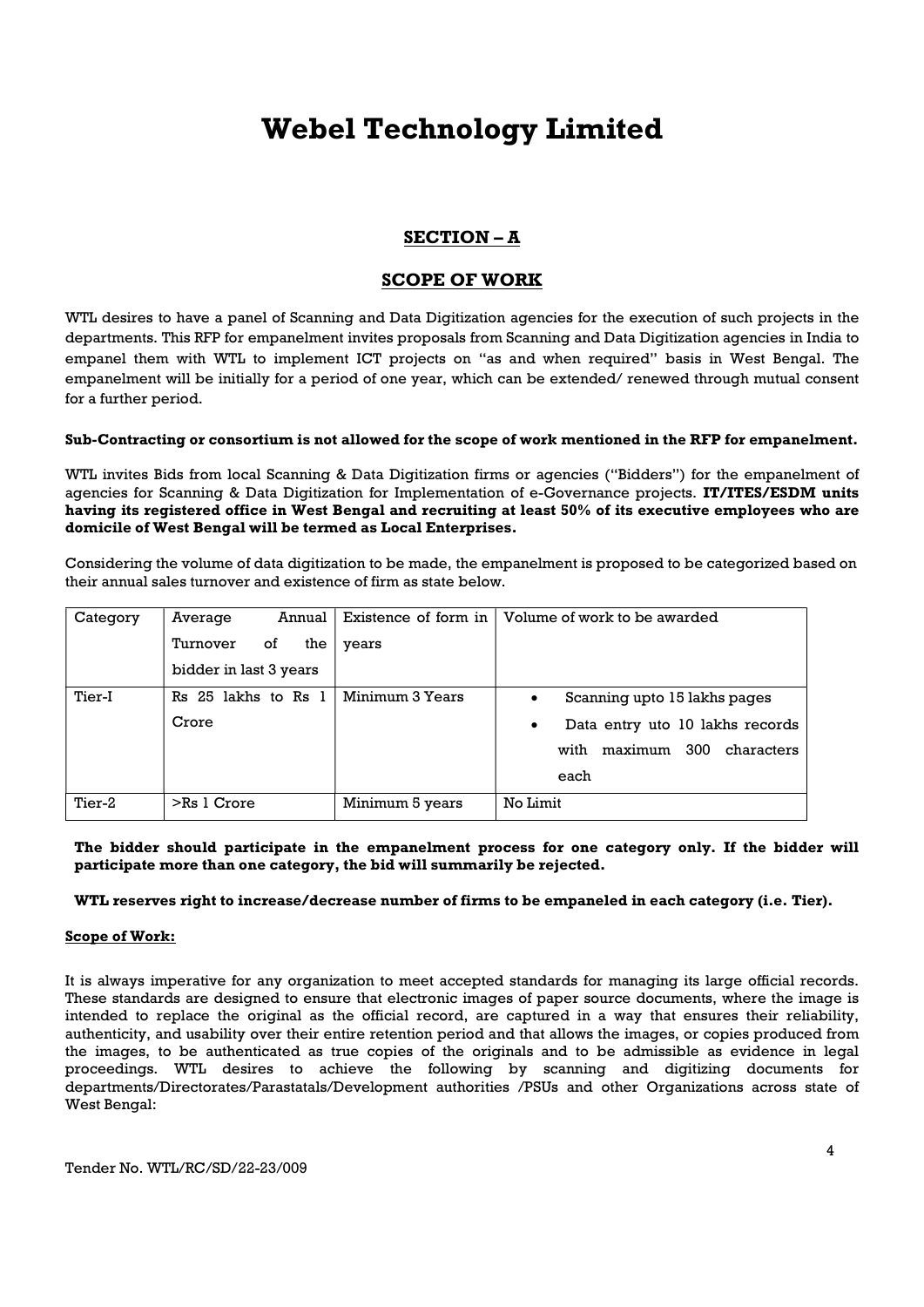- Less Storage space for preserving the documents
- Reduction in overall Searching time.
- Increase in productivity of processes and office personnel
- Availability of the document for sending over email
- Reduced turnaround time of processes
- Increase control over all the important digitized documents by restricting access.

#### The overall scope of work as follows

#### **Scanning**

All the required infrastructure required for scanning (like desktop computers, laptops, UPS, high speed scanner etc) will be provided by the empaneled vendor

- a. Development of software for scanning & data entry (for offline, if required)
- b. Unbinding of the documents with the permission of concerned Department, if required.
- c. Physical Numbering of each page of the document as defined by department
- d. Scanning & indexing each page
- e. OCR enabled scanning, if required
- f. Create multipage PDF
- g. Data Entry of meta data
- h. Preparation of CD/DVDs/HDDs comprising scanned documents
- i. Binding and handover of the documents after scanning
- j. The empaneled vender will provide required hardware for scanning like computer, scanner, UPS, computer furniture etc

#### Data entry

- a. Data Entry of particulars (Numerical & Alphabetic) from registers/forms/documents
- b. Check-list generation, Proof Reading, Updation of record & final check-list with back-up.
- c. Department will provide Data Structure for Data Entry.
- d. Verification and authentication of entered data in consultation with concerned department/organization
- e. The empaneled firm shall have to supply verified data as per requirements in CDs/DVDs/HDDs as per defined schedule. The party will also have to keep back-up of the entered data till the completion of the project.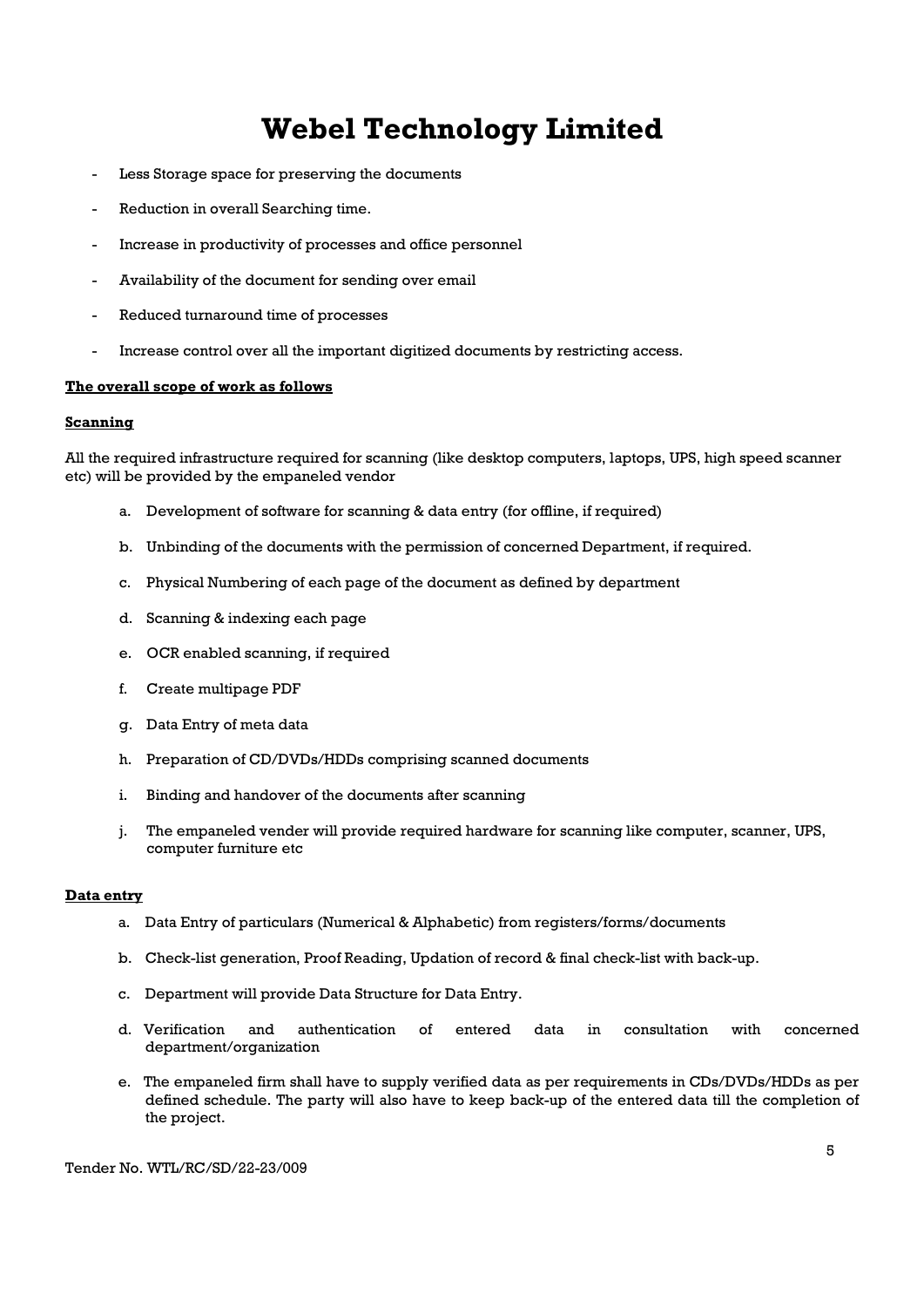f. The empaneled vender will provide required hardware for data entry like computer, printer, UPS, computer furniture etc. The cost should include copy of proof reading and final data entry report (all records) after verification.

The entire process of scanning and digitization of office documents has been divided into following stages

- Setup of scanning and digitization facility at the End User Department's office
- Pre-Scanning preparation
- Scanning and Digitization
- Indexing and Meta-tagging of scanned documents
- Post Scanning activities
- Storage and backup
- Support the System Integrator during data uploading / data migration to the system.

#### Setup of scanning and digitization facility at the End User Department's office:

The empaneled Vendor, on receiving Purchase Order/ Work Order from WTL, will setup a scanning facility at the End User Department's office as per direction of WTL.

- The Vendor will set-up adequate scanning and digitization infrastructure as per the requirement of the type and number of documents
- The Vendor will be required to setup and install at least the following infrastructure (but not limited to) in adequate numbers at the End User Department's office:

o Desktops/Laptops o Scanners

o Network Set-up(optional) o UPS

- The Vendor should provide sufficient equipment so as to complete the scanning and digitization in the specified duration required by the End User Department. Delay incompletion of work will attract penalty to the Vendor.
- The Vendor shall make arrangements for maintenance of IT infrastructure(Scanners,. Desktops/Laptops, UPS, Network setup, etc.) installed at his own cost and make sure the work shall not be stopped on the ground
- The End User Department will provide sufficient space with required furniture and electricity to the Vendor.
- The Vendor shall arrange power backup/generator, if required, to complete the job as per the timeline

#### Pre-scanning preparation

Pre-processing of document would be the activities that are to be performed by the Vendor on the documents collected before they can be scanned. It shall include the followings(but is not limited to

- Records would be scanned and digitized at the End User Department premises and the Vendor shall be responsible for collecting them from different units of the Department to carry out the digitization work. The documents would be received in lots as agreed mutually between the Vendor and the Department. The Vendor shall acknowledgement of number and type of documents received from the Department.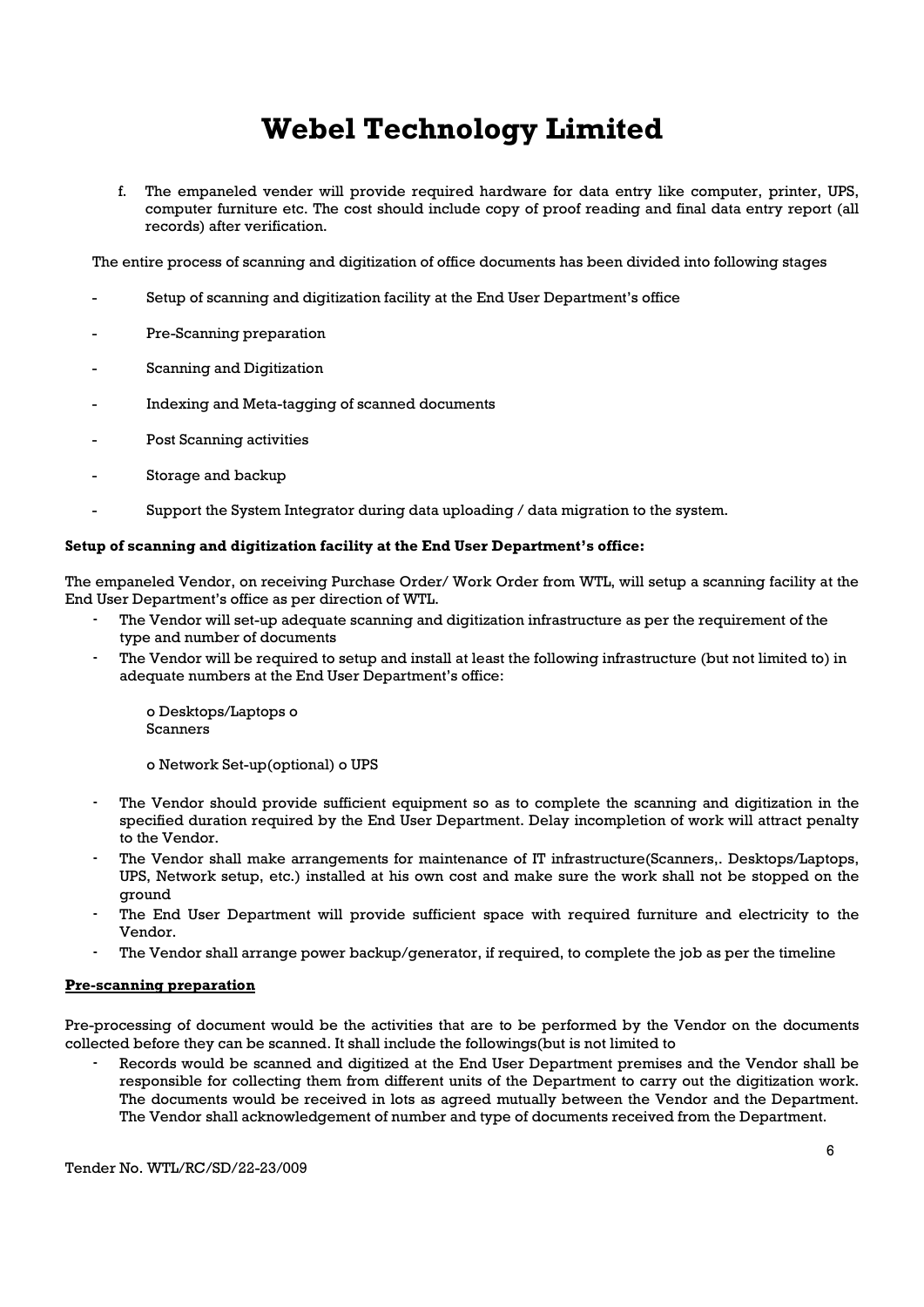- The Vendor shall maintain a note of the document details in a register while collecting these documents. The log register should contain at least the following details:
	- Name of the document collected
	- Size of the pages in document (A4, legal, A3, etc.) along with the count o Total number of pages in the document
	- Collected from (Name of Government Official)
	- Date of Collection
	- Expected date of return
	- Returned to (Name of Government Official)
	- Returned by (Vendor representative)
	- Actual date of return
- After collection of documents by the Vendor, it would be responsibility of the Vendor to maintain and return the documents in their original form to the End User Department. Any damage to the documents collected shall make the Vendor liable for the same.
- The Vendor shall check for the number of documents in a file in presence of the representative of End User Department.
- The Vendor shall be responsible for removal of dust, removal of tags, pins, threads, rubber bands etc and sorting & numbering of pages in the document file in the correct order.
- The Vendor will carefully unfold and flatten the documents to eliminate creases and wrinkles
- The Vendor shall take special care in preparing the documents which are too old and that may not be in good physical condition and as very delicate they may not be directly scanned. This may include (but not limited to) pasting of torn pages, straightening of pages, un-binding of files that cannot be scanned directly. Some documents which are folded at the edges may even require ironing to straighten them. Documents should be prepared such that normal scanner can scan it. The cost of stationeries such as pencils, tapes, glues, staples, tags etc required in preparing documents should be borne by the vendor.
- The Vendor shall take extreme care towards handling of documents so that their chronology is not disturbed or to maintain the sequence of records in the files. For example, Multi-page documents that must be kept together (e.g., a letter with an attachment)
- Segregating the documents to be scanned into batches. The size and content of a batch shall be determined by each unit of the End User Department based on the nature of the documents being scanned and that unit's workflow. Procedures for batching must be documented in the unit specific procedures and must include the use of batch sheets (with e.g., batch number, scanner operator ID, and date scanned) for subsequent traces and storage.
- In case of book scanning, some books are not properly flattened for scanning. Therefore, it needs to unbind the book. It is the responsibility of the vendor to bind the book as per cost of binding.

#### Scanning & Digitization

- a. Depending on the type and condition of the document, the selected bidder shall deploy the different types of scanners like automatic document feeder, flat bed, face up scanner etc.
- b. The selected bidder shall scan and digitize the records/documents of the concerned department.
- c. The records shall be digitized at minimum 200/300/600 dpi in b&w/greyscale or colour with appropriate scanner for concerned departments. However, the specification of scanning shall be decided by the user department/organization.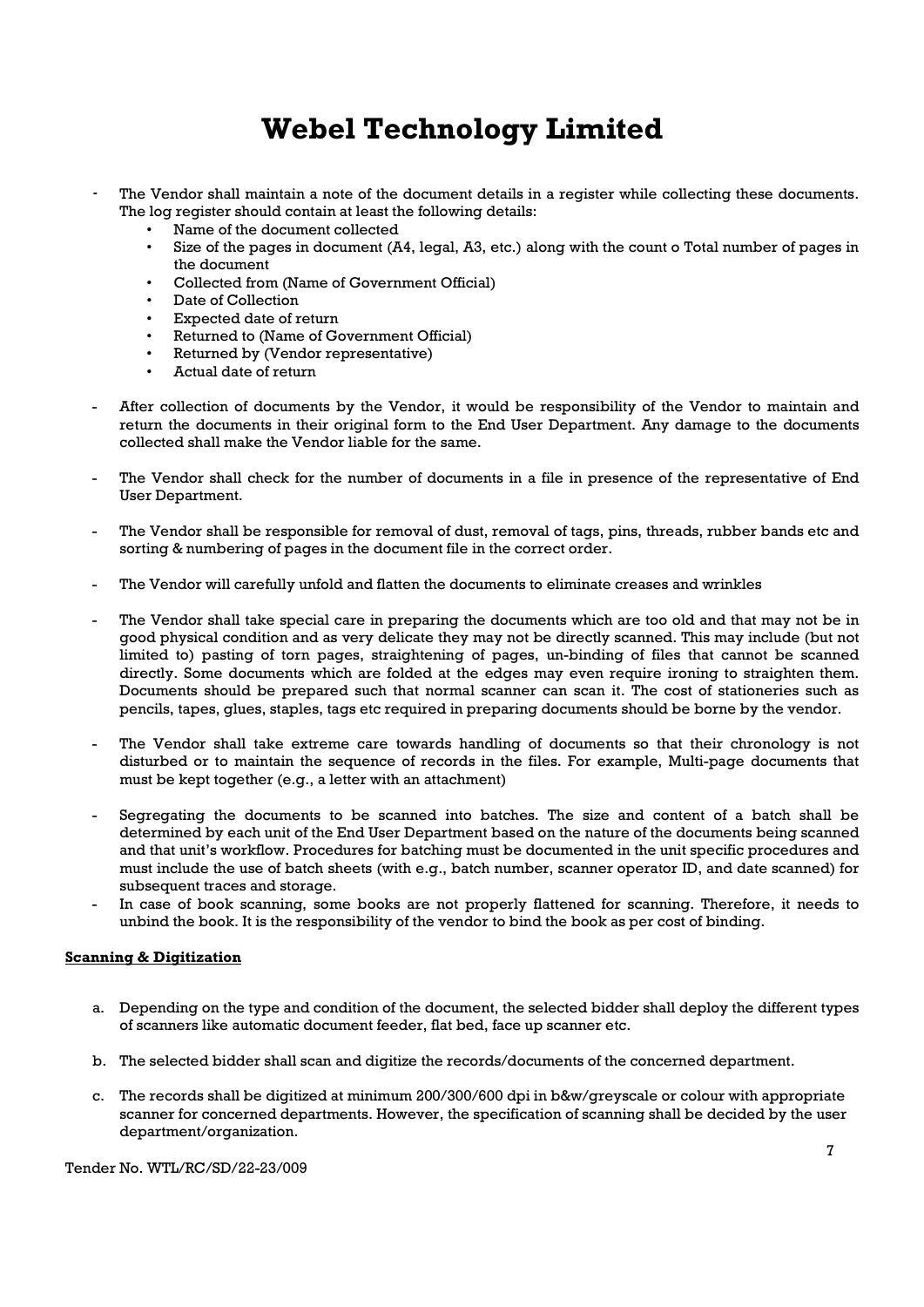- d. The selected bidder shall ensure that the originality of the document shall be maintained. Page size of the physical file can vary across departments and within file also
- e. The selected bidder shall perform following indicative image enhancement activities:
	- The quality of scanned images are enhance to the optimum level
	- Perform skew/de-skew activities on the scanned document to make the image straight
	- Cropping and cleaning of images like removal of black noises around the text, providing equal margins around the text
- f. In case the documents are not legible, it needs to be scanned on high resolution i.e. 600 dpi or higher. No extra payment shall be made for the same.
- g. No document shall be scanned more than once and no blank pages shall be scanned even if they are part of file. The blank page in a file is a page that is entirely blank, or has only page number, or has only rubber stamp.
- h. After scanning of documents, total number of documents will be matched with total number of images scanned and if some images are missing then those will be inserted in the batch at this level only.
- i. For each record, Raw Image (Lossless PDF/A), Master Image (cleaned Lossless PDF/A) , Web Image (cleaned – compressed PDF/A) record types must be stored and delivered to the concerned department.
- j. In case of images with printed English text, if asked by concern department, the output PDF document should be searchable. Searchable PDF should be created in one single step by processing the input image.
- k. If required by the Concerned Department, the selected bidder shall perform the OCR (only in English language) on the document with minimum 95% accuracy so that the documents can be searched using the text in the document.
- l. Quality check (Scanned images)- Quality check after scanning is of utmost important. Images clearing this QC will lead to movement of documents in metadata entry phase. The selected bidder shall ensure following QC activities in this stage :
	- i. No page has been scanned twice. Payment for extra scanning will not be made to the selected bidder.
	- ii. Ensure that blank pages are not scanned
	- iii. Check scanned records for dpi image , quality, format, Noise removal etc
	- iv. 100 % on screen validation for all scanned images and submit the log for 100 % QC work done along with QC certificate.
	- v. Check that all records obtained from the department have been scanned and no document has been missed out.
	- vi. To print minimum 1% of the scanned document but not exceed 2% of the scanned document (as identified by concerned departments) for sample checking to be done by the concerned departments to ensure quality scanning.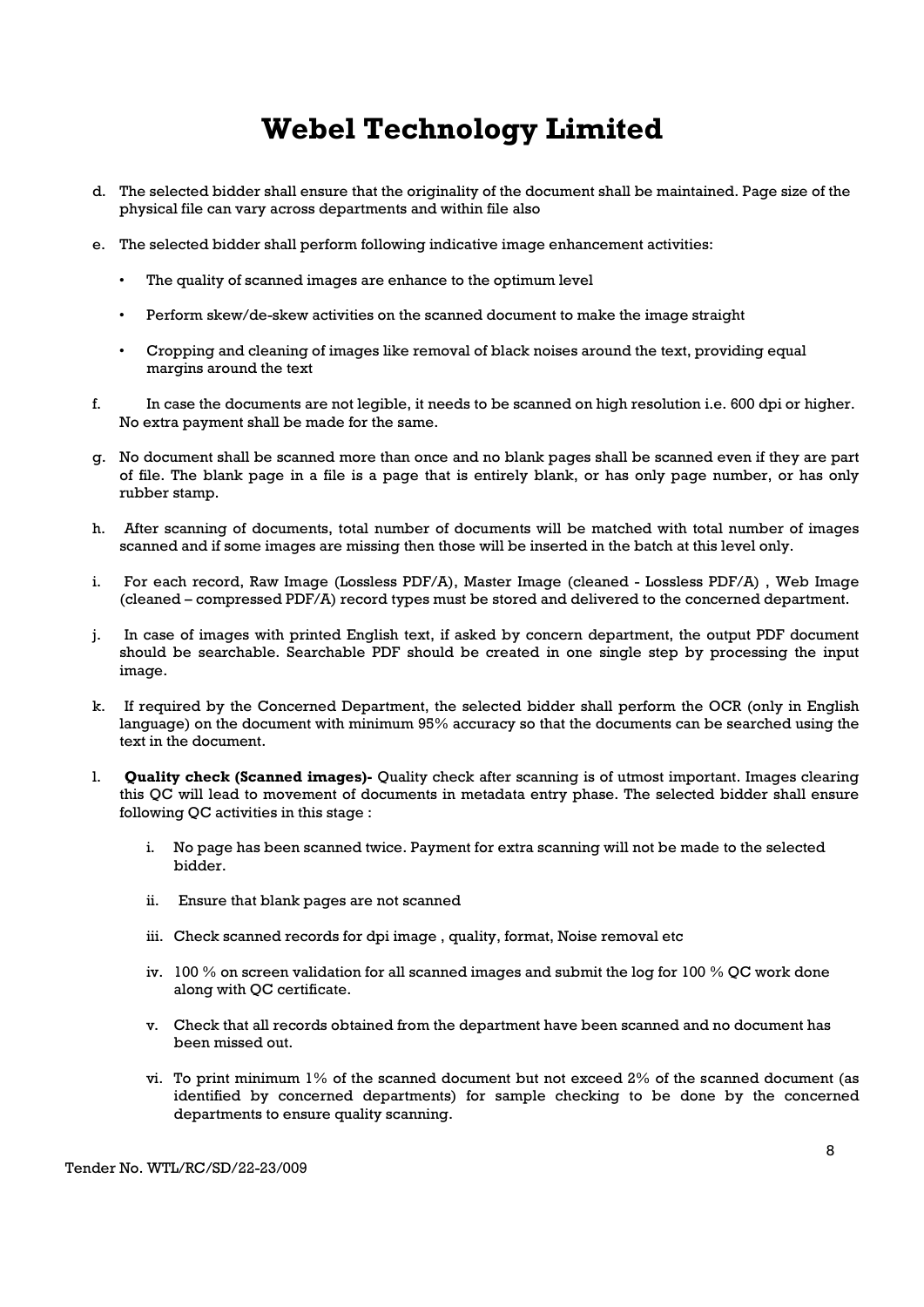- m. The selected bidder shall provide a QC module within its application software for quality check at no extra cost to WTL.
- n. The selected bidder shall appoint skilled and qualified manpower for QC purpose and not get QC done by operators who have scanned and done metadata entry.

#### Meta Data entry/Indexing & cataloguing

- a. After documents/images are scanned and stored in digital form, they would be indexed using manual entry. The Vendor will create metadata required for indexing as per the requirement of the End User Department.
- b. If, the end user department has not provided the software application for index and cataloguing/meta data entry, the selected bidder shall develop the application as per requirement. However, extra payment shall be made.
- c. The Vendor will establish procedure for checking the accuracy of indexing and making necessary corrections as accurate indexing is required for efficient retrieval of digital documents from digital storage media.
- d. Once all documents are verified and pass quality assurance phase, they will be stored on final digital media of the client's preference, complete with their indexes. At the end of the process all documents will be returned in their original form to the department.
- e. More than one space between two wards shall be considered as one space.

#### Post Scanning

- After scanning, the physical document would be pinned together/tagged/bound in the same form as it was given for scanning by the individual units of any department. At the end of the process all documents will be returned in their original form to the department.
- Each page shall be serially arranged and shall be counted while giving the documents back to the department.
- Version Control mechanism should be allowed. Version control has to be done in case of addendum to the pre-existing digitized file. Vendor will have to make this facility available in the capture and indexing module
- The Vendor is required to use their own MIS tool to generate fortnightly reports for tracking the digitization status. These reports would contain basically summary of records scanned and stored. The release of payments is linked to fortnightly submission of these reports and the status of work to the End User Department and subsequent receipt of sign-offs

#### Storage and Backup

- A folder structure/ configuration management policy has to be followed while storing the digitized data in the DVD/USB Drive/ and/ or central storage.
- Nomenclature of the digitized file should be in accordance with the e-Gov standard and should be discussed with the End User Department.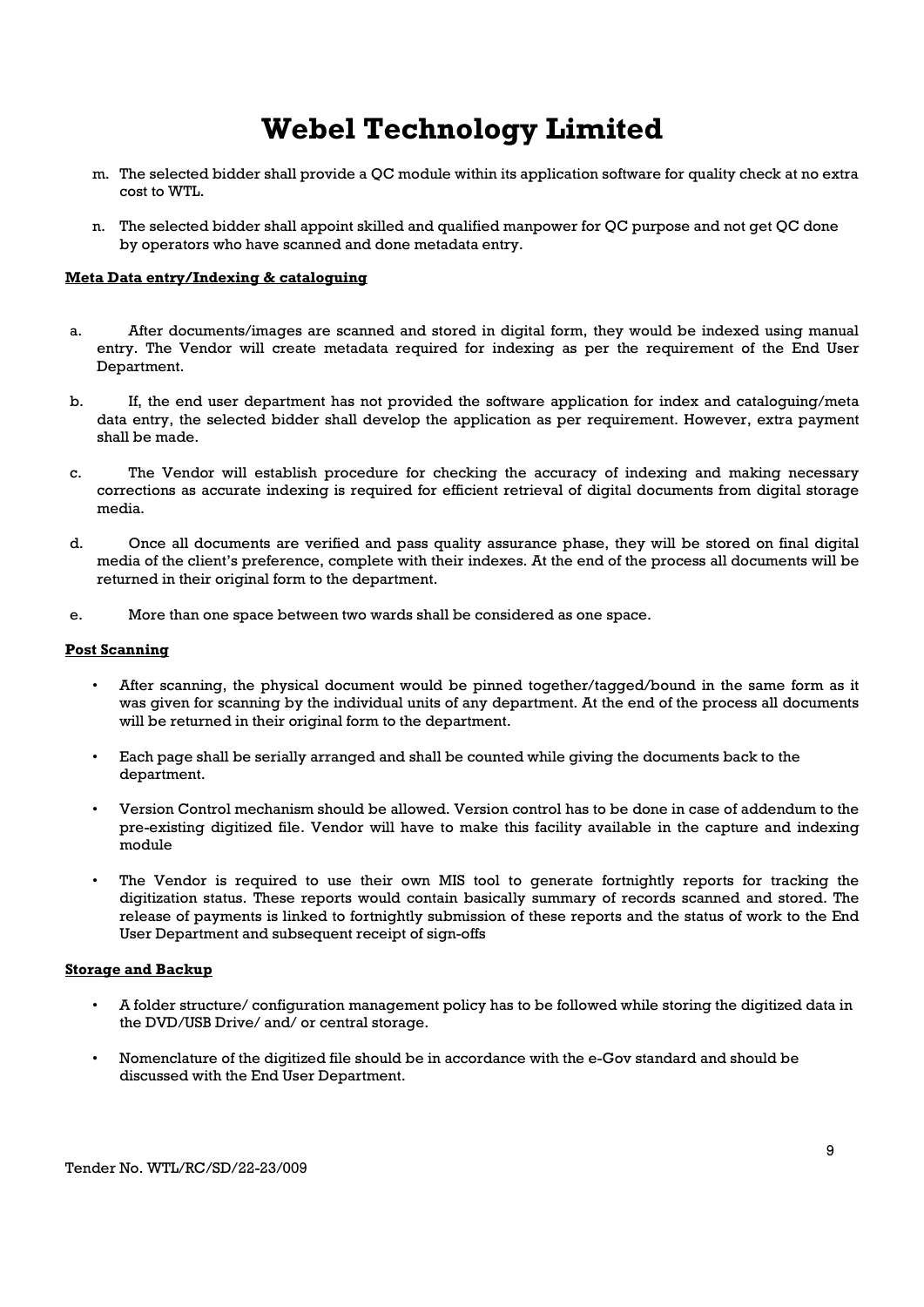• Copies of the scanned data (and metadata) shall be provided in DVD/USBB drive by the Vendor. The Vendor will create a Master copy for the End User Department and will provide the replica of Master copy as per the requirement of the End User Department

#### Data Entry of Legacy files/document

- a. The selected bidder shall deploy adequate IT infrastructure (computer with basic software like MS officeword, excel etc., storage devices etc.) and sufficient number of data entry operators for data entry activity as per the requirement of the concerned department. The space, furniture and electricity will be provided by the concerned department.
- b. The selected bidder shall provide the MS-word, excel to carry out the data entry work. The data entry need to be carry out for A4 and legal size paper.
- c. The data entry software will be provided by the selected bidder to carry out the data entry work.
- d. The data entry software should have provision for role/user based authorization for data entry and verification. It shall also have provision to monitor the progress and quality of data entry work performed.
- e. The data entry software shall have provision to generate daily progress report.
- f. The selected bidder understand the requirement of the concerned department about the data to be entered manually.
- g. The data entry shall be carry out in English and/or Bengali
- h. The selected bidder shall follow the same methodology in collection and handing over document to Nodal officer of the concerned department.
- i. The selected bidder shall report the daily progress of the data entry work to the respective Nodal Officer.
- j. More than one space between two wards shall be considered as one space.
- k. The selected bidder shall also be responsible for:
	- Correctness and 100% accuracy of captured data
	- Data security and weekly data back up in external hard disk as directed by WTL.
- l. The final sign off for the complete data entry work shall be given by the concerned Nodal Office on the basis of system generated reports subject to the sample verification by the concerned Department.

#### Roles and Responsibilities

Responsibilities of the User Department -

- a. To identify and appoint senior level nodal officers (s) and nodal team for facilitating successful project execution
- b. Provide selected bidder/ system integrator access to premises of its Department
- c. WTL will issue a work order for the volume of the work of the specified Department. The volume of work is to be confirmed by the respective Department /Nodal officers.
- d. Provide support to selected bidder in finalizing the metadata, approval mechanism of digitized/scanned documents etc.
- e. Providing office space for the scanning work and provide the internet connectivity (minimum 1Mbps), raw power and infrastructure (Table, Chair, etc.) at all the offices where scanning is to be performed to the selected bidder. Physical security (e.g. Provide closed storage for files, etc.) of the documents while in possession of the selected bidder.
- f. Conduct periodic meetings with the System Integrator and monitor the progress of the Project
- g. Highlight/ Escalate the issues/ risks in the project and resolve and mitigate the issues/ risks
- h. Review and approve project deliverables in consultation with WTL as per the RFP.

#### Terms of payment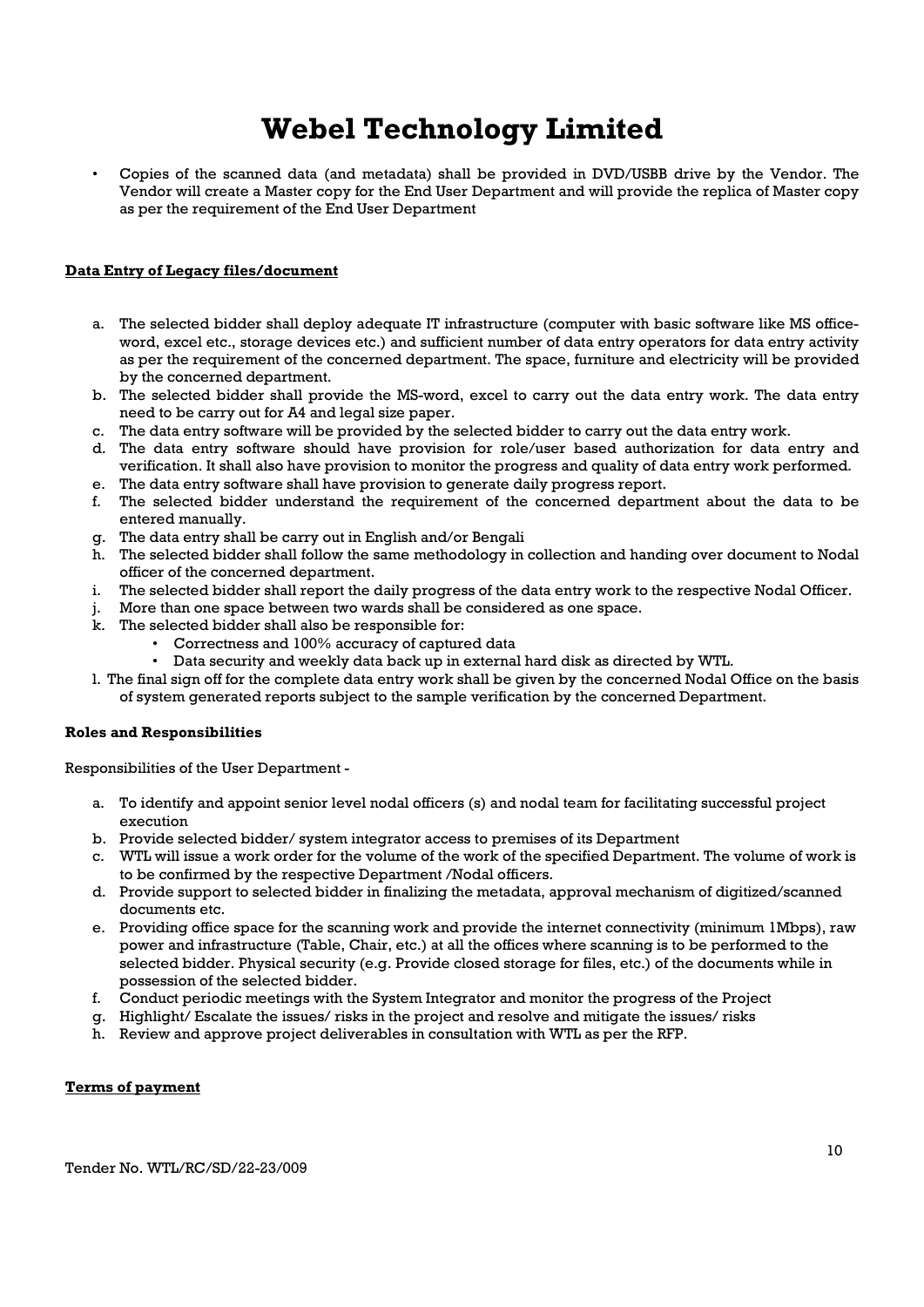The payment terms will be on-Back-to-Back basis .The payment will be released subject to receipt of payment by Webel Technology Ltd from the Client Department and also submission of satisfactory completion certificates from the client department

#### Application Software for DMS/Meta Data Entry/Data Entry of legacy records (wherever applicable)

- a. 50% cost of the of Application Software Development cost shall be released after User Acceptance Test and rest 50% will be released after three months of Go-live.
- b. Rest 50% cost of the Application Software Development cost shall be released after completion digitization of all documents.

#### Scanning & Digitization

a. The Bidders may submit running bill/invoice to WTL after successful completion of each one lakh document (not pages) digitization for release of payment. Here document means files, books, case records, affidavits etc.

b. 80% of the payment of the scanning & digitization work shall be released on the basis of digitization of records (i.e. no. of records entered and no. of associated document pages scanned) and submission of 100% verification report by the bidder

c. Rest 20% of the payment of the digitization work will be released after validation of records by the concerned authorities of the user department/organisation on a sampling basis. However, user department/organisation may opt for 100% verification & validation.

d. Payment will not be made in any case for scanning of duplicate or extra copies of documents. The Bidder will be responsible for document that remained unscanned for any reason. The bidder shall be held responsible for the delivery and quality of output, which if not found satisfactory to the user department/organization may lead to penal action against the bidder.

e. The Bidders may submit running bill/invoice to the concern user department/organizations after successful completion of data entry of each Fifty thousand record entry for release of payment.

f. 50% of the payment of the data entry work shall be released on submission of 100% verification report by the bidder.

g. Rest 30% of the payment of the digitization work will be released after validation of records by the concerned authorities of the user department/organization on a sampling basis. However, user department/organization may opt for 100% verification & validation.

h. The user Department/Organization may opt for change the payment term as per their requirement.

i. Payment will be made within 30 days of submission of invoice along with all required supporting documents.

j. All payments will be made subject to TDS (Tax deduction at Source) as per the income- Tax Act

k. Any payment related issues shall be resolved by Secretaries of concern department.

l. The Selected Agency shall submit the requisite deliverables and satisfactorily perform work as specified under the Contract to the Purchaser. The requisite payment will be released by the Purchaser upon acceptance of the deliverables and satisfaction with work performed by the Selected Agency.

m. If the deliverables submitted / work performed by the Empaneled Agency is not acceptable to the Purchaser, payments shall not be released to the Empaneled Agency. This is without prejudicing the Purchaser's right to levy any Penalties based on the Service levels agreed between the Purchaser and the Empaneled Agency. In such case, the payment will be released to the Empaneled Agency only after it resubmits the deliverable / performs work and which is accepted by the Purchaser.

#### **Penalties**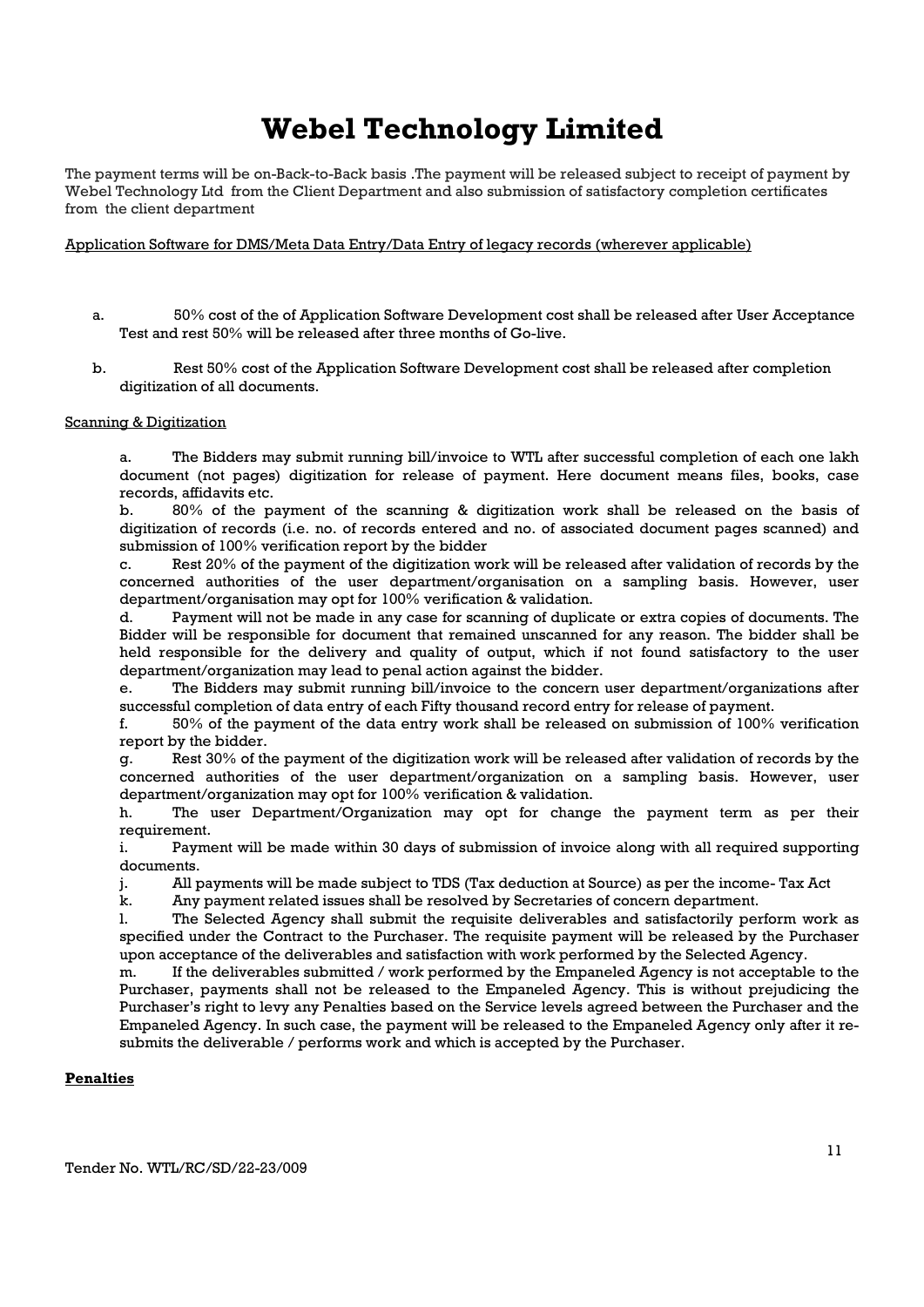The scanned/digitized images shall be verified by the designated Nodal Officer of the concerned department. The scanned images shall be compared with reference to the original document. The selected bidder shall be penalized based on the evaluation of the accuracy of digitized data

| Sr.<br>No. | <b>Service Criteria</b>                                                      | <b>Penalty</b>                                                                                                                                                                                      |
|------------|------------------------------------------------------------------------------|-----------------------------------------------------------------------------------------------------------------------------------------------------------------------------------------------------|
| 1)         | No of erroneous records<br>found is 5% of every 5000<br>Pages                | No penalty shall be imposed. The selected<br>bidder shall re-scan all the erroneous<br>documents with no extra payment                                                                              |
| 2)         | No of erroneous records<br>found is $> 5\% \le 10\%$ of<br>every 5000 pages  | The selected bidder shall re-scan all the<br>erroneous documents with no extra<br>payment. 2% of cost of that particular batch<br>(5000 pages) will be deducted from the<br>payment of that batch.  |
| 3)         | No of erroneous records<br>found is $> 10\% \le 15\%$ of<br>every 5000 pages | The selected bidder shall re-scan all the<br>erroneous documents with no extra<br>payment. 5 % of cost of that particular batch<br>(5000 pages) will be deducted from the<br>payment of that batch. |
| 4)         | No of erroneous records<br>found is $> 15\%$ of every<br>5000 pages          | The selected bidder shall re-scan all the<br>erroneous documents with no extra<br>payment. 10% of cost of that particular<br>batch (5000 pages) will be deducted from<br>the payment of that batch. |

Note:

- Accuracy of less than 85% for three consecutive batches(5000 pages) will be considered as the Breach of the Contract and may lead to termination the contract as mentioned in the Termination of contract" section.
- It shall be responsibility of the selected bidder to rescan, index and upload all erroneous scanned images in the application.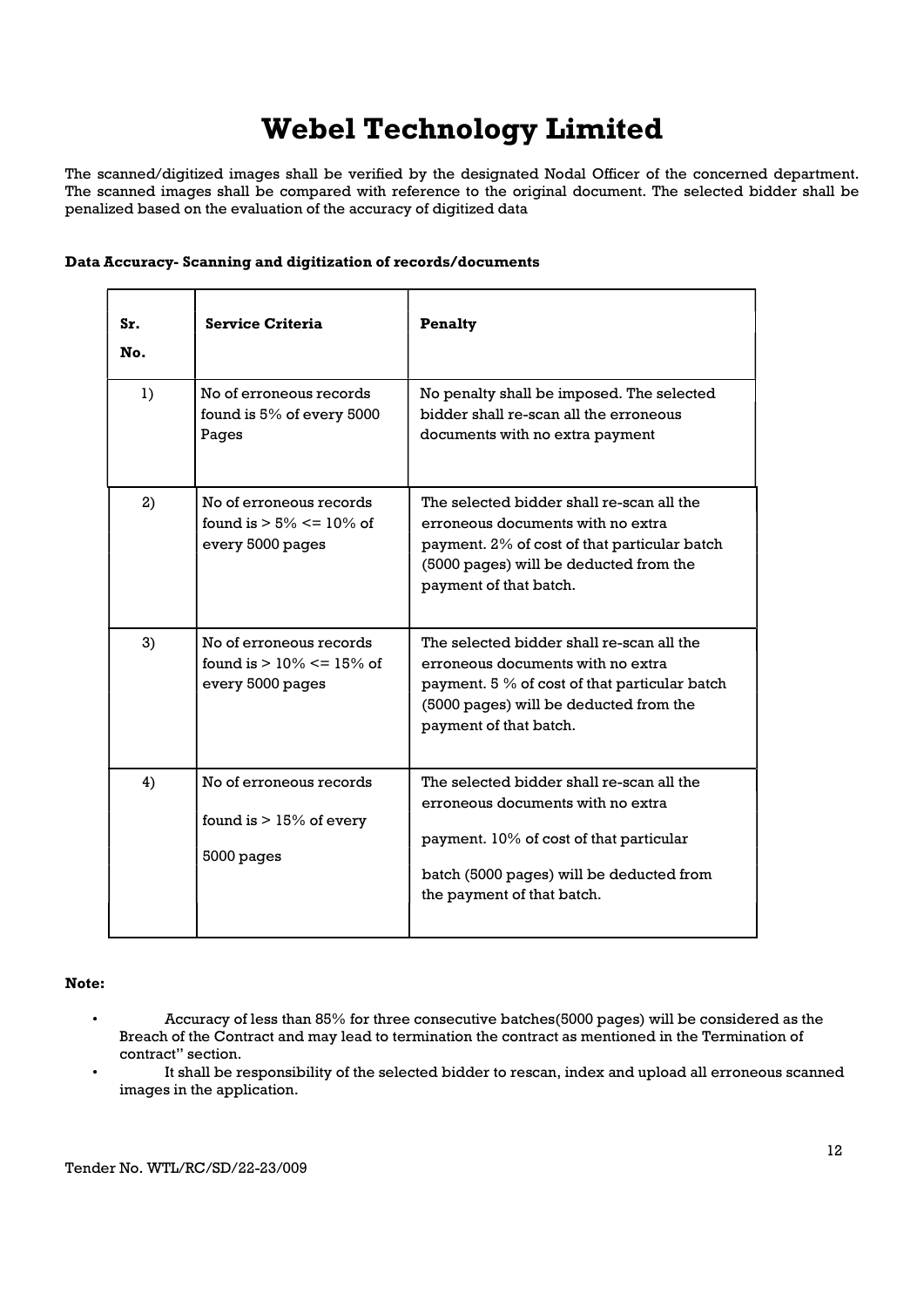- The maximum penalty at any point of time and for any period should not exceed 10% of Scanning and digitization services cost as per the Commercial Bid submitted by the bidder. If the penalty exceeds this amount, WTL reserves the right to terminate the contract.
- Under no circumstances shall the original documents be changed, mutilated, destroyed or replaced by some other documents. Any damage to the documents will lead to heavy penalty for the vendor (Rs. 500/- per document page). Thus the selected bidder shall take utmost care of the documents taken for scanning. The penalty shall be calculated

### Data Accuracy- Meta Data Entry

The penalty will be imposed on incorrect meta data entry performed by the selected bidder as-

| Sl no | Service Criteria             | Penalty                                       |  |
|-------|------------------------------|-----------------------------------------------|--|
| 1)    | Erroneous entered data       | No penalty shall be imposed. The selected     |  |
|       | found is 5% of sample        | bidder shall re-enter all the erroneous data  |  |
|       | batch of 5000 data           | with no extra payment.                        |  |
|       | Entries                      |                                               |  |
| 2)    | Erroneous entered data       | The entire batch of data entry will be        |  |
|       | found is $> 5\% \le 10\%$ of | cancelled. The selected bidder shall re-enter |  |
|       | sample batch of 5000         | all the erroneous data with no extra payment. |  |
|       | data entries                 | 2% of cost of that particular batch will be   |  |
|       |                              | deducted from the payment of that batch.      |  |
|       |                              |                                               |  |
| 3)    | Erroneous entered data       | The entire batch of data entry will be        |  |
|       | found is $> 10\% < = 15\%$   | cancelled. The selected bidder shall re-enter |  |
|       | of sample batch of 5000      | all the erroneous data with no extra payment. |  |
|       | data entries                 | 5% of cost of that particular batch will be   |  |
|       |                              | deducted from the payment of that batch.      |  |
|       |                              |                                               |  |
| 4)    | No of erroneous records      | The selected bidder shall re-scan all the     |  |
|       | found is $> 15\%$ of every   | erroneous documents with no extra payment.    |  |
|       | 5000 data entries            | 10% of cost of that particular batch will be  |  |
|       |                              | deducted from the payment of that batch.      |  |
|       |                              |                                               |  |

Note-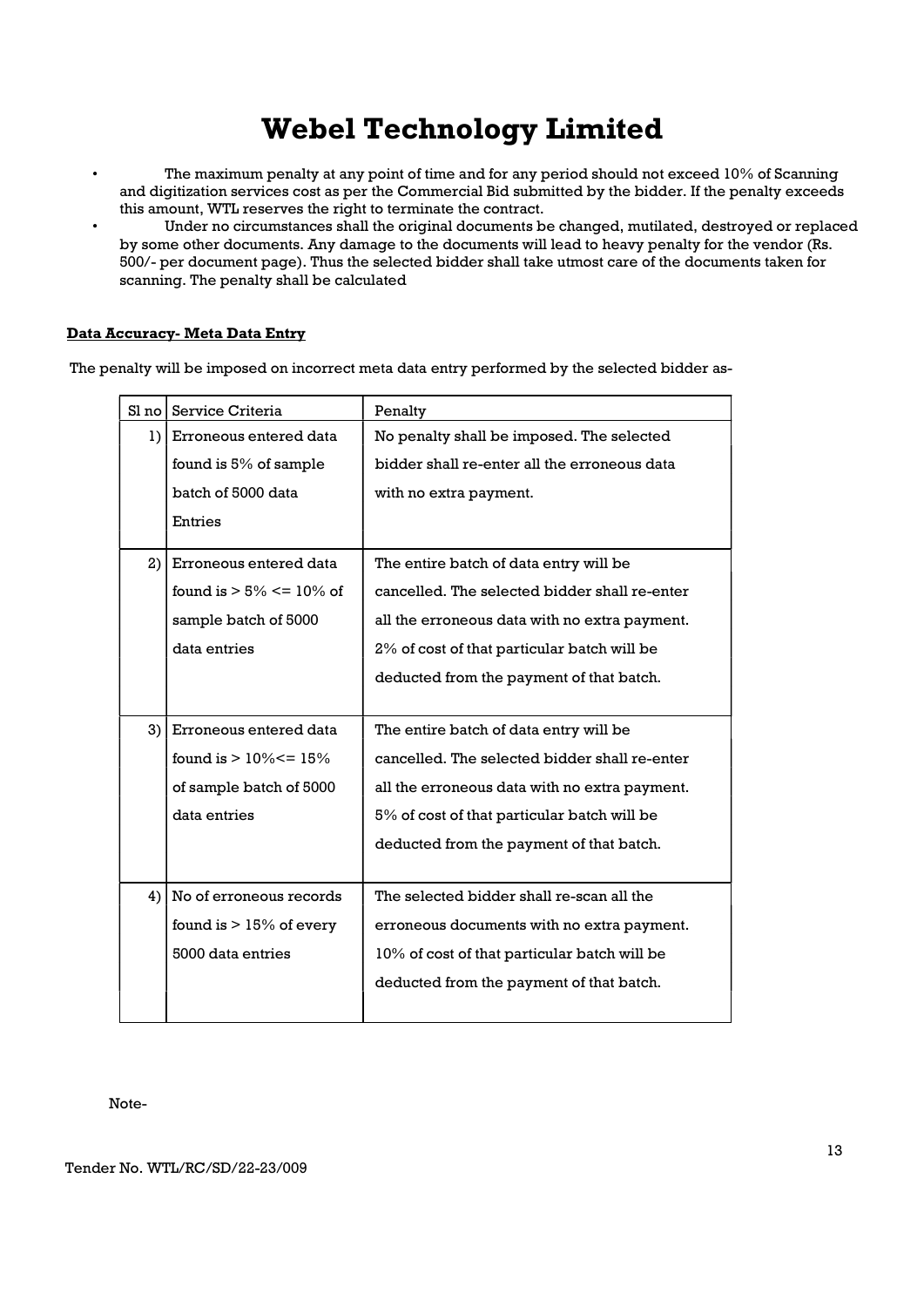- Accuracy of less than 85% for three consecutive batches (5000 data entries) will be considered as the Breach of the Contract and may lead to termination the contract as mentioned in the "Termination of contract" section.
- The maximum penalty at any point of time and for any period should not exceed 10% of meta -data entry cost as per the Commercial Bid submitted by the bidder. If the penalty exceeds this amount, WTL reserves the right to terminate the contract.

### Accuracy- Data entry of legacy files/documents

The penalty will be imposed on incorrect data entry performed by the selected bidder per page as-

| S1 | Service Criticality                                                                      | Penalty                                                                                                                                                                                                                              |
|----|------------------------------------------------------------------------------------------|--------------------------------------------------------------------------------------------------------------------------------------------------------------------------------------------------------------------------------------|
|    | 1) Erroneous entered data<br>found is 5% of sample<br>batch of 5000 pages                | No penalty shall be imposed. The selected<br>bidder shall re-enter all the erroneous data<br>with no extra payment.                                                                                                                  |
| 2) | Erroneous entered data<br>found is $> 5\% \le 10\%$ of<br>sample batch of 5000<br>Pages  | The entire batch of data entry will be<br>cancelled. The selected bidder shall re-enter<br>all the erroneous data with no extra payment.<br>2% of cost of that particular batch will be<br>deducted from the payment of that batch.  |
| 3) | Erroneous entered data<br>found is $> 10\% < = 15\%$<br>of sample batch of 5000<br>Pages | The entire batch of data entry will be<br>cancelled. The selected bidder shall re-enter<br>all the erroneous data with no extra payment.<br>5% of cost of that particular batch will be<br>deducted from the payment of that batch.  |
| 4) | Erroneous entered data<br>found is $> 15\%$ of<br>sample batch of 2000<br>Pages          | The entire batch of data entry will be<br>cancelled. The selected bidder shall re-enter<br>all the erroneous data with no extra payment.<br>10% of cost of that particular batch will be<br>deducted from the payment of that batch. |

Note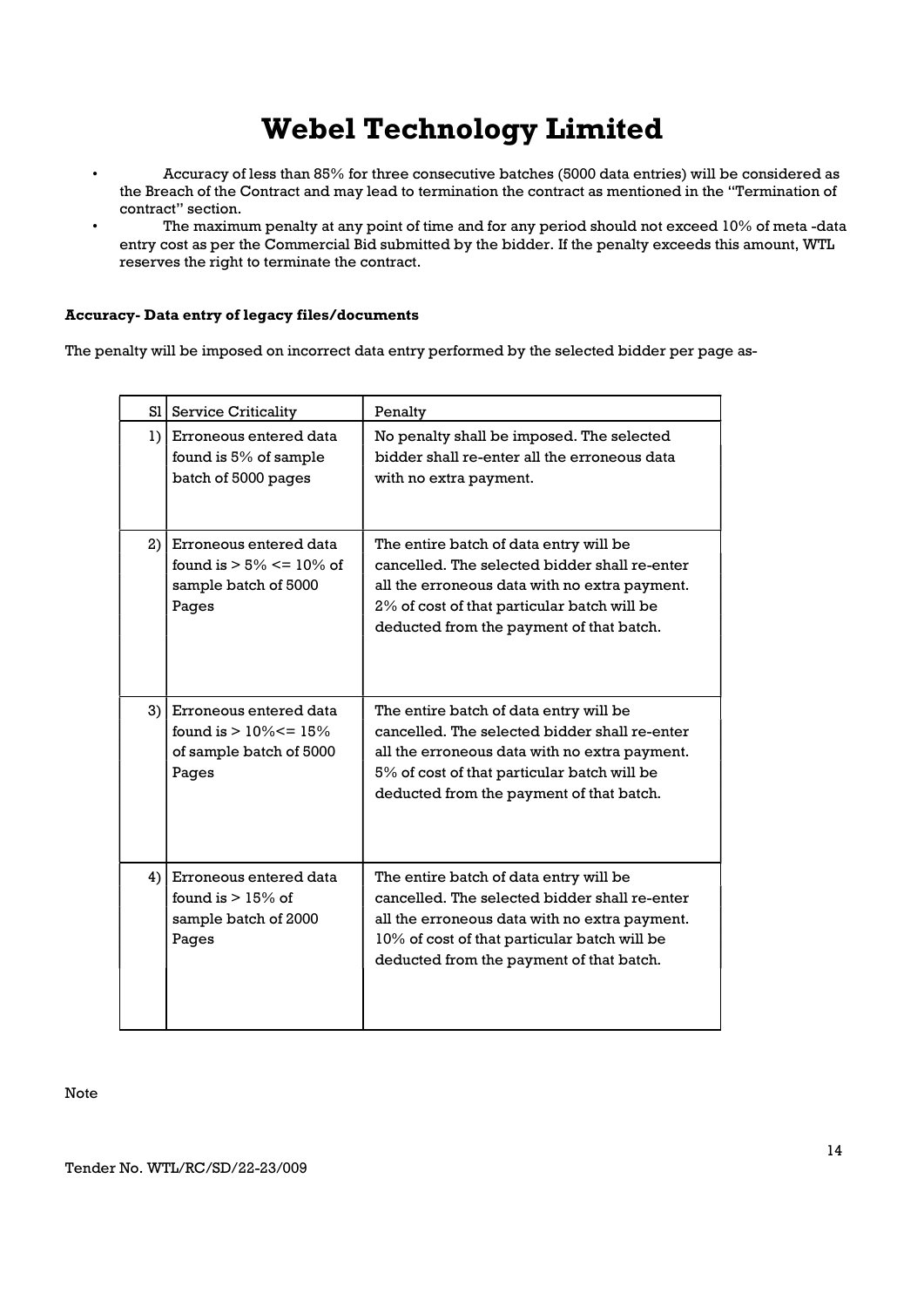- Maximum 45 lines per page of A4 and 60 lines of Legal size paper will be considered as a One page. 5% or more lines are found incorrect in any data entry of a page will be considered as "Erroneous Page".
	- Accuracy of less than 85% for three consecutive batches (5000 pages) will be considered

as the Breach of the Contract and may lead to termination the contract as mentioned in the "Termination of contract" section.

- The maximum penalty at any point of time and for any period should not exceed 10% of data entry cost as per the Commercial Bid submitted by the bidder. If the penalty exceeds this amount, WTL reserves the right to terminate the contract.
- • Under no circumstances shall the original documents be changed, mutilated, destroyed or replaced by some other documents. Any damage to the documents will lead to heavy penalty for the vendor (Rs. 500/- per document page). Thus the selected bidder shall take
- utmost care of the documents taken for scanning. The penalty shall be calculated and deducted from the immediate payment due of Data entry services cost.

#### The overall penalty at any point of time and for any period should not exceed 10% of total cost of that work order.

#### Penalty for delays

- Project assignments to the empaneled agencies will be on the basis of time/resource estimates defined by respective Departments. Each project, therefore, will have a definite date of project completion. The Department/organization in consultation with WTL and empaneled agency shall define a appropriate Service Level Management with penalty terms at the time of awarding of work; however generally, for any time slippages, the agencies can induct more resources at their cost to meet the time schedules.
- The overall penalty at any point of time and for any period should not exceed 10% of total cost of that work order.

#### Duration of the empanelment

- The empanelment for scanning and data digitization agencies (all the Tiers) will be for a period of one year. However, authority reserves right to extend the empanelment period further period with mutually agreed rates and other terms. During this period the agencies will be required to provide all necessary assistance to ensure the successful implementation of various projects within the Departments. •
- In case, the performance of the empaneled agency found to be poor/involves in unethical practices, WTL reserves right to delist the firm from its empanelment list at any time with in contract period.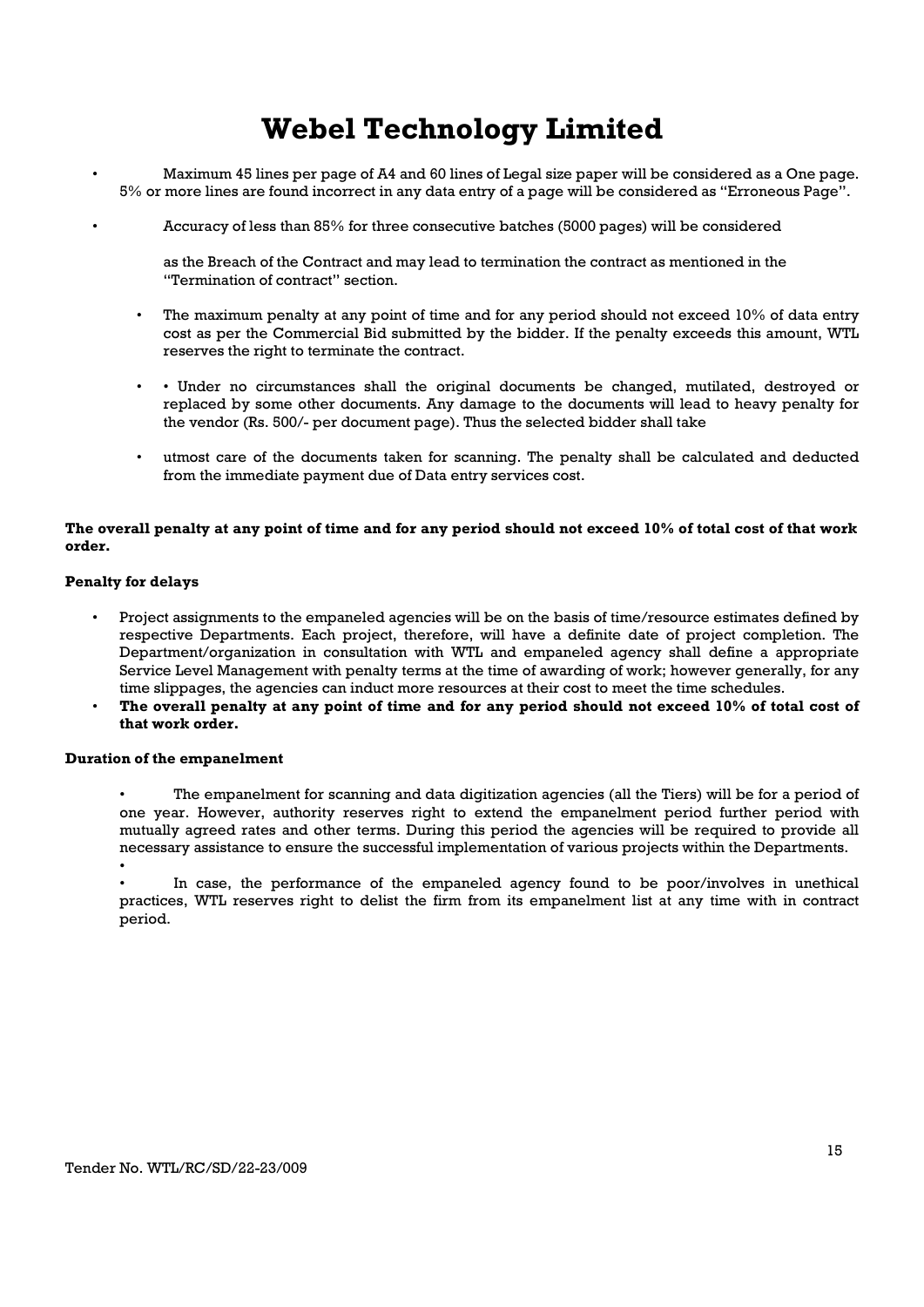### SECTION – B

### ELIGIBILITY CRITERIA

#### Minimum Eligibility Criteria for Empanelment

The Service Provider/Agency must be an Indian company. Either of the partners should fulfil the following eligibility criteria at the submission of their bid:

- i. For Type-1 bidder, Tender fee of Rs 5000 & an EMD of Rs. 1,00,000/- to be submitted online. For Type-2 bidder, Tender fee of Rs 3000 & an EMD of Rs. 50,000/- to be submitted online. The amount to be transferred electronically as per the details given in Clause – 3, Section - C.
- ii. The Service Provider/Agency should have past experience of digitization and scanning oriented work in Government departments/Public/private sector since last 3 years existence in West Bengal for Tier-2 & 5 years existence in West Bengal for Tier-1. The work completion certificate/ performance certificate should be enclosed in the Technical Bid.
	- a. For Type -1, The Service Provider/Agency should have completed at least 1 similar project of value of 50 lakhs in last 5 years.
		- or

The Service Provider/Agency should have completed at least 2 similar projects of value of 30 lakhs each in last 5 years.

or

The Service Provider/Agency should have completed at least 3 similar projects of value of 20 lakhs each in last 5 years.

- b. For Type -2, The Service Provider/Agency should have completed at least 1 similar project of value of 25 lakhs in last 5 years.
	- or

The Service Provider/Agency should have completed at least 2 similar projects of value of 15 lakhs each in last 5 years.

or

The Service Provider/Agency should have completed at least 3 similar projects of value of 10 lakhs each in last 5 years.

- c.The Service Provider/Agency's have experience of having scanning; metadata entry /indexing for documents related to office files (Attach work orders along with completion certificates).
- iii. The Service Provider/Agency should have minimum Rs 1Crore & Rs. 25 lakh average turnover from Digitization Service during the last 3 financial years for Type-1 & Type-2 respectively. (A Certified proof by CA has to be attached with the bid with proper notarization).
- iv. The Service Provider/Agency must have ISO 9001:2015 certified.
- v. The Service Provider/Agency should not have been blacklisted / debarred by central/state Government departments/organizations. An affidavit to this affect should be submitted on Rs. 100 notarized stamp paper along with the technical bid.
- vi. The Service Provider/Agency should have latest hardware equipment for executing the work. Details of equipment for completing the project shall be enclosed. In case of any change of hardware WTL can ask the bidder to replace the same with the latest equipment.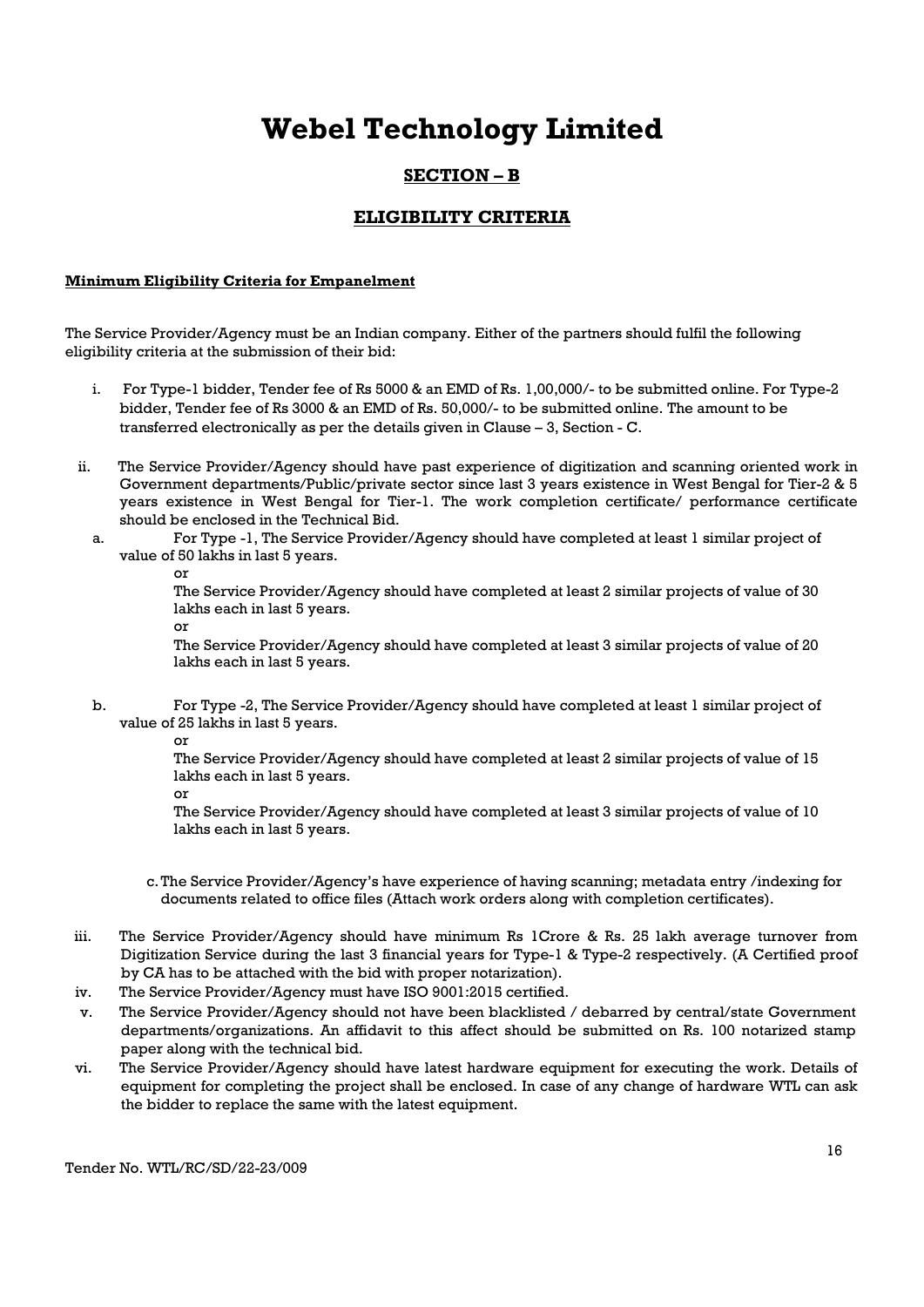For Data Entry & Scanning Infrastructure, the Tier-1 Bidder should have at least 10 high speed (ADF) with minimum A4 & A3 Duplex with scanning speed 30 PPM or above and the bidder should have at least 30 computers/laptops having intel core i3 or equivalent processor or better in running condition.

- For Data Entry & Scanning Infrastructure, the Tier-1 Bidder should have at least 20 high speed (ADF) with minimum A4 & A3 Duplex with scanning speed 30 PPM or above and the bidder should have at least 15 computers/laptops having intel core i3 or equivalent processor or better in running condition.
- vii. Technical resource for the Type-1 bidder should have at least 50 employees in payroll involve in scanning and data digitization implementation services in the firm as on 31<sup>st</sup> March'2021. Technical resource for the Type-2 bidder should have at least 25 employees in payroll involve in scanning and data digitization implementation services in the firm as on 31<sup>st</sup> March'2021.
- viii. Due to confidentiality of the documents no outsourcing of any kind would be allowed. Therefore the Service Provider/Agency must have capacity to handle entire project without making any consortium or with outsourcing the work. No Service Provider/Agency would further sublet the work allotted. An affidavit on Non-Judicial stamp paper duly attested by 1st Class Executive Magistrate / Notary Public should be submitted to this effect.
- ix. The Service Provider/Agency should have GST Registration Number and office in West Bengal or should submit affidavit that they will open the support office in West Bengal within 30 days from the award of the job.
- x. Sub-Contracting or consortium is not allowed for the scope of work mentioned in the RFP for empanelment.

#### NOTE:-

Documentary proof for all the above criteria has to be invariably enclosed failing which the bid shall be liable for rejection. WTL however not bind itself to accept the lowest and / or any bid and reserves the right to accept and / or reject any bid, wholly or in part based on other strengths capabilities of the bidder. The Service Provider/Agency has to fulfil the above conditions as mentioned above in all respects. If any of the conditions are not qualified or not fulfilled, the bid will be considered as non-responsive and would be rejected summarily and out rightly.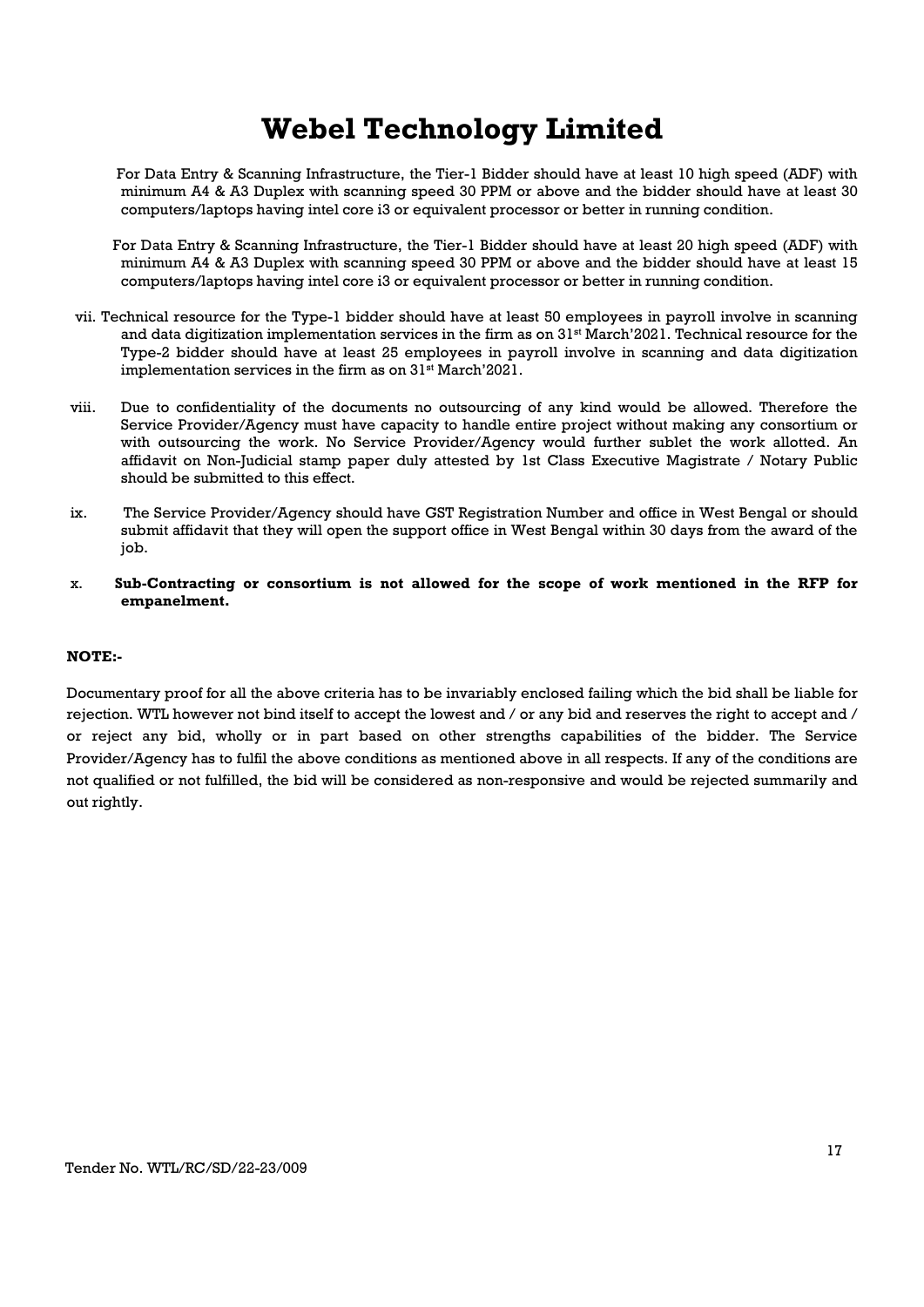### SECTION – C

### INSTRUCTION TO BIDDER

#### 1. DEFINITIONS

In this document, the following terms shall have following respective meanings:

"Acceptance Test Document" means a document, which defines procedures for testing the functioning of installed system. The document will be finalized with the contractor within 7 days of issuance of the Letter of Award.

"Agreement" means the Agreement to be signed between the successful bidder and Webel Technology Limited including all attachments, appendices, all documents incorporated by reference thereto together with any subsequent modifications, the RFP, the bid offer, the acceptance and all related correspondences, clarifications, presentations.

"Bidder" means any firm offering the solution(s), service(s) and /or materials required in the RFP. The word Bidder when used in the pre award period shall be synonymous with Bidder, and when used after award of the Contract shall mean the successful Bidder with whom Webel Technology Limited signs the agreement for supply, install, commission and render services for the systems.

"Contract" is used synonymously with Agreement.

"Contract Price" means the price to be paid to the Contractor for providing the Solution, in accordance with the payment terms.

"Contractor" means the Bidder whose bid to perform the Contract has been accepted by Tender Committee and is named as such in the Letter of Award.

"Default Notice" shall mean the written notice of Default of the Agreement issued by one Party to the other.

"Installation" Shall means installation of supplied Software and associated accessories, implementation and integration of achieve functional objective define in the RFP.

"Fraudulent Practice" means a misrepresentation of facts in order to influence a procurement process or the execution of a Contract and includes collusive practice among Bidders (prior to or after Bid submission) designed to establish Bid prices at artificial noncompetitive levels and to deprive the Department of Par& e-Governance and eventually Gov. of W. Bengal of the benefits of free and open competition.

"Good Industry Practice" shall mean the exercise of that degree of skill, diligence and prudence which would reasonably and ordinarily be expected from a reasonably skilled and experienced Operator engaged in the same type of undertaking under the same or similar circumstances.

"Government" / "Government. of W. Bengal" means the Government of West Bengal.

"Installation" means that the laying down and installation of the Solution in accordance with this Contract.

"Personnel" means persons hired by the Bidder as employees and assigned to the performance of the services rendered or any part thereof.

"Similar Nature of Work" means Empanelment of Scanning & Data Digitization Agencies for Implementation of e-Governance Projects in Government of West Bengal

"Contract Performance Guarantee" or "Performance Bank Guarantee" shall mean the guarantee provided by a Scheduled Commercial Bank / Nationalized Bank to WTL by the successful bidder

"Project" means Empanelment of Scanning & Data Digitization Agencies for Implementation of e-Governance Projects in Government of West Bengal

SI's Team" means the Successful Bidder along with all of its partners / OEMs, who have to provide goods & services to the Purchaser under the scope of this RFP / Contract. This definition shall also include any authorized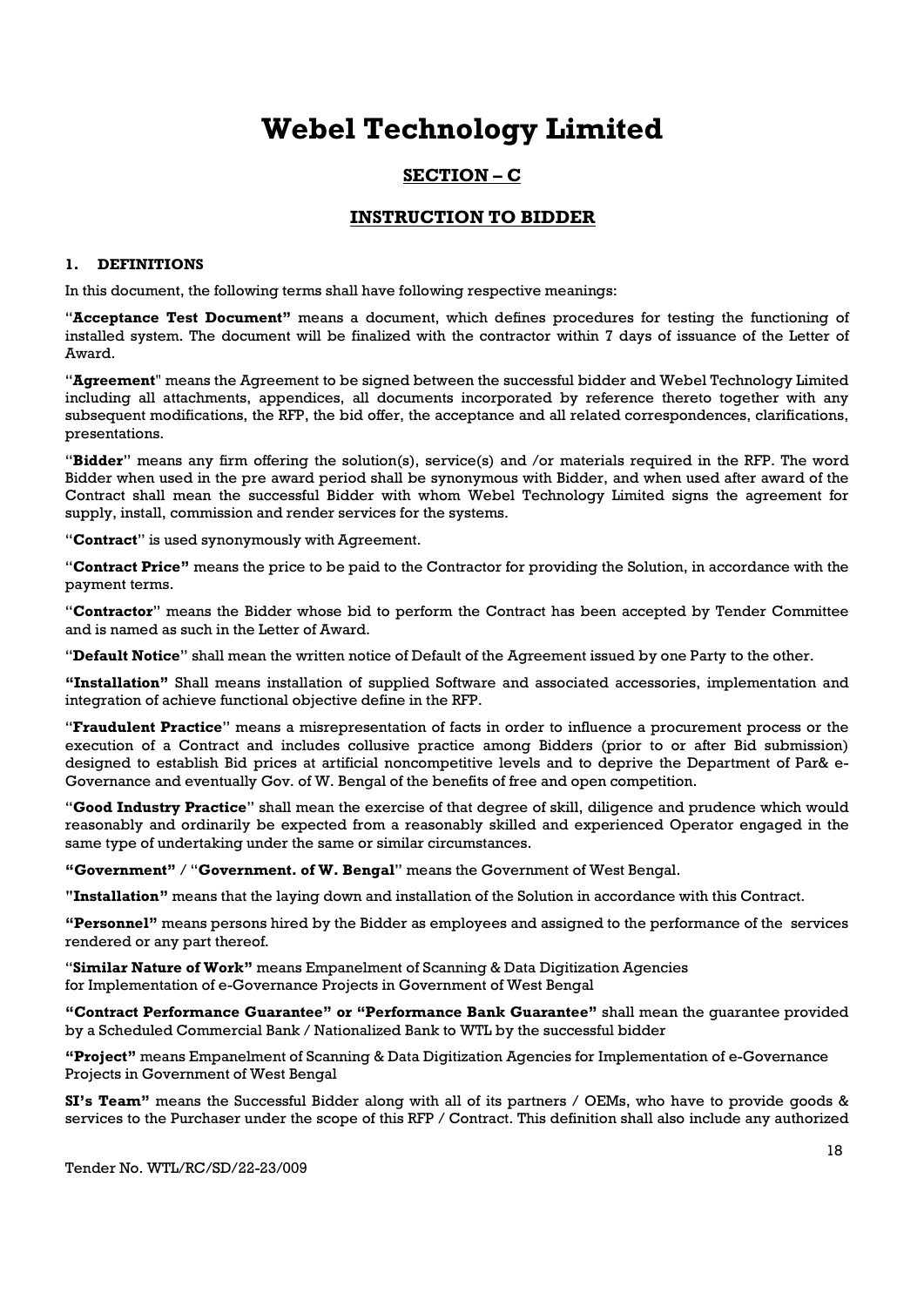service providers/partners/agents and representatives or other personnel employed or engaged either directly or indirectly by the SI for the purposes of this SI /Contract

"Request for Proposal/(RFP)" means Empanelment of Scanning & Data Digitization Agencies for Implementation of e-Governance Projects in Government of West Bengal

"Tender" or "Tender Document" means RFP

"Timelines" means the duration of the contract as described in the RFP

"Working Day" means any day on which any of the office of WTL shall be functioning, including gazetted holidays, restricted holidays or other holidays, Saturdays and Sundays

"Services" means the work to be performed by the Bidder pursuant to this Contract, as described in the detailed Scope of Work.

"Interest rate" means "364 days Government of India (GoI) Treasury Bills" rate.

"Law" shall mean any Act, notification, bye law, rules and regulations, directive, ordinance, order or instruction having the force of law enacted or issued by the Central Government and/or the Government of West Bengal or any other Government or regulatory authority or political subdivision of government agency.

"LOI" means issuing of Letter of Intent shall constitute the intention of the WTL to place the Purchase Order with the successful bidder.

"Operator" means the company providing the services under Agreement.

"Requirements" shall mean and include schedules, details, description, statement of technical data, performance characteristics, standards (Indian as well as International) as applicable and specified in the Contract.

"Service" means provision of Contracted service viz., operation, maintenance and associated services for DEPLOYED SYSTEMS as per Section titled "Scope of Work"

"Termination Notice" means the written notice of termination of the Agreement issued by WTL.

"Uptime" means the time period when specified services are available with specified technical and service standards as mentioned in section titled WARRANTY SUPPORT" "%Uptime" means ratio of 'up time' (in minutes) as mentioned in section titled "Warranty support"

"Service Down Time" (SDT) means the time period when specified services with specified technical and operational requirements as mentioned in section titled "WARRANTY SUPPORT"" are not available to Gov. of W. Bengal and its user departments and organizations.

"WTL" means Webel Technology Limited a Government of West Bengal undertaking.

#### 2. BID PRICE

We declare that our Price is for the entire scope of the work as specified in the RFP document. We agree that except for the prices quoted, no other payment, charges, fees, costs etc. shall be payable by the Client. The prices quoted by the bidder are all inclusive. Bidder also confirms that, unless otherwise agreed, none of the stakeholders (officers, citizens, etc.) will have to pay any charges, fees, costs etc. to use the system developed under this RFP

#### 3. TENDER FEE & EARNEST MONEY DEPOSIT (EMD)

The bidder shall furnish Tender Fee and EMD Amount by transferring the amount electronically to the undernoted Bank Account.

ACCOUNT NAME: WEBEL TECHNOLOGY LIMITED BANK NAME: ICICI BANK LIMITED CURRENT A/C NO.: 022905000687 IFS CODE: ICIC0000229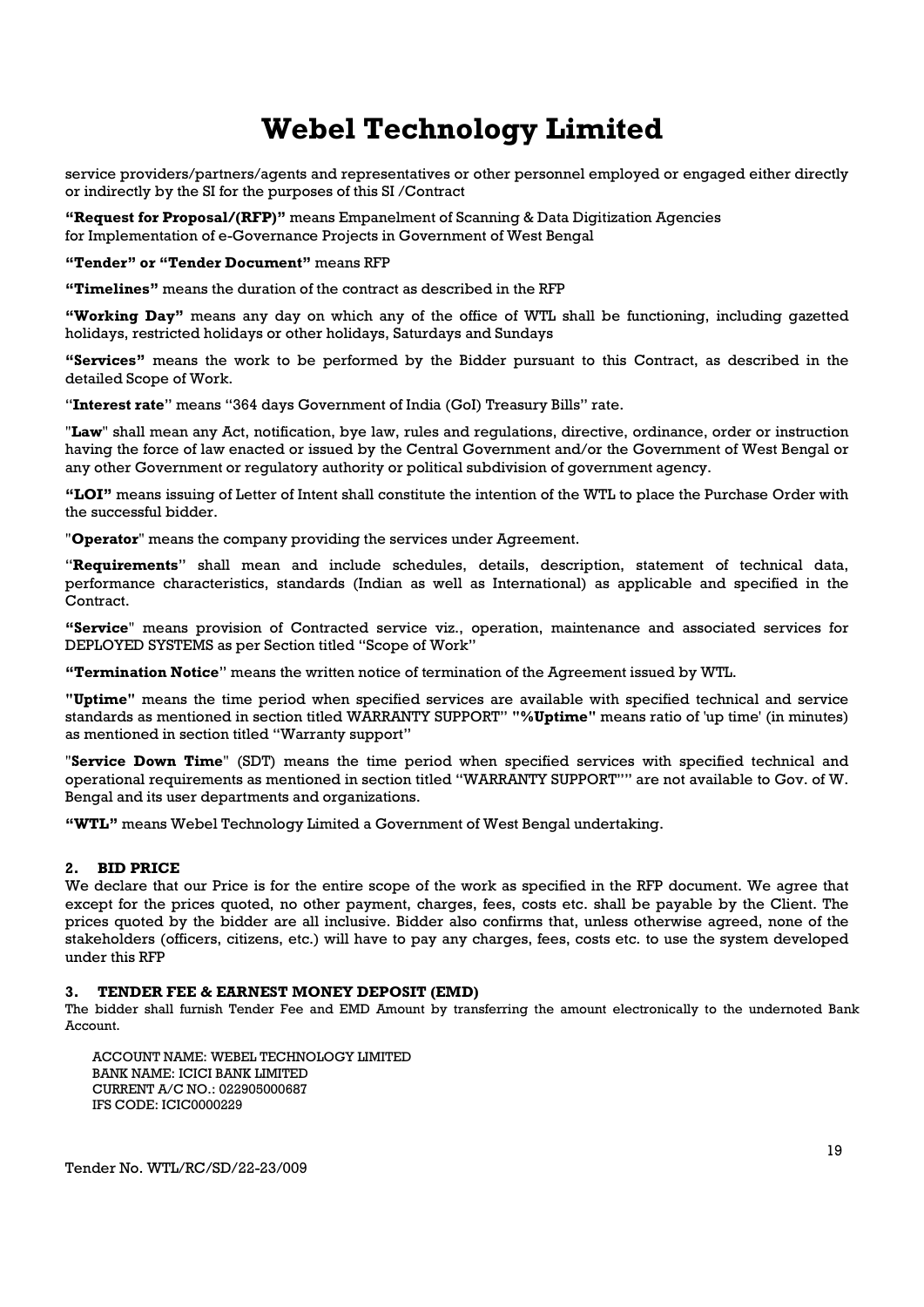The bidder has to intimate the details of Remittance such as Tender No. / Tender Date / Tender Fee Amount / EMD Amount / UTR No. of Transaction(s) / Transaction Date, etc. through email to Mr. Rupak Roy – (rupak.roy@wtl.co.in) and copy to Mr. Arunava Saha – (purchase@wtl.co.in) prior to the opening of the bid.

The bidder shall also furnish the details of Tender Fee & EMD submission in the bid document. In absence of payment details prior to Bid Opening, then the bid will be considered as invalid bid. Any bid not accompanied with the EMD & Tender Fee shall be rejected.

The bidders are also requested to furnish the Bank Account details (Name of the Bank, Account Number, IFS Code, etc.) for refund of EMD in case of unsuccessful bidder.

#### 4. COST OF BIDDING

The bidder shall bear all costs associated with the preparation and submission of the bid and WTL will no case be responsible for those costs regardless of the conduct or outcome of the bidding process.

#### 5. BID DOCUMENT

Bidder is expected to examine all instructions, forms, terms and requirement in the bid document. The invitation to bid together with all its attachment thereto shall be considered to be read, understood and accepted by the bidder unless deviations are specifically stated in the seriatim by the bidder. Failure to furnish all information required by the bid document or a bid not substantially responsive to the bid document in every respect may result of the bid.

#### 6. AMENDMENT OF BID DOCUMENT

At any time prior to the deadline for submission of proposals, WTL reserves the right to add/modify/delete any portion of this document by issuance of an Corrigendum, which would be published on the website and will also be made available to the all the Bidder who have been issued the tender document. The Corrigendum shall be binding on all bidders and will form part of the bid documents.

#### 7. MODIFICATION AND WITHDRAWAL OF BID

As per the bidding process available in the tender.

#### 8. LANGUAGE OF BID & CORRESPONDENCE

The proposal will be prepared by the Bidder in English language only. All the documents relating to the proposal (including brochures) supplied by the firm should also be in English, and the correspondence between the Bidder & WTL will be in English language only. The correspondence by fax/E-mail must be subsequently confirmed by a duly signed formal copy.

#### 9. BIDDER'S SOLUTION

The bidders are requested to study the Bill of Material supplied with this document carefully. While working out the solution the bidder has to work with the broad minimum specification provided in the tender documents, conforming to the model, make and Part number (wherever provided). While submitting the bid the bidder has to detail out all components needed to complete the system BOM. The bidder is required quote for each item retaining all major components/sub system detailed and specified. As the contractor will be responsible for smooth functioning of the system, availability of spares during the tenure of the warranty period have to be take care by the contractor to maintain the guaranteed uptime.

#### 10. FORMS AND FORMATS

The various inputs for the Techno Commercial as Financial Bids are to be submitted in the format specified. The bidder shall use the form, wherever specified, to provide relevant information. If form does not provide space for any required information, space at the end of the form or additional sheets shall be used to convey the said information. For all other cases, the bidder shall design a form to hold the required information.

#### 11. LACK OF INFORMATION TO BIDDER

The bidder shall be deemed to have carefully examined the Bid document to his entire satisfaction. Any lack of information shall not relieve the bidder of his responsibility to fulfill his obligation under the bid. If bidder has any queries relating to bid document then he can send the queries before the Pre Bid Meeting.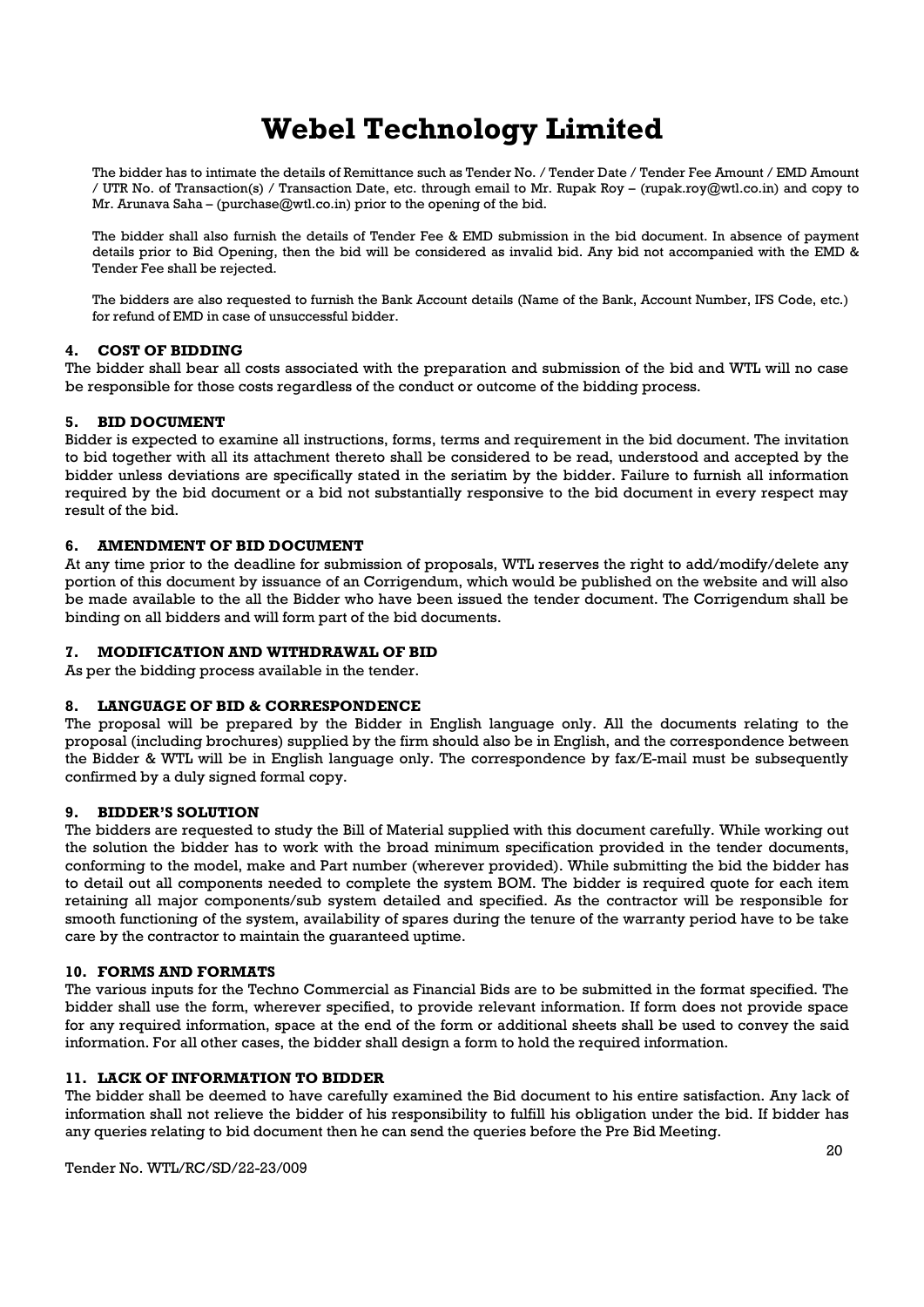#### 12. CONTRACT EXECUTION

On receipt of the Letter of Award the contractor should submit a Performance Bank Guarantee (PBG) equivalent to 10% of the total contract value within three weeks from the date of receipt of Letter of Award/Order. The PBG should be valid for six month more than the warranty period.

#### 13. INFORMATION PROVIDED

The RFP document contains statements derived from information that is believed to be reliable at the date obtained but does not purport to provide all of the information that may be necessary or desirable to enable an intending contracting party to determine whether or not to enter into a contract or arrangement with WTL in relation to the provision of services. Neither WTL nor any of its employees, agents, contractors, or advisers gives any representation or warranty, express or implied as to the accuracy or completeness of any information or statement given or made in this RFP document.

#### 14. FOR RESPONDENT ONLY

The RFP document is intended solely for the information to the party to whom it is issued ("the Recipient" or "the Respondent") and no other person or organization.

#### 15. COSTS BORNE BY RESPONDENTS

All costs and expenses incurred by Recipients / Respondents in any way associated with the development, preparation, and submission of responses, including but not limited to attendance at meetings, discussions, demonstrations, etc. and providing any additional information required by WTL, will be borne entirely and exclusively by the Recipient / Respondent.

#### 16. NO LEGAL RELATIONSHIP

No binding legal relationship will exist between any of the Recipients / Respondents and WTL until execution of a contractual agreement.

#### 17. ERRORS AND OMISSIONS

Each Recipient should notify WTL of any error, omission, or discrepancy found in this RFP document.

#### 18. ACCEPTANCE OF TERMS

A Recipient will, by responding to WTL RFP, be deemed to have accepted the terms as stated in the RFP. Except for suggestion/deviations recommended by the bidders with necessary justification, will be acceptable only, if the technical committee to be considered during evaluation process.

#### 19. LIABILITY

In case of a default on bidder's part or other liability, WTL shall be entitled to recover damages from the Contractor. In each such instance, regardless of the basis on which WTL is entitled to claim damages from the Contractor (including fundamental breach, negligence, misrepresentation, or other contractor tort claim),Contractor shall be liable for no more than:

- Payment referred to in the Patents and Copy rights clause.
- Liability for bodily injury (including death) or damage to real property and tangible personal property limited to that cause by the Contractor's negligence.
- In case of any other actual damage arising in any situation involving non-performance by Contractor pursuant to or in any way related to the subject of this Agreement, the charge paid by the Contractor for the individual product or Service that is the subject of the Claim.
- For any indirect, consequential loss or damage, lost profits, third party loss or damage to property or loss of or damage to data.
- For any direct loss or damage that exceeds the total payment for Contract Price made or expected to be made to the Contract or hereunder.

### 20. PATENTS & COPYRIGHT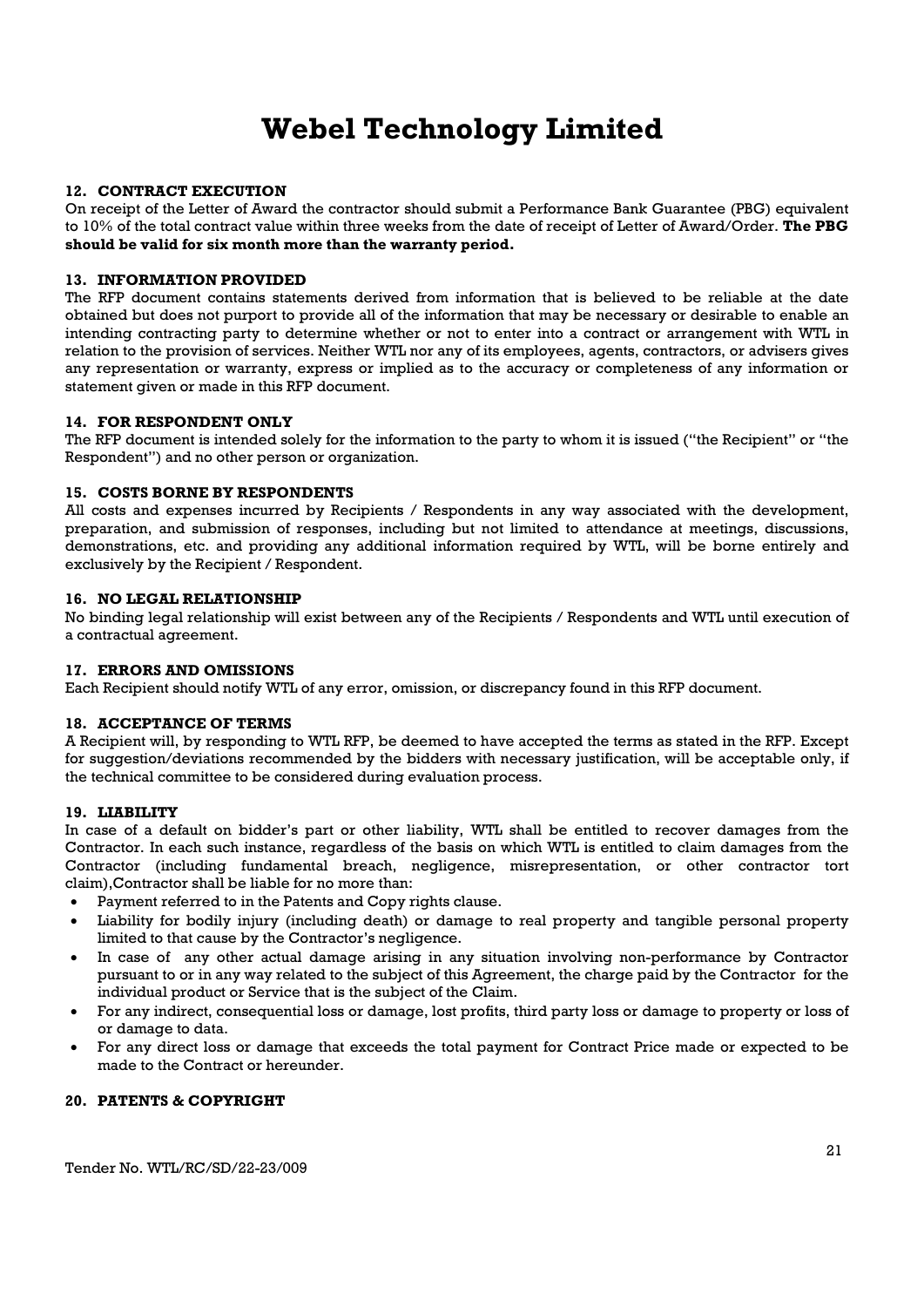If a third party claims that a product delivered by the Contractor to WTL infringes that party's patent or copyright, the Contractor shall defend WTL against that claim at Contractor's expense and pay all costs, damages, and attorney's fees that a court finally awards or that are included in a settlement approved by the Contractor, provided that WTL.

- Promptly notifies Contractor in writing of the claim
- Allows Contractor to control and co-operate with Contractor in the defense and any related settlement negotiations.

Remedies: If such a claim is made or appears likely to be made, WTL would permit Contractor to enable WTL to continue to use the product, or to modify it, or replace it with one that is at least functionally equivalent. If Contractor determines that none of these alternatives is reasonably available, WTL agrees to return the product to Contractor on Contractor's written request. Contractor will then give WTL a credit equal to for a machine. WTL's net book value (provided WTL has followed generally accepted accounting principles for a generally available software product produced by Contractor (Program) the amount paid by WTL or 12 months charges (whichever is lesser) and for materials the amount paid by WTL for the materials. These will be Contractor's entire obligation regarding any claim of infringement.

#### 21. SUSPENSION OF WORK

WTL shall have the power at any time and from time to time by notice to the Contractor to delay or suspend the progress of the work or any part of the work due to any other adequate reasons and on receipt of such notice the contractor shall forthwith suspend further progress of the work until further notice from WTL. The Contractor shall recommence work immediately after receiving a notice to do so from WTL. The whole or any part of the time lost for such delay or suspension shall, if WTL in its absolute discretion thinks fit, but not otherwise, be added to the time allowed for completion.

#### 22. PAYMENT MILESTONE: Terms of payment

The payment terms will be on-Back-to-Back basis. The payment will be released subject to receipt of payment by Webel Technology Ltd from the Client Department and also submission of satisfactory completion certificates from the client department

Application Software for DMS/Meta Data Entry/Data Entry of legacy records (wherever applicable)

- c. 50% cost of the of Application Software Development cost shall be released after User Acceptance Test and rest 50% will be released after three months of Go-live.
- d. Rest 50% cost of the Application Software Development cost shall be released after completion digitization of all documents.

#### Scanning & Digitization

n. The Bidders may submit running bill/invoice to WTL after successful completion of each one lakh document (not pages) digitization for release of payment. Here document means files, books, case records, affidavits etc.

o. 80% of the payment of the scanning & digitization work shall be released on the basis of digitization of records (i.e. no. of records entered and no. of associated document pages scanned) and submission of 100% verification report by the bidder

p. Rest 20% of the payment of the digitization work will be released after validation of records by the concerned authorities of the user department/organisation on a sampling basis. However, user department/organisation may opt for 100% verification & validation.

Payment will not be made in any case for scanning of duplicate or extra copies of documents. The Bidder will be responsible for document that remained unscanned for any reason. The bidder shall be held responsible for the delivery and quality of output, which if not found satisfactory to the user department/organization may lead to penal action against the bidder.

r. The Bidders may submit running bill/invoice to the concern user department/organizations after successful completion of data entry of each Fifty thousand record entry for release of payment.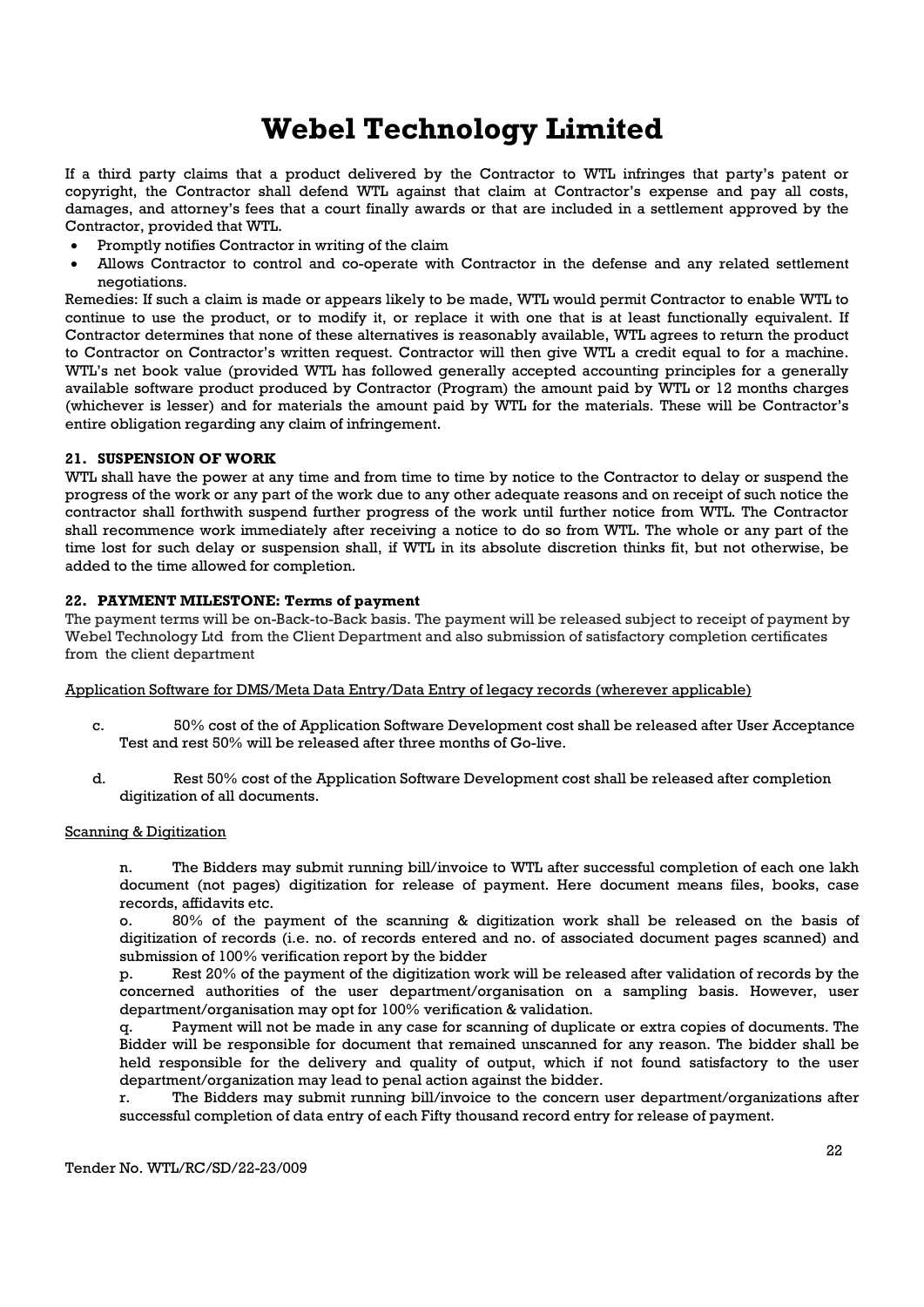s. 50% of the payment of the data entry work shall be released on submission of 100% verification report by the bidder.

t. Rest 30% of the payment of the digitization work will be released after validation of records by the concerned authorities of the user department/organization on a sampling basis. However, user department/organization may opt for 100% verification & validation.

u. The user Department/Organization may opt for change the payment term as per their requirement.

v. Payment will be made within 30 days of submission of invoice along with all required supporting documents.

w. All payments will be made subject to TDS (Tax deduction at Source) as per the income- Tax Act

x. Any payment related issues shall be resolved by Secretaries of concern department.

y. The Selected Agency shall submit the requisite deliverables and satisfactorily perform work as specified under the Contract to the Purchaser. The requisite payment will be released by the Purchaser upon acceptance of the deliverables and satisfaction with work performed by the Selected Agency.

z. If the deliverables submitted / work performed by the Empaneled Agency is not acceptable to the Purchaser, payments shall not be released to the Empaneled Agency. This is without prejudicing the Purchaser's right to levy any Penalties based on the Service levels agreed between the Purchaser and the Empaneled Agency. In such case, the payment will be released to the Empaneled Agency only after it resubmits the deliverable / performs work and which is accepted by the Purchaser.

#### 23. Penalties

The scanned/digitized images shall be verified by the designated Nodal Officer of the concerned department. The scanned images shall be compared with reference to the original document. The selected bidder shall be penalized based on the evaluation of the accuracy of digitized data

| Sr.<br>No. | <b>Service Criteria</b>                                                      | Penalty                                                                                                                                                                                             |
|------------|------------------------------------------------------------------------------|-----------------------------------------------------------------------------------------------------------------------------------------------------------------------------------------------------|
| 1)         | No of erroneous records<br>found is $5\%$ of every $5000$<br>Pages           | No penalty shall be imposed. The selected<br>bidder shall re-scan all the erroneous<br>documents with no extra payment                                                                              |
| 2)         | No of erroneous records<br>found is $> 5\% \le 10\%$ of<br>every 5000 pages  | The selected bidder shall re-scan all the<br>erroneous documents with no extra<br>payment. 2% of cost of that particular batch<br>(5000 pages) will be deducted from the<br>payment of that batch.  |
| 3)         | No of erroneous records<br>found is $> 10\% \le 15\%$ of<br>every 5000 pages | The selected bidder shall re-scan all the<br>erroneous documents with no extra<br>payment. 5 % of cost of that particular batch<br>(5000 pages) will be deducted from the<br>payment of that batch. |
| 4)         | No of erroneous records<br>found is $> 15\%$ of every                        | The selected bidder shall re-scan all the<br>erroneous documents with no extra<br>payment. 10% of cost of that particular                                                                           |

#### Data Accuracy- Scanning and digitization of records/documents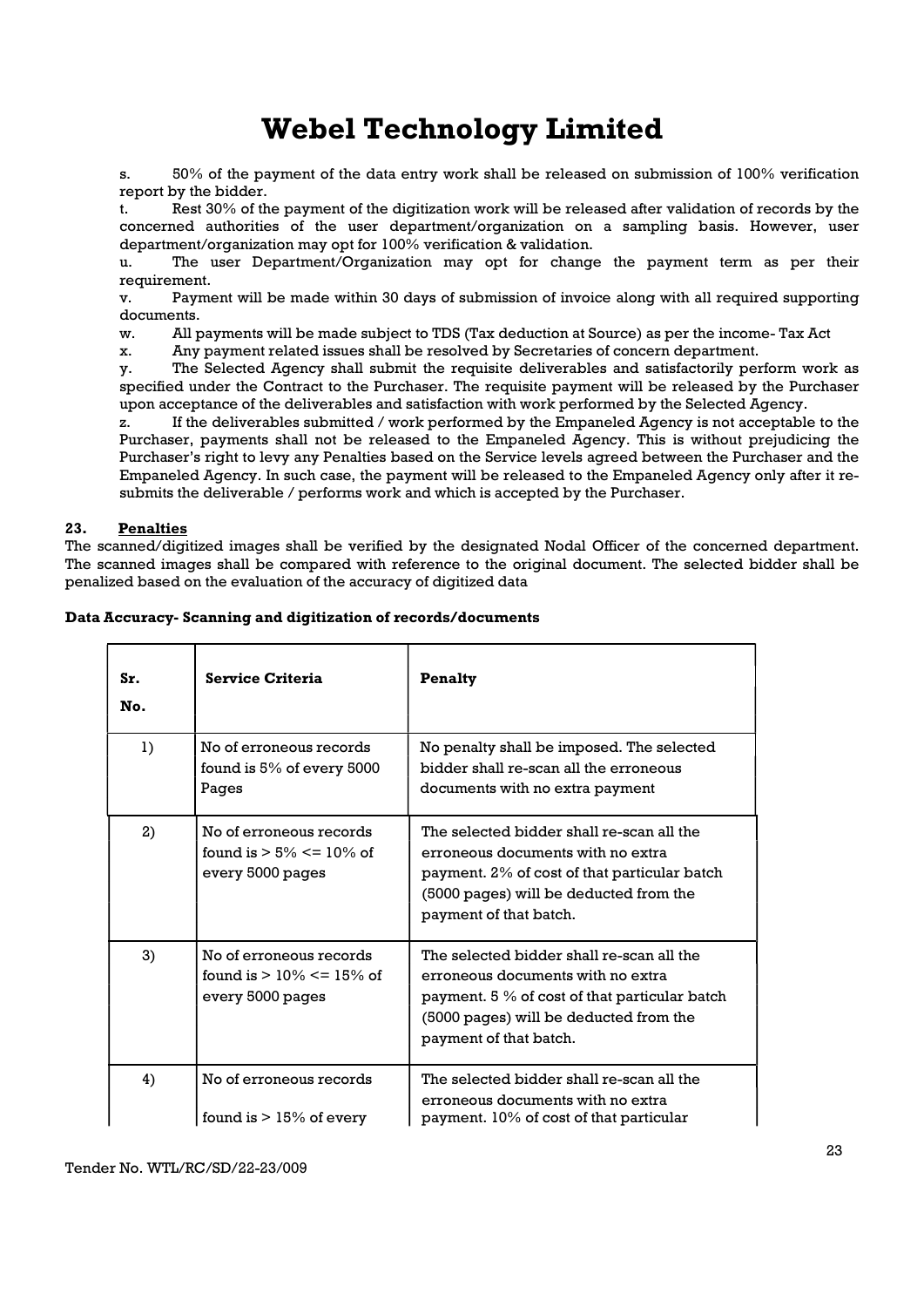5000 pages

 batch (5000 pages) will be deducted from the payment of that batch.

#### Note:

 $\overline{\phantom{a}}$ 

- Accuracy of less than 85% for three consecutive batches (5000 pages) will be considered as the Breach of the Contract and may lead to termination the contract as mentioned in the Termination of contract" section.
- It shall be responsibility of the selected bidder to rescan, index and upload all erroneous scanned images in the application.
- The maximum penalty at any point of time and for any period should not exceed 10% of Scanning and digitization services cost as per the Commercial Bid submitted by the bidder. If the penalty exceeds this amount, WTL reserves the right to terminate the contract.
- Under no circumstances shall the original documents be changed, mutilated, destroyed or replaced by some other documents. Any damage to the documents will lead to heavy penalty for the vendor (Rs. 500/- per document page). Thus the selected bidder shall take utmost care of the documents taken for scanning. The penalty shall be calculated

### Data Accuracy- Meta Data Entry

The penalty will be imposed on incorrect meta data entry performed by the selected bidder as-

| Sl no | Service Criteria             | Penalty                                       |
|-------|------------------------------|-----------------------------------------------|
| 1)    | Erroneous entered data       | No penalty shall be imposed. The selected     |
|       | found is 5% of sample        | bidder shall re-enter all the erroneous data  |
|       | batch of 5000 data           | with no extra payment.                        |
|       | Entries                      |                                               |
| 2)    | Erroneous entered data       | The entire batch of data entry will be        |
|       | found is $> 5\% \le 10\%$ of | cancelled. The selected bidder shall re-enter |
|       | sample batch of 5000         | all the erroneous data with no extra payment. |
|       | data entries                 | 2% of cost of that particular batch will be   |
|       |                              | deducted from the payment of that batch.      |
|       |                              |                                               |
| 3)    | Erroneous entered data       | The entire batch of data entry will be        |
|       | found is $> 10\% < = 15\%$   | cancelled. The selected bidder shall re-enter |
|       | of sample batch of 5000      | all the erroneous data with no extra payment. |
|       | data entries                 | 5% of cost of that particular batch will be   |
|       |                              | deducted from the payment of that batch.      |
|       |                              |                                               |
| 4)    | No of erroneous records      | The selected bidder shall re-scan all the     |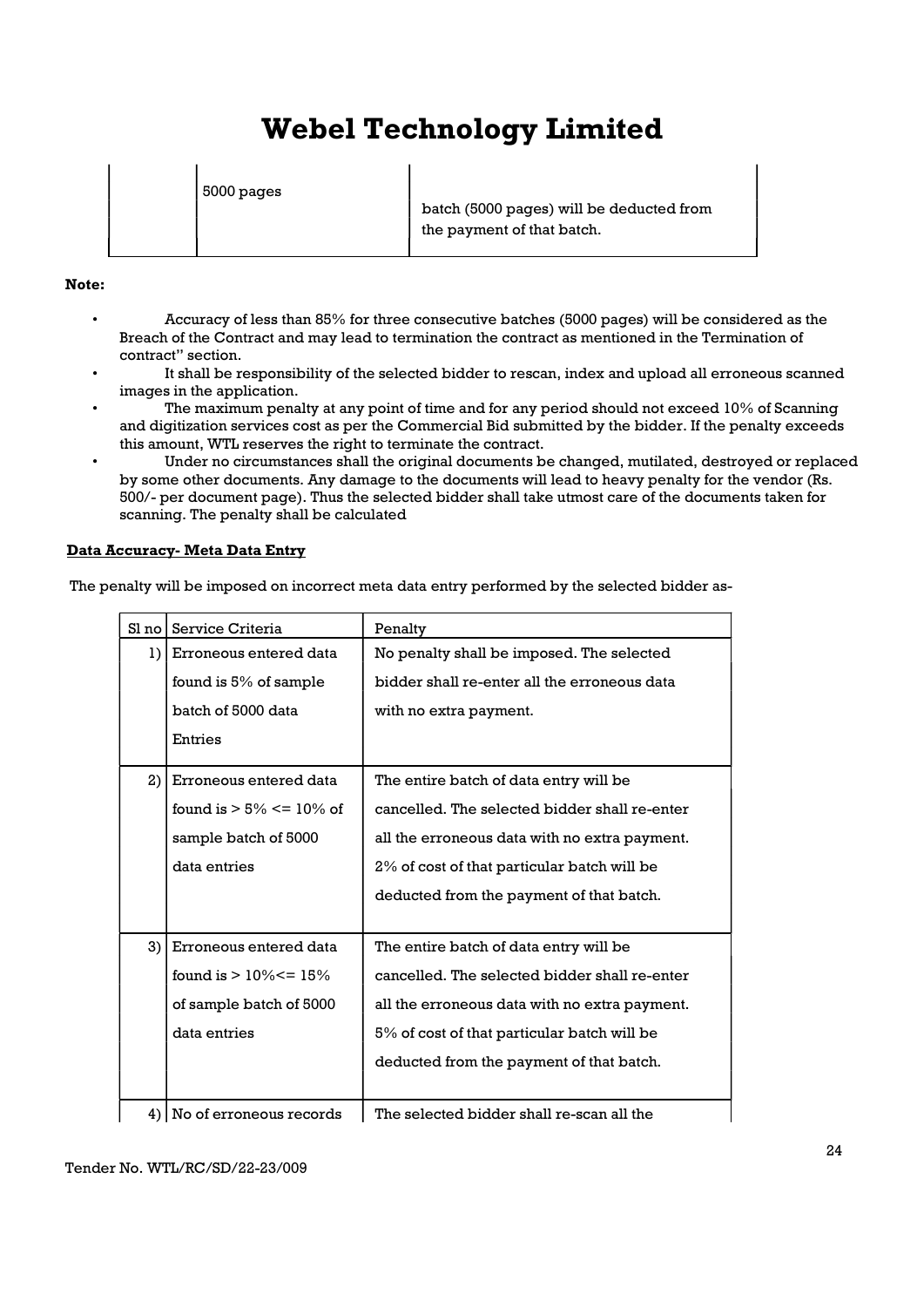found is  $> 15\%$  of every erroneous documents with no extra payment. 5000 data entries 10% of cost of that particular batch will be deducted from the payment of that batch.

Note-

 $\overline{\phantom{a}}$ 

- Accuracy of less than 85% for three consecutive batches (5000 data entries) will be considered as the Breach of the Contract and may lead to termination the contract as mentioned in the "Termination of contract" section.
- The maximum penalty at any point of time and for any period should not exceed 10% of meta -data entry cost as per the Commercial Bid submitted by the bidder. If the penalty exceeds this amount, WTL reserves the right to terminate the contract.

#### Accuracy- Data entry of legacy files/documents

The penalty will be imposed on incorrect data entry performed by the selected bidder per page as-

| S1           | <b>Service Criticality</b>                                                               | Penalty                                                                                                                                                                                                                              |
|--------------|------------------------------------------------------------------------------------------|--------------------------------------------------------------------------------------------------------------------------------------------------------------------------------------------------------------------------------------|
| $\mathbf{I}$ | Erroneous entered data<br>found is 5% of sample<br>batch of 5000 pages                   | No penalty shall be imposed. The selected<br>bidder shall re-enter all the erroneous data<br>with no extra payment.                                                                                                                  |
| 2)           | Erroneous entered data<br>found is $> 5\% \le 10\%$ of<br>sample batch of 5000<br>Pages  | The entire batch of data entry will be<br>cancelled. The selected bidder shall re-enter<br>all the erroneous data with no extra payment.<br>2% of cost of that particular batch will be<br>deducted from the payment of that batch.  |
| 3)           | Erroneous entered data<br>found is $> 10\% < = 15\%$<br>of sample batch of 5000<br>Pages | The entire batch of data entry will be<br>cancelled. The selected bidder shall re-enter<br>all the erroneous data with no extra payment.<br>5% of cost of that particular batch will be<br>deducted from the payment of that batch.  |
| 4)           | Erroneous entered data<br>found is $> 15\%$ of<br>sample batch of 2000<br>Pages          | The entire batch of data entry will be<br>cancelled. The selected bidder shall re-enter<br>all the erroneous data with no extra payment.<br>10% of cost of that particular batch will be<br>deducted from the payment of that batch. |

Note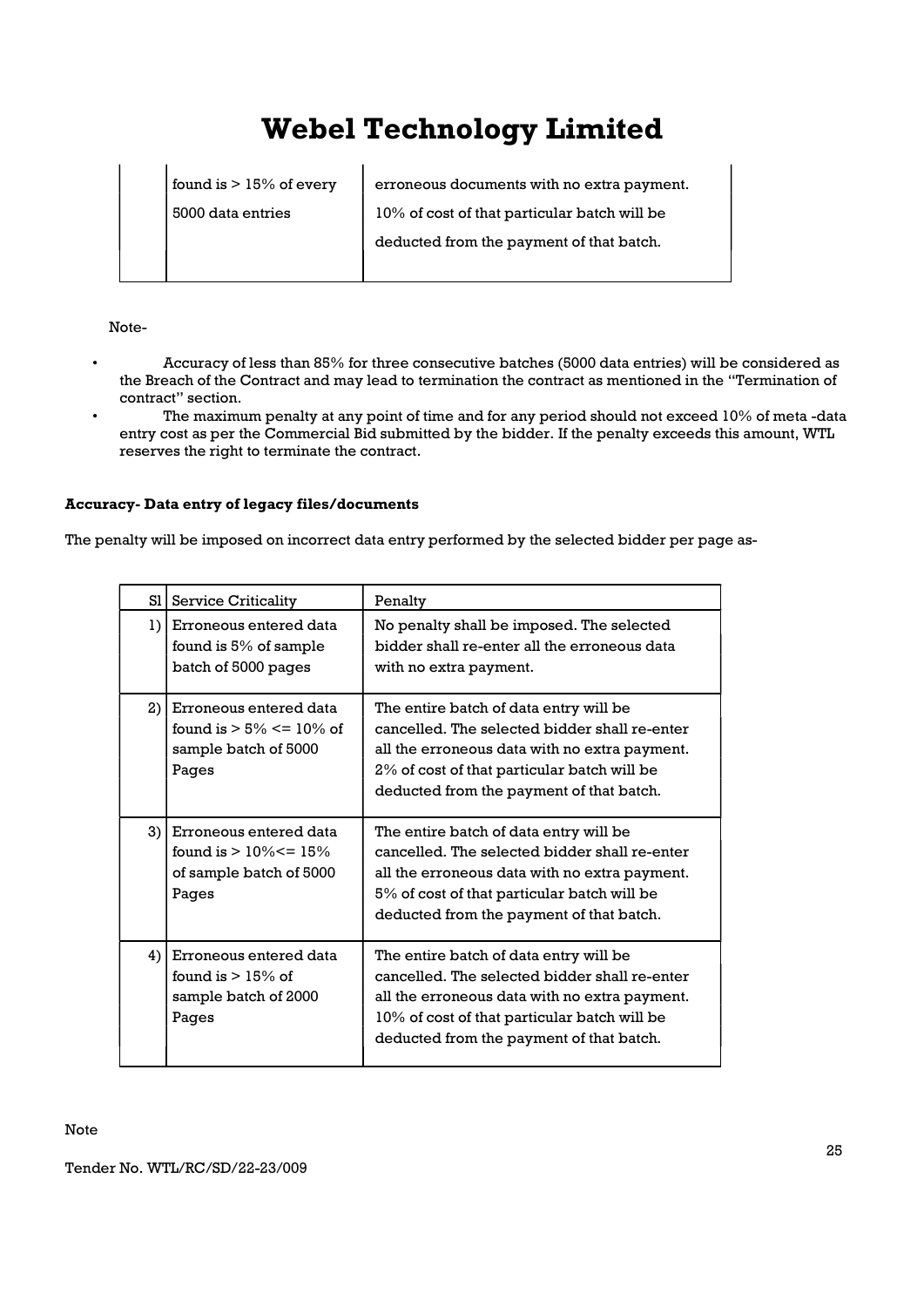- Maximum 45 lines per page of A4 and 60 lines of Legal size paper will be considered as a One page. 5% or more lines are found incorrect in any data entry of a page will be considered as "Erroneous Page".
	- Accuracy of less than 85% for three consecutive batches(5000 pages) will be considered

as the Breach of the Contract and may lead to termination the contract as mentioned in the "Termination of contract" section.

- The maximum penalty at any point of time and for any period should not exceed 10% of data entry cost as per the Commercial Bid submitted by the bidder. If the penalty exceeds this amount, WTL reserves the right to terminate the contract.
- • Under no circumstances shall the original documents be changed, mutilated, destroyed or replaced by some other documents. Any damage to the documents will lead to heavy penalty for the vendor (Rs. 500/- per document page). Thus the selected bidder shall take
- utmost care of the documents taken for scanning. The penalty shall be calculated and deducted from the immediate payment due of Data entry services cost.

#### The overall penalty at any point of time and for any period should not exceed 10% of total cost of that work order.

#### Penalty for delays

• Project assignments to the empaneled agencies will be on the basis of time/resource estimates defined by respective Departments. Each project, therefore, will have a definite date of project completion. The Department/organization in consultation with WTL and empaneled agency shall define a appropriate Service Level Management with penalty terms at the time of awarding of work; however generally, for any time slippages, the agencies can induct more resources at their cost to meet the time schedules.

The overall penalty at any point of time and for any period should not exceed 10% of total cost of that work order.

#### 24. GOVERNING LAWS

This contract should be governed by and interpreted by Arbitration clause in accordance with Laws in force in India. The courts at Kolkata shall have exclusive jurisdiction in all matters arising under the contract. The selected vendor shall keep himself fully informed of all current national, state and municipal law and ordinances. The selected vendor shall at their own expense, obtain all necessary permits and license and pay all fees and taxes required by law. These will be selected vendor's entire obligation regarding any claim of infringement. The selected vendor hereto agrees that it shall comply with all applicable union, state and local laws, ordinances, regulations and codes in performing its obligations hereunder, including the procurement of licenses, permits certificates and payment of taxes where required. The selected vendor shall establish and maintain all proper records (particularly, but without limitation, accounting records) required by any law, code/practice of corporate policy applicable to it from time to time including records and returns as applicable under labor legislation

#### 25. CORRUPT OR FRAUDULENT

The Tender Committee requires that the bidders under this Tender observe the highest standards of ethics during the procurement and execution of such contracts. For this purpose the definition of corrupt and fraudulent practices will follow the provisions of the relevant laws in force. The Tender Committee will reject a proposal for award if it detects that the bidder has engaged in corrupt or fraudulent practices in competing for the contract in question. The Tender Committee will declare a firm ineligible, either indefinitely or for a stated period of time, if it at any time determines that the firm has engaged in corrupt and fraudulent practices in competing for, or in executing, a contract.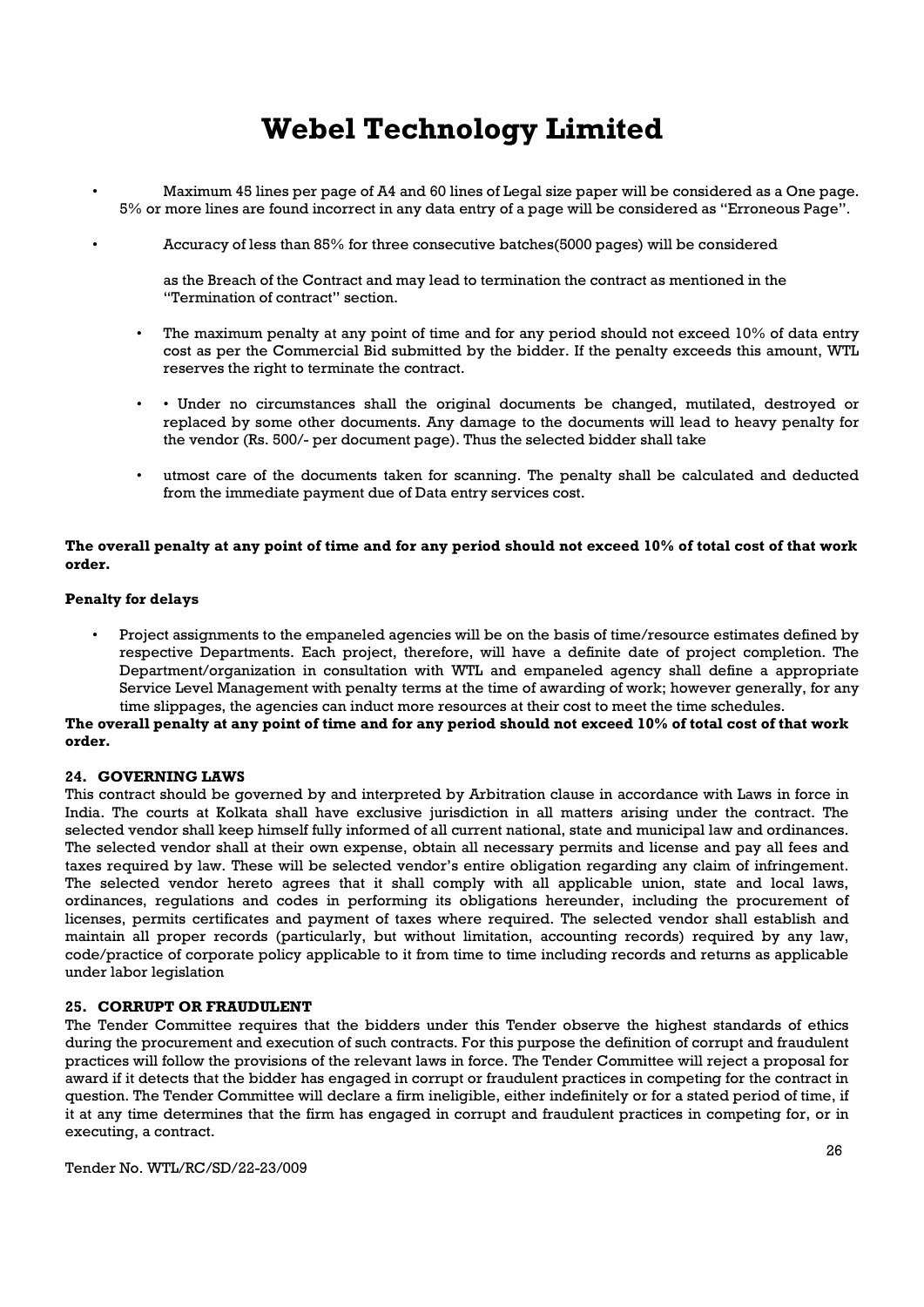The Applicants and their respective officers, employees, agents and advisers shall observe the highest standard of ethics during the Selection Process. Notwithstanding anything to the contrary contained in this RFP, the Client will reject a Proposal without being liable in any manner whatsoever to the Applicant, if it determines that the Applicant has, directly or indirectly or through an agent, engaged in corrupt practice, fraudulent practice, coercive practice, undesirable practice or restrictive practice (collectively the "Prohibited Practices") in the Selection Process. In such an event, the Client will, without prejudice to its any other rights or remedies, forfeit and appropriate the Bid Security, as mutually agreed genuine pre-estimated compensation and damages payable to the Client for, inter alia, time, cost and effort of the Client, in regard to the RFP, including consideration and evaluation of such Applicant's Proposal.

Without prejudice to the rights of the Client under this Clause, hereinabove and the rights and remedies which the Client may have under the LOA or the Agreement, if an Applicant or System Integrator, as the case may be, is found by the Client to have directly or indirectly or through an agent, engaged or indulged in any corrupt practice, fraudulent practice, coercive practice, undesirable practice or restrictive practice during the Selection Process, or after the issue of the LOA or the execution of the Agreement, such Applicant or System Integrator shall not be eligible to participate in any tender or RFP issued by the Client during a period of 2 (two) years from the date such Applicant or System Integrator, as the case may be, is found by the Client to have directly or through an agent, engaged or indulged in any corrupt practice, fraudulent practice, coercive practice, undesirable practice or restrictive practice, as the case may be.

For the purposes of this Clause, the following terms shall have the meaning hereinafter respectively assigned to them:

- (i) "corrupt practice" means (i) the offering, giving, receiving, or soliciting, directly or indirectly, of anything of value to influence the action of any person connected with the Selection Process (for avoidance of doubt, offering of employment to or employing or engaging in any manner whatsoever, directly or indirectly, any official of the Client who is or has been associated in any manner, directly or indirectly with the Selection Process or the LOA or has dealt with matters concerning the Agreement or arising there from, before or after the execution thereof, at any time prior to the expiry of one year from the date such official resigns or retires from or otherwise ceases to be in the service of the Client, shall be deemed to constitute influencing the actions of a person connected with the Selection Process; or (ii) save as provided herein, engaging in any manner whatsoever, whether during the Selection Process or after the issue of the LOA or after the execution of the Agreement, as the case may be, any person in respect of any matter relating to the Project or the LOA or the Agreement, who at any time has been or is a legal, financial or technical System Integrator/ adviser of the Client in relation to any matter concerning the Project;
- (ii) "fraudulent practice" means a misrepresentation or omission of facts or disclosure of incomplete facts, in order to influence the Selection Process;
- (iii) "coercive practice" means impairing or harming or threatening to impair or harm, directly or indirectly, any persons or property to influence any person's participation or action in the Selection Process;
- (iv) "undesirable practice" means (i) establishing contact with any person connected with or employed or engaged by the Client with the objective of canvassing, lobbying or in any manner influencing or attempting to influence the Selection Process; or (ii) having a Conflict of Interest; and
- (v) "restrictive practice" means forming a cartel or arriving at any understanding or arrangement among Applicants with the objective of restricting or manipulating a full and fair competition in the Selection Process.

#### 26. BIDING CLAUSE

All decisions taken by the Tender Committee regarding the processing of this tender and award of contract shall be final and binding on all parties concerned.

The Tender Committee reserves the right:

- To vary, modify, revise, amend or change any of the terms and conditions mentioned above and,
- To reject any or all the Tender/s without assigning any reason whatsoever thereof or to annul the bidding process and reject all bids at any time prior to award of contract, without thereby incurring any liability to the affected bidder(s) or any obligation to inform the affected bidder(s) of the grounds for such decision.

#### 27. WORKMEN'S COMPENSATION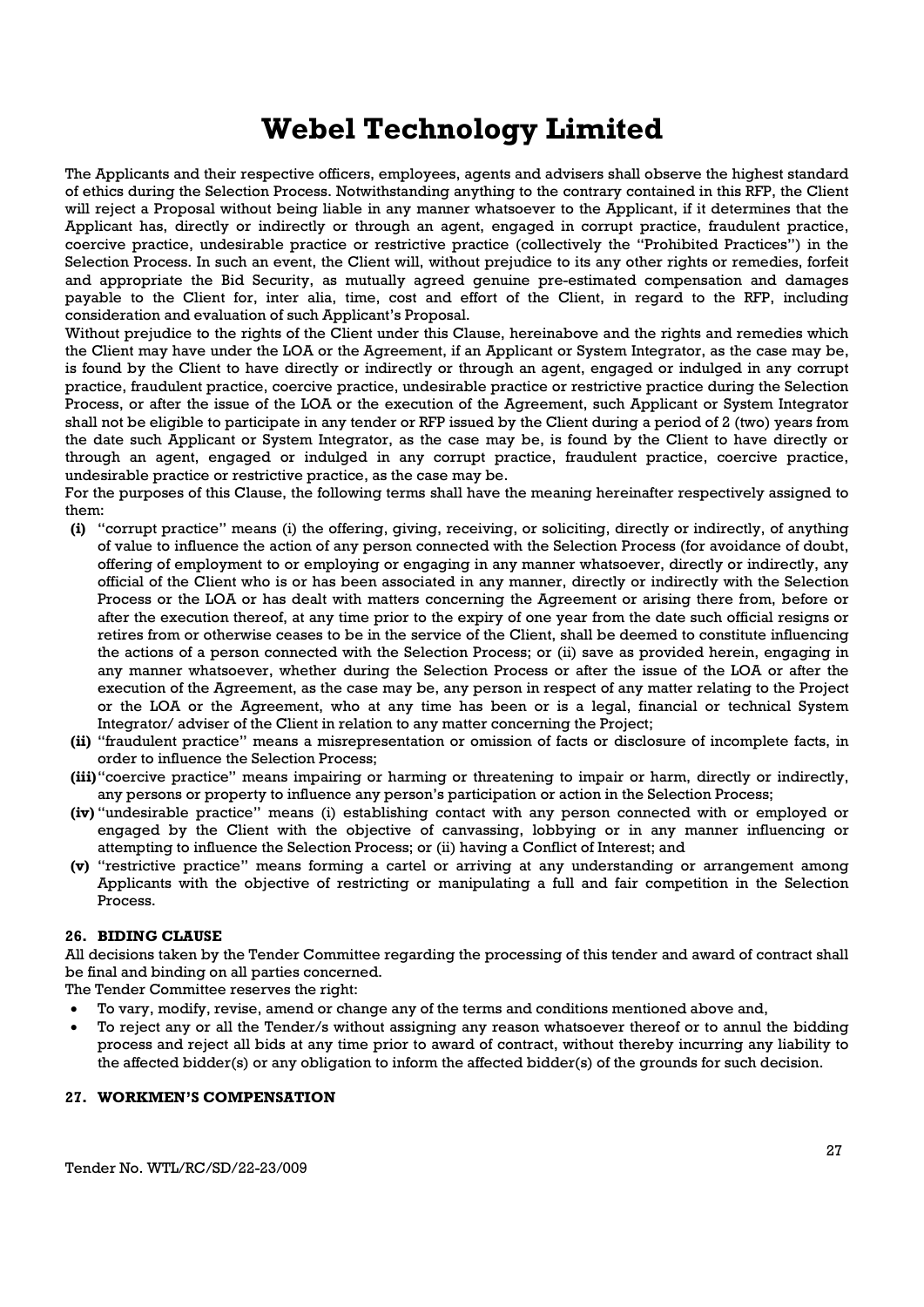In every case in which by virtue of the provision of the workmen's compensation Act 1923 or any other relevant acts and rules, compensation to a workmen employed by the contractor, is payable, then this should be done by the Contractor. If WTL is obliged to make any compensation under the said rules and acts, then the amount shall be recovered without prejudice, from the bills and due of the Contractor. WTL shall not be bound to contest any claim made against the Contractor in respect of workmen's compensation.

#### 28. CONTRACTOR'S EMPLOYEES

The Contractor shall comply with the provision of all labour legislation including the requirement of the payment of Wage Act 1936 and the rules framed there under and modifications thereof in respect of men employed by him in carrying out the contract. The Contractor must ensure that he complies with PF, ESI regulation for all his deployed employees. The Contractor shall see that all authorized Sub Contractors under him similarly complied with the above requirement.

#### 29. SAFETY MEASURES

The Contractor shall in the course of execution of the work take all necessary precaution for the protection of all persons and property. The Contractor shall take adequate measures to protect the work and present accident during the work. In the event of any accident to any person or persons or damage or injury of any description to any person or property due to failure on the part of the contractor in taking proper precautionary measures the contractor shall be responsible for and must make good the loss the damage at his own cost to the satisfaction of the department and employees of the department shall be indemnified from all claims or liabilities arising there from or any expenses incurred on account thereof.

#### 30. EQUIPMENT

All tools & tackles necessary for the work shall have to be procured by the contractor unless otherwise specified elsewhere in these tender documents. The equipment used by the contractor for a particular work must be appropriate for the type of work. The contractor shall maintain the equipment used on the work properly so that they are in good working condition. In no case shall the contractor use defective or imperfect equipment in the work. The contractor shall arrange to replace or repair all defective equipment so that the progress of the work is not hampered. No defective equipment should be left at the site of work and the department shall not be responsible for any loss or damage to any of these equipments during the course of the execution of the work.

#### 31. SUB-CONTRACT

The purchaser (WTL) does not recognize the existence of Sub-Contractors. The Contractor's responsibility is not transferable.

#### 32. TERMINATION FOR DEFAULT

WTL may without prejudice to any other remedy or right of claim for breach of contract by giving not less than 30 days written notice of default sent to the contractor, terminate the order in whole or in part. If the contractor materially fails to render any or all the services within the time period specified in the contract or any extension thereof granted by WTL in writing and fails to remedy its failure within a period of thirty days after receipt of default notice from WTL. If the project (development, implementation/deployment, training and delivery, commissioning as well as warranty maintenance support and post AMC support viz.) is not carried out according to scope & specification due to deficiency in service as per terms of the contract. In such case WTL will invoke the amount held back from the contractor as PBG.

#### 33. BANKRUPTCY

If the contractor becomes bankrupt or have a receiving order made against him or compound with his creditors or being a corporation commence to be wound up, not being a voluntary winding up for the purpose only or amalgamation or reconstruction, or carry on their business under a receiver for the benefit of their creditors or any of them, WTL shall be at liberty to terminate the engagement forthwith without any notice in writing to the contractor or to the liquidator or receiver or to any person in whom the contractor may become vested and without any compensation to give such liquidator or receiver or other person the option of carrying out the engagement subject to their providing a guarantee for the due and faithful performance of the engagement up to an amount to be determined by WTL.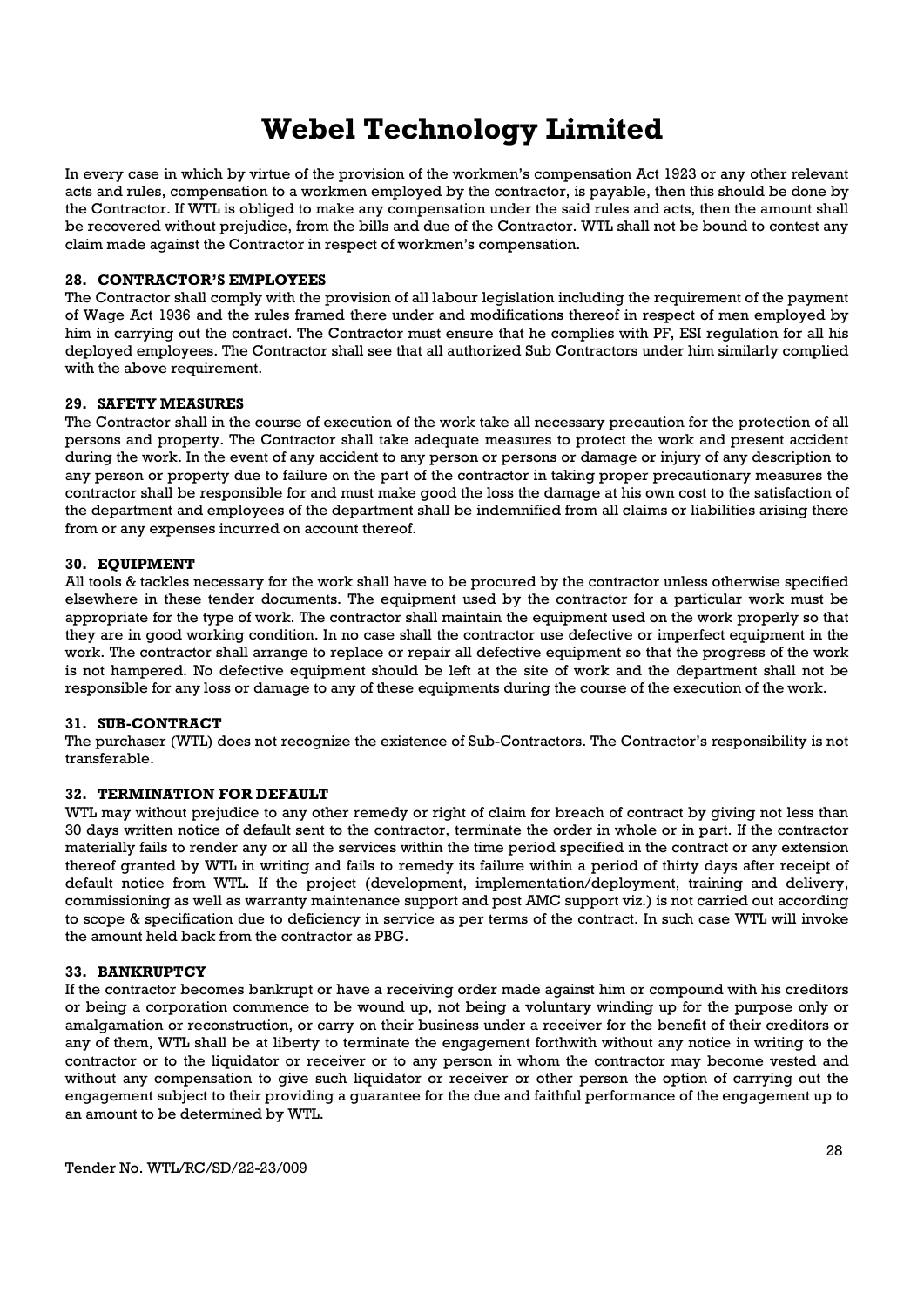#### 34. FORCE MAJEURE

It is hereby defined as any cause, which is beyond the control of the Contractor or WTL as the case may be, which such party could not foresee or with a reasonable amount of diligence could not have foreseen and which substantially affect the performance of the contract, such as

- War, Hostilities or warlike operations (whether a state of war be declared or not), invasion, act of foreign enemy and civil war.
- Rebellion, revolution, insurrection, mutiny, usurpation of civil or military, government, conspiracy, riot, civil commotion and terrorist area.
- Confiscation, nationalization, mobilization, commandeering or requisition by or under the order of any government or de facto authority or ruler, or any other act or failure to act of any local state or national government authority.
- Strike, sabotage, lockout, embargo, import restriction, port congestion, lack of usual means of public transportation and communication, industrial dispute, shipwreck, shortage of power supply epidemics, quarantine and plague.
- Earthquake, landslide, volcanic activity, fire flood or inundation, tidal wave, typhoon or cyclone, hurricane, nuclear and pressure waves or other natural or physical disaster.

If either party is prevented, hindered or delayed from or in performing any of its obligations under the Contract by an event of Force Majeure, then it shall notify the other in writing of the occurrence of such event and the circumstances of the event of Force Majeure within fourteen days after the occurrence of such event. The party who has given such notice shall be excused from the performance or punctual performance of its obligations under the Contract for so long as the relevant event of Force Majeure continues and to the extent that such party's performance is prevented, hindered or delayed.

The party or parties affected by the event of Force Majeure shall use reasonable efforts to mitigate the effect of the event of Force Majeure up to its or their performance of the Contract and to fulfill its or their obligation under the Contract but without prejudice to either party's right to terminate the Contract.

No delay or nonperformance by either party to this Contract caused by the occurrence of any event of Force Majeure shall.

- Constitute a default or breach of the contract.
- Give rise to any claim for damages or additional cost or expense occurred by the delay or nonperformance. If, and to the extent, that such delay or nonperformance is caused by the occurrence of an event of Force Majeure.

#### 35. INSURANCE COVERAGE

Appropriate insurance to cover all solution components for the transit period and until the time of its acceptance at the respective site is to be taken by the contractor. As the contractor will carry the risk for the material in his books during transit, the contractor should arrange insurance for the total system as period from the dispatch till Acceptance Test is successfully achieved. Further the contractor is to take all required insurance coverage in respect of all its personnel who shall be working on this engagement.

#### 36. PERFORMANCE BANK GUARANTEE (PBG)

As a guarantee for timely delivery, installation and commissioning of equipment as well as performance of onsite warranty support, as mentioned in Bill of Material, from the date of final acceptance of systems and pertaining to proper running of the systems, the bidder will have to submit 10% of the contract value as security in the form of Performance Bank Guarantee from any nationalized bank as per format enclosed

The WTL will require the selected bidder to provide a Performance Bank Guarantee, within <15> days from the Notification of award, for a value equivalent to <10%> of the total cost of ownership. The Performance Guarantee should be valid for a period of <60 months>. The Performance Guarantee shall be kept valid till completion of the project and Warranty period. The Performance Guarantee shall contain a claim period of three months from the last date of validity. The selected bidder shall be responsible for extending the validity date and claim period of the Performance Guarantee as and when it is due on account of non-completion of the project and Warranty period. In case the selected bidder fails to submit performance guarantee within the time stipulated, the WTL at its discretion may cancel the order placed on the selected bidder without giving any notice. WTL shall invoke the performance guarantee in case the selected Vendor fails to discharge their contractual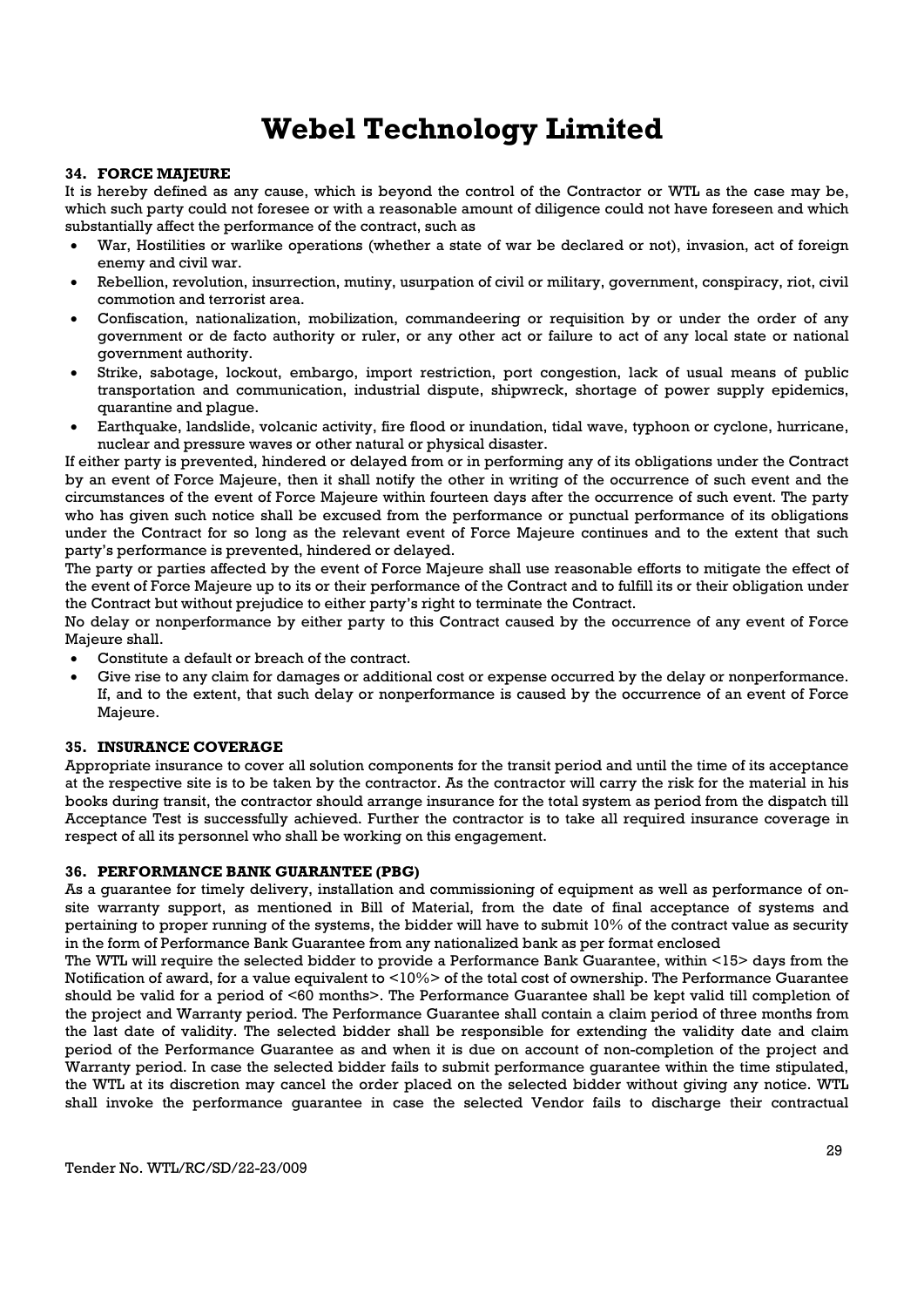obligations during the period or WTL incurs any loss due to Vendor's negligence in carrying out the project implementation as per the agreed terms & conditions.

#### 37. CONTRACTOR'S RESPONSIBILITIES

Refer Section – A (Scope of Work)

#### 38. NO WAIVER OF RIGHTS

Neither the inspection by WTL or any of their agents nor any order by WTL for payment of money or any payment for or acceptance of the whole or any part of the works by WTL, nor any extension of time, nor any possession taken by WTL shall operate as a waiver of any provision of the contract or of any power reserved to WTL, or any right to damages here in provided, nor shall any waiver of any breach in the contract be held to be a waiver of any other subsequent breach.

#### 39. GRAFTS, COMMISSIONS, GIFTS, ETC.

It is the Purchaser's policy to require that bidders, suppliers, contractors and consultants under contracts, observe the highest standard of ethics during the procurement and execution of such contracts. Any graft, commission, gift or advantage given, promised or offered by or on behalf of the contractor or his partner, agent, officers, director, employee or servant or any one on his or their behalf in relation to the obtaining or to the execution of this or any other contract with WTL shall in addition to any criminal liability which it may incur, subject the contractor to the cancellation of this and all other contracts and also to payment of any loss or damage to WTL resulting from any cancellation. WTL shall then be entitled to deduct the amount so payable from any monies otherwise due to the contractor under contract.

#### 40. ENFORCEMENT OF TERMS

The failure of either party to enforce at any time any of the provision of this contract or any rights in respect thereto or to exercise any option here in provided shall in no way be construed to be a waiver to such provisions, rights or options or in any way to affect the validity of the contract. The exercise by either party of any of its rights herein shall not preclude or prejudice either party from exercising the same or any other right it may have hereunder.

#### 41. PERIOD OF VALIDITY OF OFFER

For the purpose of placing the order, the proposals shall remain valid till 180 days. During the period of validity of proposals, the rates quoted shall not change. In exceptional circumstances, WTL may ask for extension of the period of validity and such a request shall be binding on Bidders. WTL's request and the response to such a request by various Bidders shall be in writing. A Bidder agreeing to such an extension will not be permitted to increase its rates.

#### 42. TAXES & DUTIES

- The prices shall be inclusive of all taxes & levies including GST and other statutory duties as applicable. Rate of taxes should be indicated separately in the Price Bid.
- Contract Price specified in Price Bid should be based on the taxes & duties and charges prevailing at the date one day prior to the last date of Bid submission.
- Statutory deduction, wherever applicable, shall be made from invoice as per government rules. Necessary certificate will be issued for such deductions.
- Bidder submitting a bid shall produce valid statutory documents / certificates with respect to GST, Income Tax, ROC, Prof. Tax, Trade Licence, etc. All such documents / certificates shall remain valid on the last date of tender submission.
- In case of inter-state transaction, WTL will provide "Waybill". However, statutory charges, if any will be borne by the bidder.
- GST component of the invoice of the bidder may be kept on hold in case there ia any mismatch / irregularity in GST return filling on the part of the bidder.

#### 43. DISCREPANCIES IN BID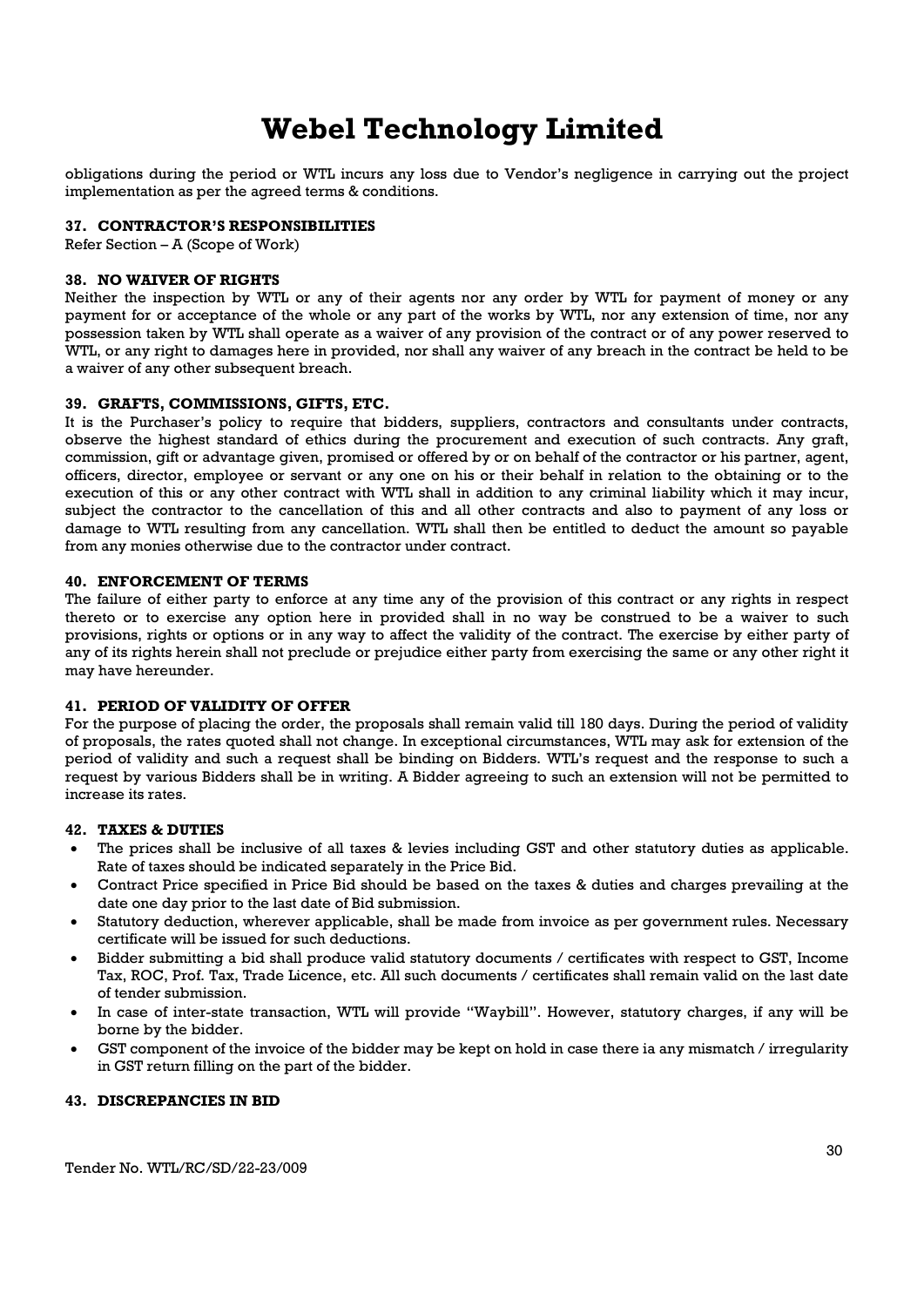- Discrepancy between description in words and figures, the rate which corresponds to the words quoted by the bidder shall be taken as correct.
- Discrepancy in the amount quoted by the bidder due to calculation mistake of the unit rate then the unit rate shall be regarded as firm.
- Discrepancy in totaling or carry forward in the amount quoted by the bidder shall be corrected.

#### 44. BID DUE DATE

The online tender has to submitted not later than the due date and time specified in the Important Dates Sheet. WTL may as its discretion on giving reasonable notice by fax, or any other written communication to all prospective bidders who have been issued the bid documents, extend the bid due date, in which case all rights and obligations of the WTL and the bidders, previously subject to the bid due date, shall thereafter be subject to the new bid due date as extended.

#### 45. LATE BID

Any proposal received by WTL after the deadline for submission of proposals may not be accepted.

#### 46. OPENING OF BID BY WTL

Bids shall be opened and downloaded in the presence of Tender Committee and Bidder's representative (maximum 2) may attend, which is not compulsory. The bidder's representatives who are present shall sign a register evidencing their attendance and produce necessary authorization. The bidder's name, Bid modifications or withdrawals, discounts and the presence or absence of relevant Bid Security and such other details as WTL office at his/her discretion, may consider appropriate, shall be announced at the opening. WTL shall open the bid security at mentioned time.

#### 47. CONTACTING WTL

Bidder shall not approach WTL officers beyond office hours and/or outside WTL office premises from the time of the Bid opening to the time of finalization of successful bidder. Any effort by bidder to influence WTL office in the decision on Bid evaluation, Bid comparison or finalization may result in rejection of the Bidder's offer. If the bidder wishes to bring additional information to the notice of WTL, it should be in writing.

#### 48. WTL'S RIGHT TO REJECT ANY OR ALL BIDS

WTL reserves the right to reject any bid and to annul the bidding process and reject all bids at any time prior to award of Contract, without thereby incurring any liability to the affected bidder(s) or any obligation to inform the affected bidder(s) of the grounds for such decision.

#### 49. BID CURRENCIES

Prices shall be quoted in Indian Rupees, inclusive of all prevailing taxes, levies, duties, cess etc.

#### 50. PRICE

- Price should be quoted in the BOQ format only. No deviation is acceptable.
- Price quoted should be firm, inclusive of packing, forwarding, insurance and freight charges.
- Percentage/specified amount of taxes & duties should be clearly mentioned otherwise WTL reserves the right to reject such vague offer.
- Price to be quoted inclusive of delivery/supply, installation & commissioning charges.

#### 51. CANVASSING

Canvassing or support in any form for the acceptance of any tender is strictly prohibited. Any bidder doing so will render him liable to penalties, which may include removal of this name from the register of approved Contractors.

#### 52. NON-TRANSFERABILITY OF TENDER

This tender document is not transferable.

#### 53. FORMATS AND SIGNING OF BID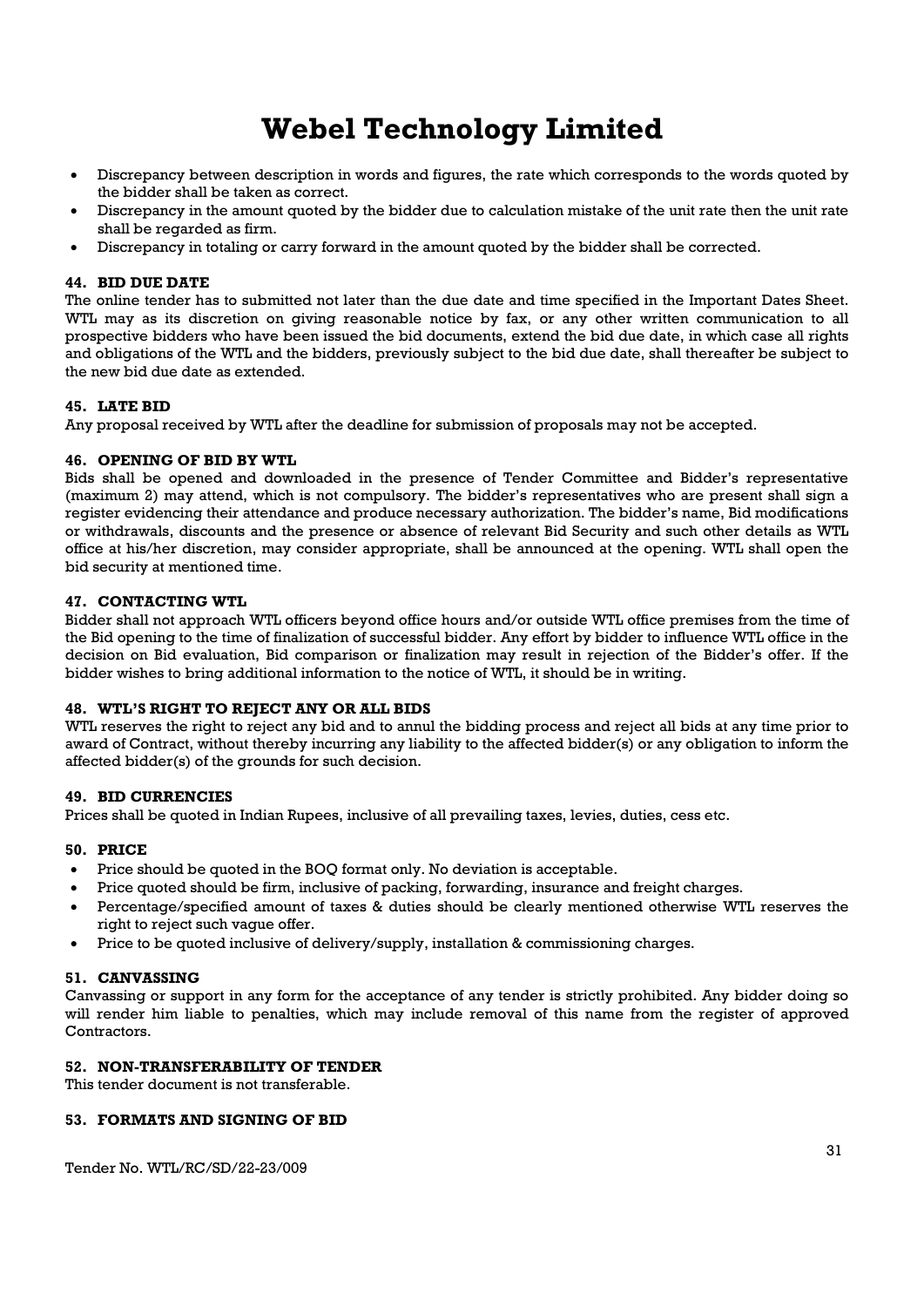The original and all copies of the proposals shall be neatly typed and shall be signed by an authorized signatory(ies) on behalf of the Bidder. The authorization shall be provided by written Power of Attorney accompanying the proposal. All pages of the proposal, except for un-amended printed literature, shall be initialed by the person or persons signing the proposal. The proposal shall contain no interlineations, erase or overwriting. In order to correct errors made by the Bidder, all corrections shall be done & initialed with date by the authorized signatory after striking out the original words/figures completely.

#### 54. WITHDRAWAL OF BID

Bid cannot be withdrawn during the interval between their submission and expiry of Bid's validity period. Fresh Bid may be called from eligible bidders for any additional item(s) of work not mentioned herein, if so required.

#### 55. INTERPRETATION OF DOCUMENTS

If any bidder should find discrepancies or omission in the specifications or other tender documents, or if he should be in doubt as to the true meaning of any part thereof, he shall make a written request to the tender inviting authority for correction/clarification or interpretation or can put in a separate sheet along with his technical bid document.

#### 56. SPLITTING OF THE CONTRACT AND CURTAILMENT OF WORK

WTL reserve the right to split up and distribute the work among the successful bidders and to curtail any item of work in the schedule partly or fully.

#### 57. PREPARATION OF TENDER

Tender shall be submitted in accordance with the following instructions:

- a) Tenders shall be submitted in the prescribed forms. Digital signatures shall be used. Where there is conflict between the words and the figures, the words shall govern.
- b) All notations must be in ink or type written. No erasing or overwriting will be permitted. Mistakes may be crossed out and corrections typed or written with ink adjacent thereto and must be initialed in ink by the person or persons signing the tender.
- c) Tenders shall not contain any recapitulation of the work to be done. Alternative proposals will not be considered unless called for. No written, oral, telegraphic or telephonic proposals for modifications will be acceptable.
- d) Tenders shall be uploaded as notified on or before the date and time set for the opening of tenders in the Notice Inviting Tenders.
- e) Tenders subject to any conditions or stipulations imposed by the bidder are liable to be rejected.
- f) Each and every page of the tender document must be signed with company seal by the bidder.

#### 58. FINAL INSPECTION

Final inspection will be carried by the authorized representative from WTL.

#### 59. ERASURES OR ALTERNATIONS

The offers with overwriting and erasures may make the tender liable for rejection if each of such overwriting/erasures/manuscript ions is not only signed by the authorized signatory of the bidder. There should be no hand-written material, corrections or alterations in the offer. Technical details must be completely filled up. Correct technical information of the product being offered must be filled in. Filling up of the information using terms such as "OK", "accepted", "noted", "as given in brochure/manual" is not acceptable. The Customer may treat offers not adhering to these guidelines as unacceptable. The Customer may, at its discretion, waive any minor non-conformity or any minor irregularity in the offer. This shall be binding on all bidders and the Tender Committee reserves the right for such waivers.

#### 60. COMPLIANCE WITH LAW

The contractor hereto agrees that it shall comply with all applicable union, state and local laws, ordinances, regulations and codes in performing its obligations hereunder, including the procurement of licenses, permits certificates and payment of taxes where required.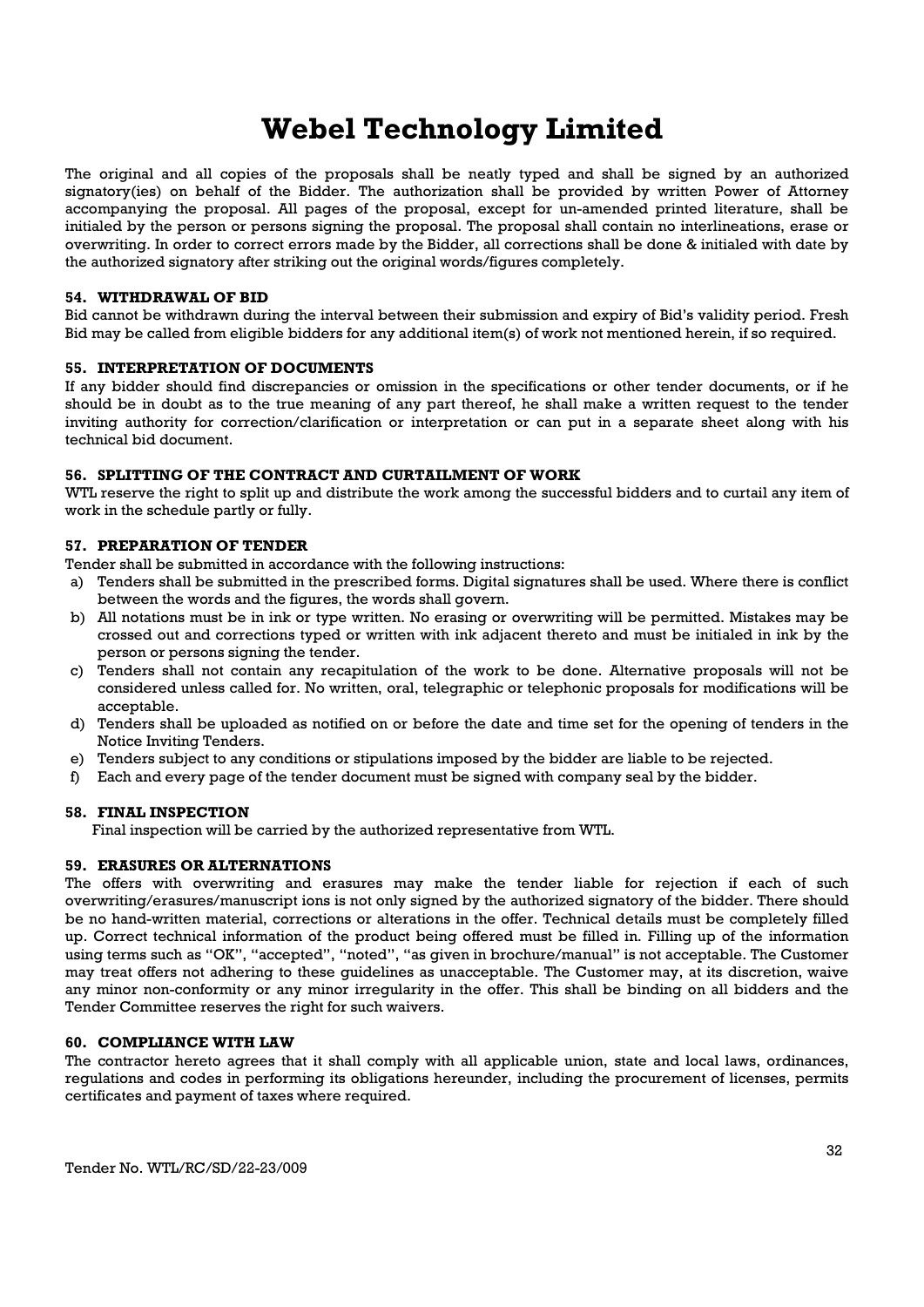The contractor shall establish and maintain all proper records (particularly, but without limitation, accounting records) required by any law, code/practice of corporate policy applicable to it from time to time including records and returns as applicable under labor legislation.

#### 61. CLARIFICATION OF BIDS

During evaluation of the bids, the Customer/Tender Committee, at its discretion may ask the bidder for clarification of its bid. The request for the clarification and the response shall be in writing (fax/email) and no change in the substance of the bid shall seek offered or permitted.

#### 62. QUALITY CONTROL

- The contractor is obliged to work closely with WTL act within its authority and abide by directive issued by them on implementation activities.
- The contractor will abide by the safety measures and free WTL from all demands or responsibilities arising from accident/loss of life, the cause of which is due to their negligence. The bidder will pay all indemnities arising from such incidents and will not hold WTL responsible.
- The contractor will treat as confidential all data and information about the system, obtained in the execution of its responsibilities in strict confidence and will not reveal such information to any party without the prior written approval of WTL.
- WTL reserves the right to inspect all phases of contractor's operation to ensure conformity to the specifications. WTL shall have engineers, inspectors or other duly authorized representatives made known to the contractor, present during the progress of the work and such representatives shall have free access to the work at all times. The presence or absence of representatives of WTL does not relieve the contractor of the responsibility for quality control in all phases.
- The Court of Kolkata only will have the jurisdiction to deal with and decide any legal matters or dispute whatsoever arising out of the contract.

#### 63. DEEMED ACCEPTANCE

Deliverables will be deemed to be fully and finally accepted by WTL in the event WTL has not submitted such Deliverable Review Statement to Bidder/Implementation Partner before the expiration of the 30-days review period, or when WTL uses the Deliverable in its business, whichever occurs earlier ("Deemed Acceptance").

#### 64. CONFIDENTIALITY

Information relating to evaluation of proposals and recommendations concerning awards of contract shall not be disclosed to the System Integrator who submitted the proposals or to other persons not officially concerned with the process, until the winning firm has been notified that it has been awarded the contract.

#### 65. GENERAL TERMS

- a) All the pages of the bid document including documents submitted therein must be duly signed and stamped failing which the offer shall be liable to be rejected.
- b) All the documents to be submitted by the bidder along with their offer should be duly authenticated by the person signing the offer and if at any point of time during procurement process or subsequently it is detected that documents submitted are forged/tampered/manipulated in any way, the total responsibility lies with the bidder and WTL reserves the full right to take action as may be deemed fit including rejection of the offer and such case is to be kept recorded for any future dealing with them.
- c) No Technical/Commercial clarification will be entertained after opening of the tender.
- d) Overwriting and erasures may make the tender liable for rejection if each of such overwriting/erasures/manuscription is not only signed by the authorized signatory of the bidder. All overwriting should be separately written and signed by the authorized signatory of the bidder.
- e) Quantity mentioned in the tender document is indicative only and orders shall be placed subject to actual requirement. WTL reserve the right to increase or decrease the quantity specified in the tender.
- f) WTL reserve the right to reject or accept or withdraw the tender in full or part as the case may be without assigning the reasons thereof. No dispute of any kind can be raised the right of buyer in any court of law or elsewhere.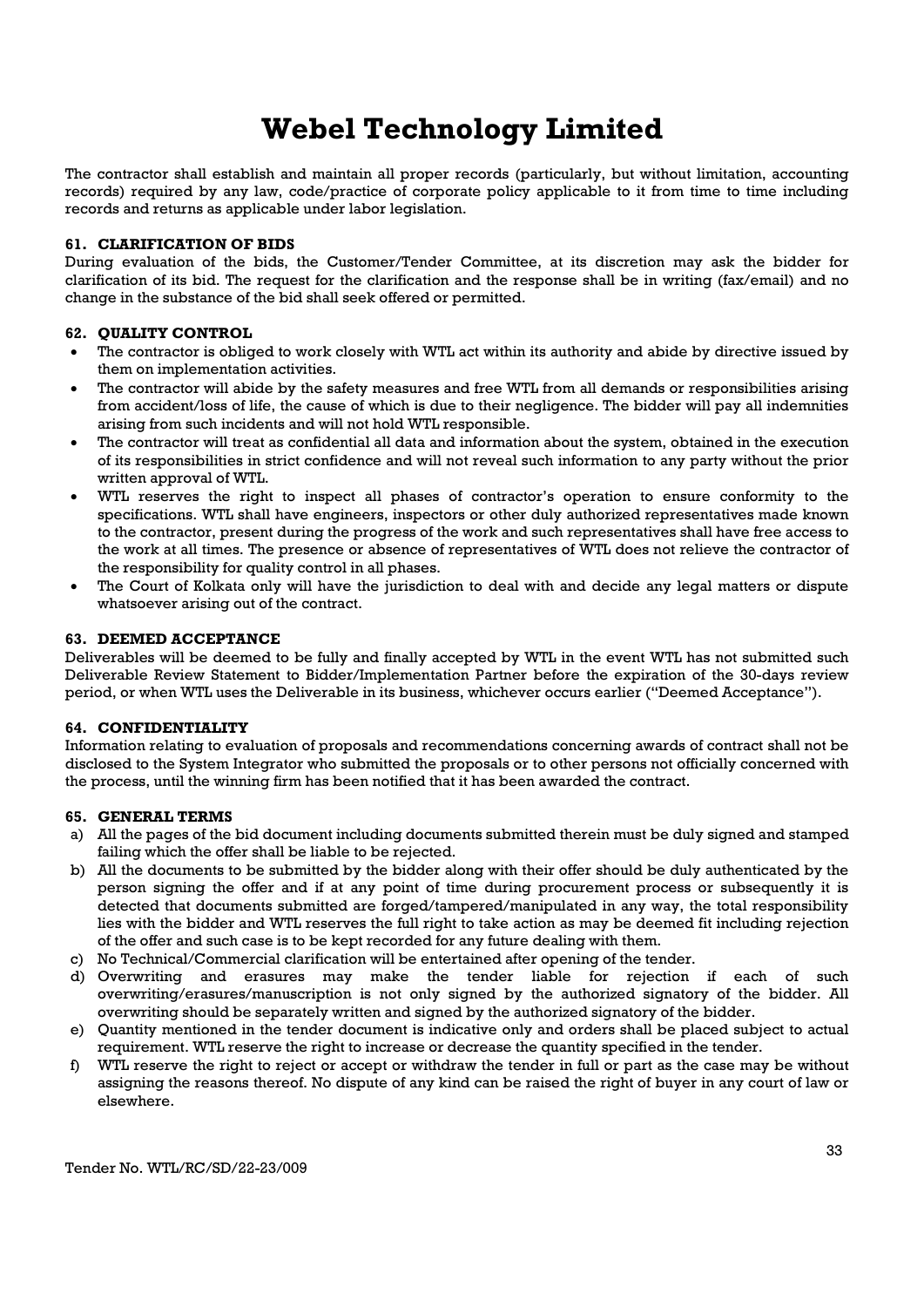- g) WTL reserve the right to ask for clarification in the bid documents submitted by the bidder. Documents may be taken if decided by the committee.
- h) No dispute by the bidders in regard to Technical/Commercial points will be entertained by WTL and decision taken by the Tender Committee will be final.
- i) Discrepancy in the amount quoted by the bidder due to calculation mistake, the unit rate shall be regarded as firm and the totaling or carry in the amount quoted by the bidder shall be corrected accordingly.
- The price offers shall remain firm within the currency of contract and no escalation of price will be allowed.
- k) The acceptance of the tender will rest with the accepting authority who is not bound to accept the lowest or any tender and reserves the right to reject in part or in full any or all tender(s) received and to split up the work among participants without assigning any reason thereof.
- l) The customer/WTL at its discretion may extend the deadline for the submission of Bids.

#### 66. MISCELLANEOUS

The Selection Process shall be governed by, and construed in accordance with, the laws of India and the Courts at New Kolkata shall have exclusive jurisdiction over all disputes arising under, pursuant to and/or in connection with the Selection Process.

The Client, in its sole discretion and without incurring any obligation or liability, reserves the right, at any time, to:

- (i) suspend and/or cancel the Selection Process and/or amend and/or supplement the Selection Process or modify the dates or other terms and conditions relating thereto;
- (ii) consult with any Applicant in order to receive clarification or further information;
- (iii)retain any information and/or evidence submitted to the Client by, on behalf of and/or in relation to any Applicant; and/or
- (iv) Independently verify, disqualify, reject and/or accept any and all submissions or other information and/or evidence submitted by or on behalf of any Applicant.
- It shall be deemed that by submitting the Proposal, the Applicant agrees and releases the Client, its employees, agents and advisers, irrevocably, unconditionally, fully and finally from any and all liability for claims, losses, damages, costs, expenses or liabilities in any way related to or arising from the exercise of any rights and/or performance of any obligations hereunder, pursuant hereto and/or in connection herewith and waives any and all rights and/ or claims it may have in this respect, whether actual or contingent, whether present or future.
- All documents and other information provided by Client or submitted by an Applicant to Client shall remain or become the property of Client. Applicants and the System Integrator, as the case may be, are to treat all information as strictly confidential. Client will not return any Proposal or any information related thereto. All information collected, analysed, processed or in whatever manner provided by the System Integrator to Client in relation to the project shall be the property of Client.

The Client reserves the right to make inquiries with any of the clients listed by the Applicants in their previous experience record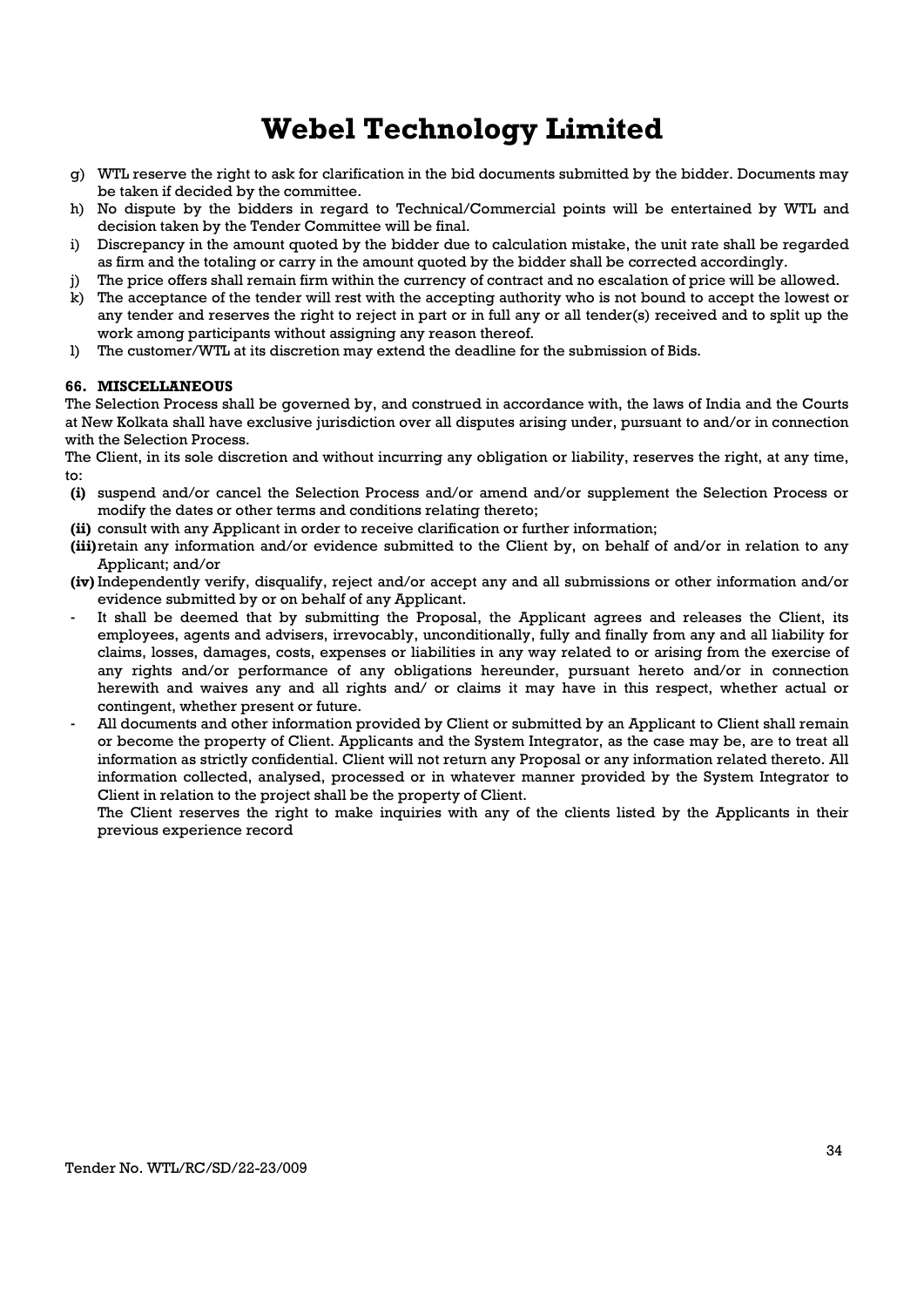### SECTION – D

### BID FORM

(Bidders are requested to furnish the Bid Form in the Format given in this section, filling the entire Blank and to be submitted on Letter Head in original)

To Webel Technology Limited Plot – 5, Block – BP, Sector - V, Salt Lake City, Kolkata – 700091.

#### Sub: Empanelment of Scanning & Data Digitization Agencies for Implementation of e-Governance Projects in Government of West Bengal.

Dear Sir,

- 1. We the undersigned bidder/(s), having read and examined in details the specifications and other documents of the subject tender no. WTL/RC/SD/22-23/009 dated 25.05.22, do hereby propose to execute the job as per specification as set forth in your Bid documents.
- 2. The prices of all items stated in the bid are firm during the entire period of job irrespective of date of completion and not subject to any price adjusted as per in line with the bidding documents. All prices and other terms & conditions of this proposal are valid for a period of 180 (one hundred eighty) days from the date of opening of bid. We further declare that prices stated in our proposal are in accordance with your bidding.
- 3. We confirm that our bid prices include all other taxes and duties and levies applicable on bought out components, materials, equipment and other items and confirm that any such taxes, duties and levies additionally payable shall be to our account.
- 4. Earnest Money Deposit: We have transferred the Tender Fee & EMD amount online as per Bank details.
- 5. We declare that items shall be executed strictly in accordance with the specifications and documents irrespective of whatever has been stated to the contrary anywhere else in our proposal. Further, we agree that additional conditions, deviations, if any, found in the proposal documents other than those stated in our deviation schedule, save that pertaining to any rebates offered shall not be given effect to.
- 6. If this proposal is accepted by you, we agree to provide services and complete the entire work, in accordance with schedule indicated in the proposal. We fully understand that the work completion schedule stipulated in the proposal is the essence of the job, if awarded.
- 7. We further agree that if our proposal is accepted, we shall provide a Performance Bank Guarantee of the value equivalent to ten percent (10%) of the Order value as stipulated in Financial Bid (BOQ).
- 8. We agree that WTL reserves the right to accept in full/part or reject any or all the bids received or split order within successful bidders without any explanation to bidders and his decision on the subject will be final and binding on Bidder.

Dated, this …………………..day of ……………………2022

Thanking you, we remain,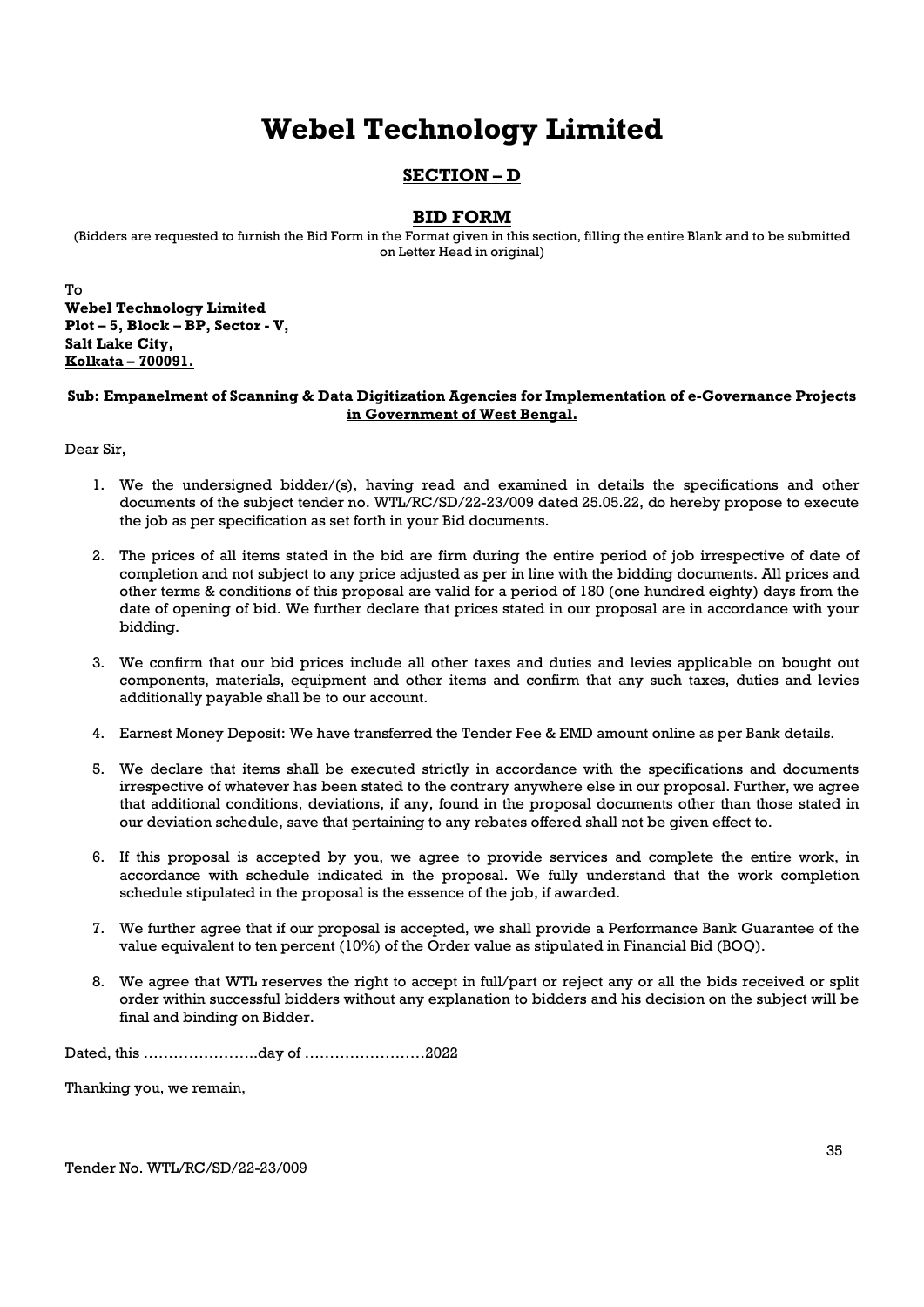Yours faithfully

………………………………………………… Signature

……………………………………………………….. Name in full

……………………………………………………….. Designation

### Signature & Authorized Verified by

………………………………………………… Signature ………………………………………………… Name in full ………………………………………………… Designation …………………………………………………

Company Stamp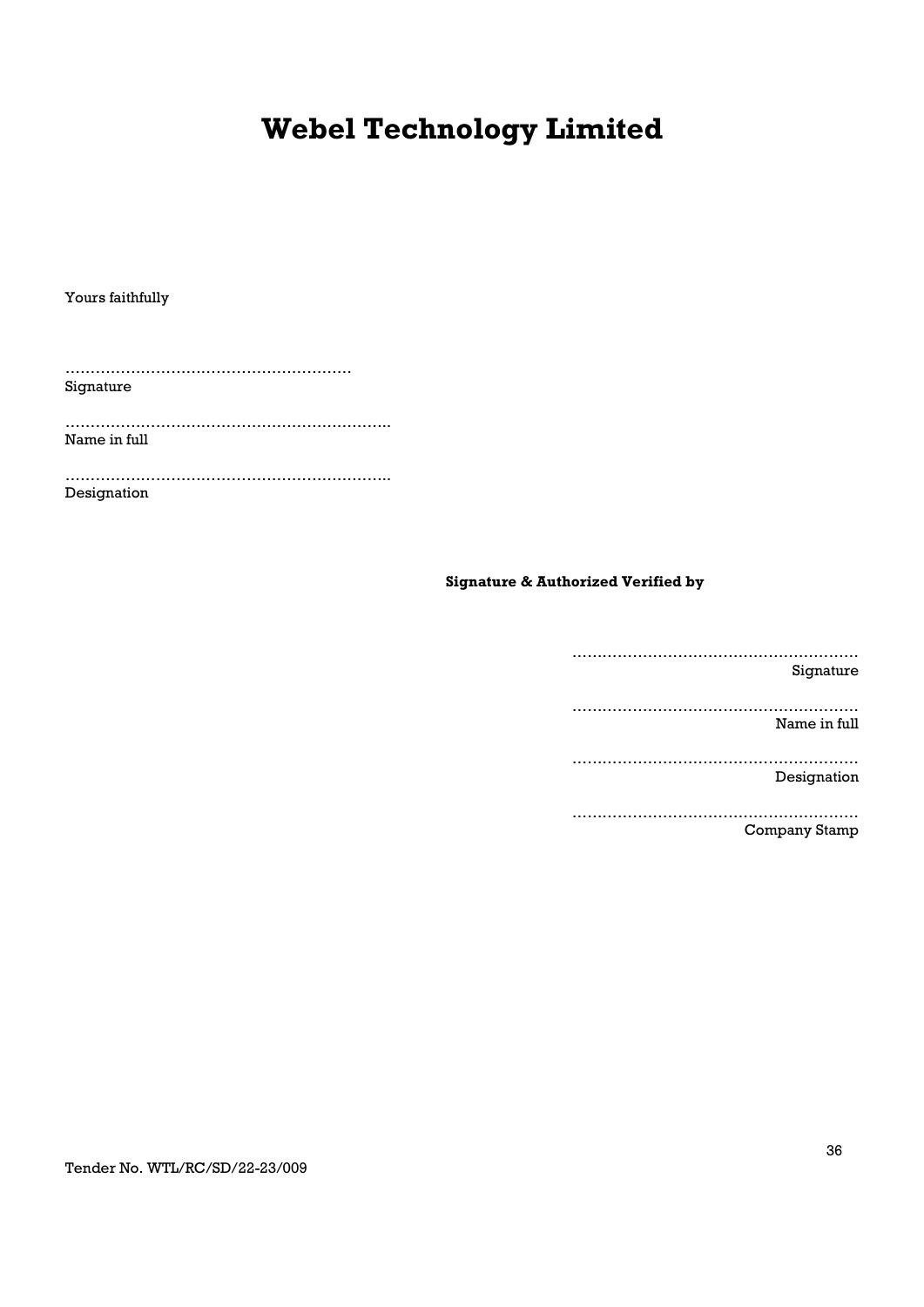### SECTION – E

### TECHNO COMMERCIAL EVALUATION & AWARDING OF CONTRACT

#### Evaluation Process

Overall evaluation of the bids will be done in two stages namely Pre-qualification-cum-Technical and Financial evaluation. At the end of every stage short listed bidders may be informed of the result to have a fair and healthy competition. The final awarding of the contract will be done based on the procedure mentioned below.

The bids will be opened in the presence of bidder's representatives (only one) who choose to attend the Bid opening sessions.

### Technical Evaluation Criteria

| Clause                  | <b>Criterion &amp; Marks</b>                                                                                                                                                                                                                                                              | Max   | Tier-1                                                                                                                                                                                  | Tier-II                                                                                                                                                                                       |
|-------------------------|-------------------------------------------------------------------------------------------------------------------------------------------------------------------------------------------------------------------------------------------------------------------------------------------|-------|-----------------------------------------------------------------------------------------------------------------------------------------------------------------------------------------|-----------------------------------------------------------------------------------------------------------------------------------------------------------------------------------------------|
|                         | Assigned                                                                                                                                                                                                                                                                                  | Marks |                                                                                                                                                                                         |                                                                                                                                                                                               |
| $\mathbf{1}$            | Average annual turnover<br>in last 3 years ending with<br>31.3.2021                                                                                                                                                                                                                       | 10    | $>$ Rs 1 Cr & $<$ Rs 1.5Cr-2<br>marks<br>-Beyond Rs 1 Cr -1 marks<br>for each Rs 50 lakhs upto<br>maximum 10 marks                                                                      | $>$ Rs 25 lakhs & $<$<br>Rs 35 lakhs-2<br>marks<br>-Beyond Rs 25<br>lakhs -1 marks for<br>each Rs 10 lakhs<br>upto maximum 10<br>marks                                                        |
| $\mathbf{2}$            | Technical resources in<br>bidder's payroll (list of<br>resources withy<br>qualification &<br>experience)                                                                                                                                                                                  | 15    | -50 Technical resources-3<br>marks<br>-beyond 50 resources, 3<br>marks for each 5 resources                                                                                             | -25 Technical<br>resources-3<br>marks<br>-beyond 25<br>resources,3<br>marks for each 5<br>resources                                                                                           |
| 3                       | Previous experience of the<br>bidder in successfully<br>executing similar work of<br>scanning and digitization<br>services for Govt./PSU<br>organizations in India in<br>last 3 years from the date<br>of submission of RFP<br>response (Submit work<br>orders/completion<br>certificate) | 10    | Each project between 4<br>lakhs to 7 lakhs pages-1<br>marks<br>Each project between 7<br>lakhs to 10 lakhs pages-2<br>marks<br>Each project with more<br>than 10 lakhs pages-5<br>marks | Each project<br>between 2 lakhs<br>to 3 lakhs pages-<br>1 marks<br>Each project<br>between 3 lakhs<br>to 4 lakhs pages-<br>2 marks<br>Each project with<br>more than 4 lakhs<br>pages-5 marks |
| $\overline{\mathbf{4}}$ | <b>Quality Certification</b>                                                                                                                                                                                                                                                              | 5     | -ISO 9001 -5 Marks                                                                                                                                                                      | $-ISO$ 9001 $-S$<br><b>Marks</b>                                                                                                                                                              |
| 5                       | Development and<br>implementation of                                                                                                                                                                                                                                                      | 5     | <b>Bidders</b> previous<br>experience in                                                                                                                                                | <b>Bidders previous</b><br>experience in                                                                                                                                                      |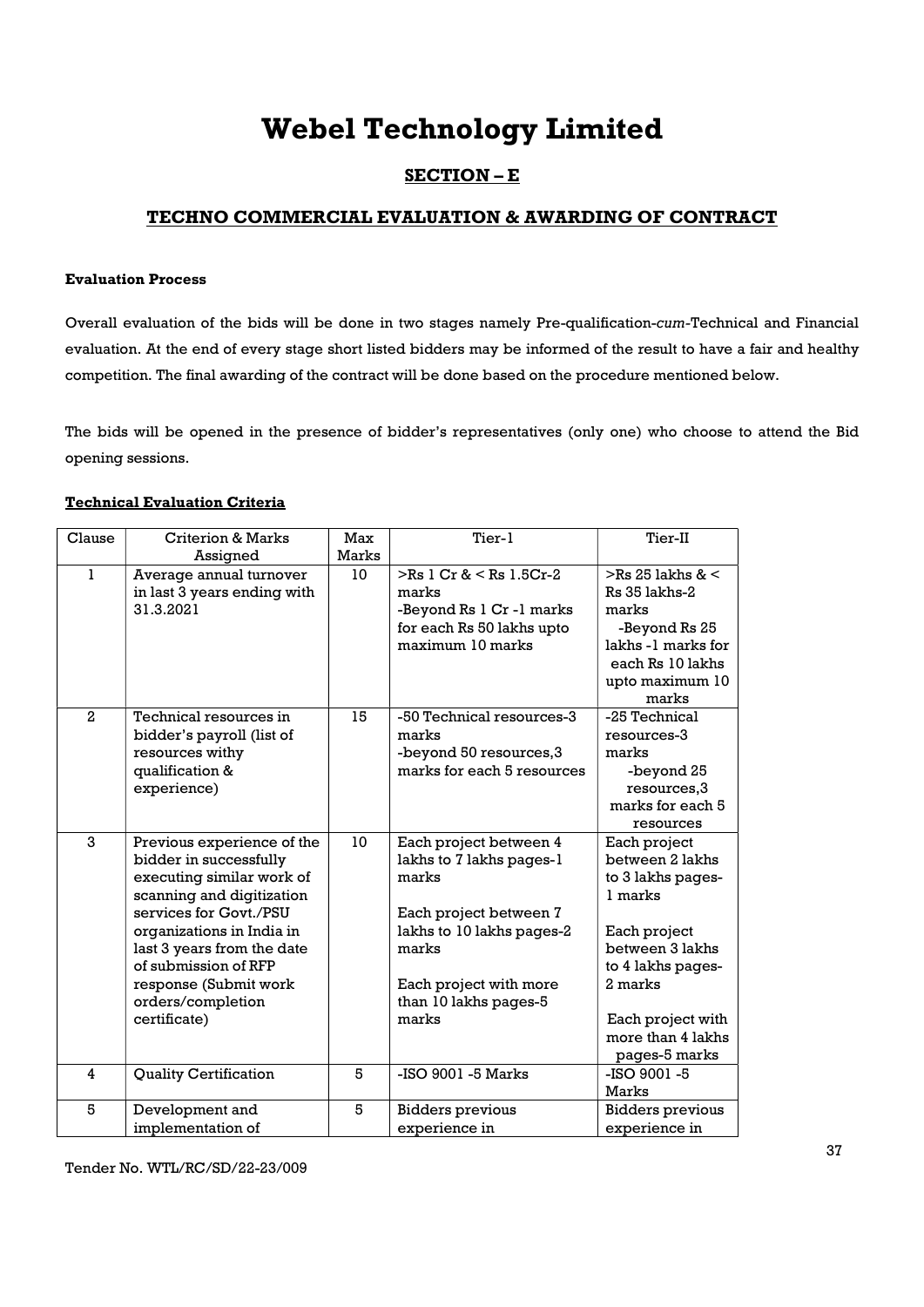|   | document Management<br>System (DMS)                                                              |    | implementation of DMS<br>software in Government<br>PSU organization. For each<br>work order of DMS under<br>implementation or<br>completed will be awarded<br>2.5 marks                                                                                                                                                                                                                                                                                                                                                                                            | implementation<br>of DMS software<br>in Government<br>PSU organization.<br>For each work<br>order of DMS<br>under<br>implementation<br>or completed will<br>be awarded 2.5<br>marks                                                                                                                                                                                                                                                                                                                                                                                                                       |
|---|--------------------------------------------------------------------------------------------------|----|--------------------------------------------------------------------------------------------------------------------------------------------------------------------------------------------------------------------------------------------------------------------------------------------------------------------------------------------------------------------------------------------------------------------------------------------------------------------------------------------------------------------------------------------------------------------|-----------------------------------------------------------------------------------------------------------------------------------------------------------------------------------------------------------------------------------------------------------------------------------------------------------------------------------------------------------------------------------------------------------------------------------------------------------------------------------------------------------------------------------------------------------------------------------------------------------|
| 6 | Infrastructure owned by<br>the bidder (submit copy of<br>tax invoice as<br>documentary evidence) | 25 | Scanner (10marks)<br>ADG Scanner with<br>scanning speed 30 PPM<br>will be considered<br>-20 scanner-5 marks<br>->20 scanners, 2 marks for<br>each additional scanner<br>upto to maximum 10 marks<br>Desktop /Laptop with<br>minimum intel core i3 or<br>equivalent-10 marks<br>-30 desktop/Laptop-5<br>marks<br>>30 desktop/Laptop, l<br>mark for each of additional<br>desktop/Laptop upto<br>maximum 10 marks<br>Book Scanner (5 Marks)<br>-4 Book Scanner- 2 marks<br>->4 Book Scanner-1 mark<br>for each of additional book<br>scanner upto maximum 5<br>marks | Scanner<br>(10 marks)<br>ADG Scanner<br>with scanning<br>speed 30 PPM<br>will be<br>considered<br>-10 scanner-5<br>marks<br>$-$ > 10 scanners, 2<br>marks for each<br>additional<br>scanner upto to<br>maximum 10<br>marks<br>Desktop /Laptop<br>with minimum<br>intel core i3 or<br>equivalent-10<br>marks<br>-15<br>desktop/Laptop-<br>5 marks<br>>15<br>desktop/Laptop<br>,1 mark for each<br>of additional<br>desktop/Laptop<br>upto maximum 10<br>marks<br>Book Scanner (5<br>Marks)<br>-2 Book Scanner-<br>2 marks<br>$-2B$ ook<br>Scanner-1 mark<br>for each of<br>additional book<br>scanner upto |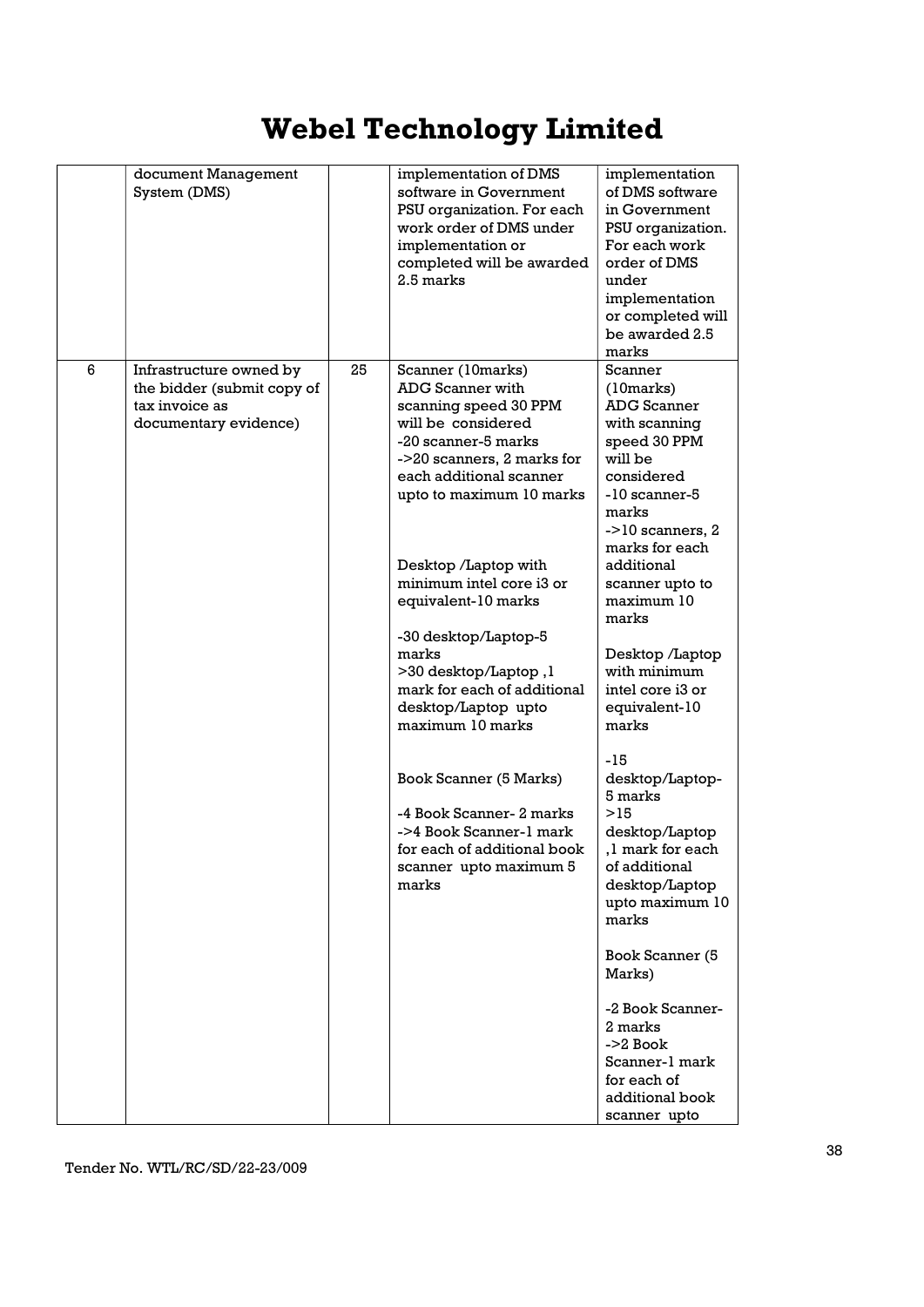|   |                                                                                                   |           |                                                                                                                                                                                                                                                                                                                                | maximum 5<br>marks                                                                                                                                                                                                                                                                                                                                    |
|---|---------------------------------------------------------------------------------------------------|-----------|--------------------------------------------------------------------------------------------------------------------------------------------------------------------------------------------------------------------------------------------------------------------------------------------------------------------------------|-------------------------------------------------------------------------------------------------------------------------------------------------------------------------------------------------------------------------------------------------------------------------------------------------------------------------------------------------------|
| 7 | <b>Technical Documentation</b><br>& Presentation on<br>Approach and<br>Methodology<br>Total score | 30<br>100 | -Understand the scope<br>-Strategy to be adopted for<br>implementation of large<br>scanning & digitization<br>project<br>-strategy for error<br>detection & quality check<br>of scanned document<br>-approach to handle data<br>entry errors and their<br>correctness<br>-approach for storage &<br>recovery of digitized data | Understand the<br>scope<br>-Strategy to be<br>adopted for<br>implementation<br>of large scanning<br>& digitization<br>project<br>-strategy for<br>error detection &<br>quality check of<br>scanned<br>document<br>-approach to<br>handle data entry<br>errors and their<br>correctness<br>-approach for<br>storage &<br>recovery of<br>digitized data |
|   |                                                                                                   |           |                                                                                                                                                                                                                                                                                                                                |                                                                                                                                                                                                                                                                                                                                                       |

#### Technical Presentation and technical evaluation

- The bidders who are selected based upon Pre-Qualification-cum Technical Bid criteria, to make a presentation on their capabilities as per the scope mentioned in the RFP, at their own cost. WTL in its best interest reserves the right to reject/modify the requirement.
- The evaluation committee may invite the eligible bidders to make a presentation at WTL at a date, time and location notified by WTL. The purpose of such presentations would be to allow the bidders to present their Approach & Methodology for the Solution to the committee and the key points in their proposals.
- $\bullet$  Depending on the evaluation methodology, each Technical Bid will be assigned a technical score out of a maximum of 100 points as per the below Technical Evaluation Table stated earlier.
- The Bidder has to score minimum 70 marks to qualify for further evaluation process.
- The responding firm shall furnish an affirmative statement as to the existence of, absence of, or potential for conflict of interest on the part of the responding Company or any prospective consortium member due to prior, current, or proposed contracts, engagements, or affiliations with State Govt. Additionally, such disclosure shall address any and all potential elements (time frame for service delivery, resource, financial or other) that would adversely impact the ability of the responding Company to complete the requirements as given in the RFP.  $\bullet$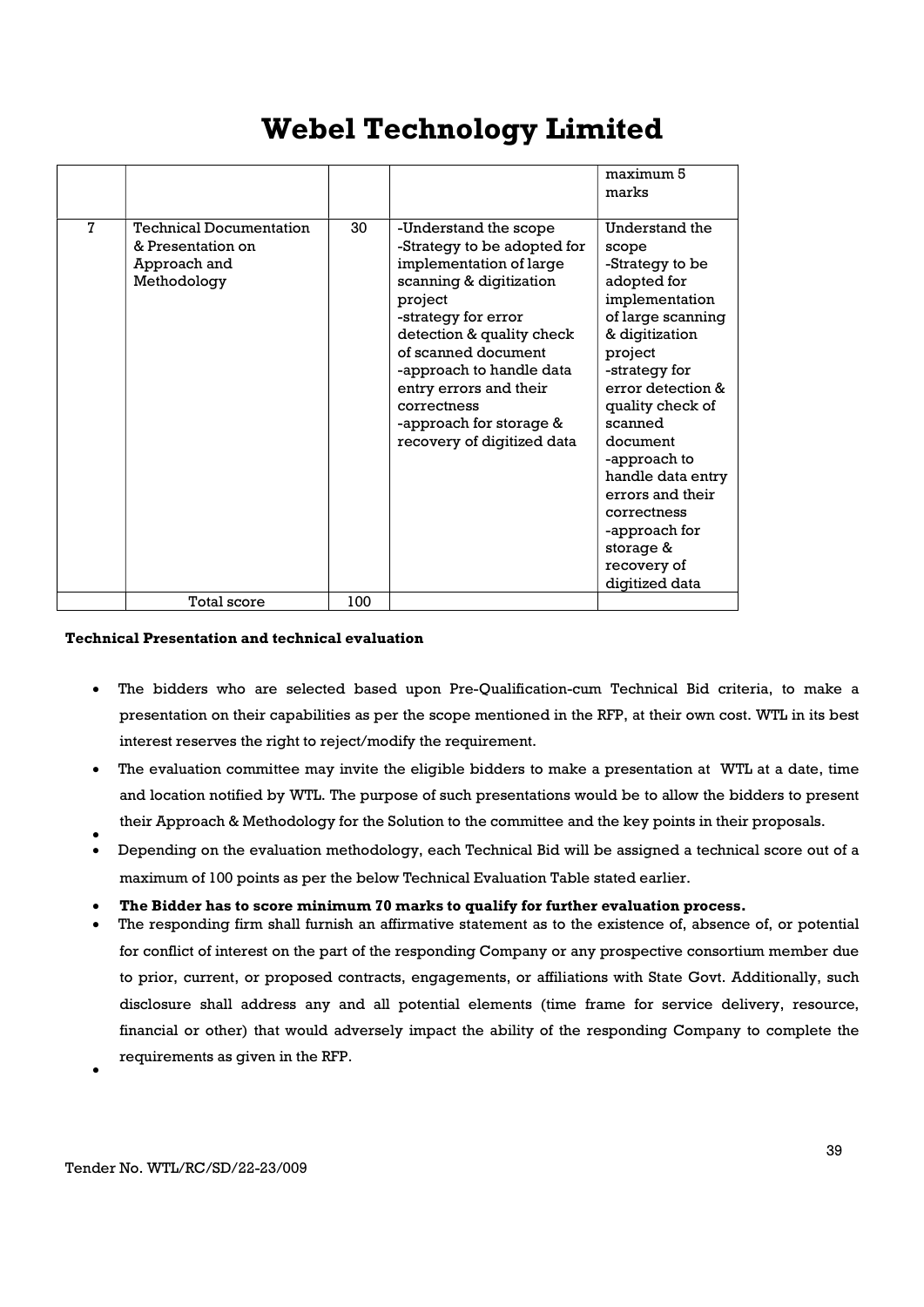- The proposal review committee may require written clarifications from the bidders. The primary function of clarifications in the evaluation process is to clarify ambiguities and uncertainties arising out of the evaluation of the bid documents.
- $\bullet$  All the technically bidders to match the L1 rates (against respective tier as well as respective items) for empanelment after opening of commercial bid.
- $\bullet$ Mere empanelment with WTL does not guarantee allocation of work.
- The bidder should enclose Annexure in the Pre-qualification cum Technical Bid envelope and other related documents asked for.

#### Financial Bid

Only the Commercial bids of those bidders who qualify the technical evaluation stage will be opened. All other Commercial bids will be returned un-opened.

#### Commercial Evaluation

The Commercial Bids of the technically qualified bidders will be evaluated as per the evaluation criteria mentioned below:

After opening of financial bid, lowest financial quote (respective tier and item category) and will be considered as L1. All the other technically qualified bidders will have to match their financials with the lowest rate (L1) (respective tier and item category) for empanelment. It shall be obligatory on the part of the empaneled bidders to match the lowest rate (L1).

At least 50% of technically qualified bidders with minimum 2 bidders in each category must agree to the L1 (Lowest) price for the proposed empanelment process to be effected.

Otherwise, WTL may cancel the entire bid process and go for fresh tender or cancel all commercial offers and ask for fresh commercial offers from all the technically qualified bidders.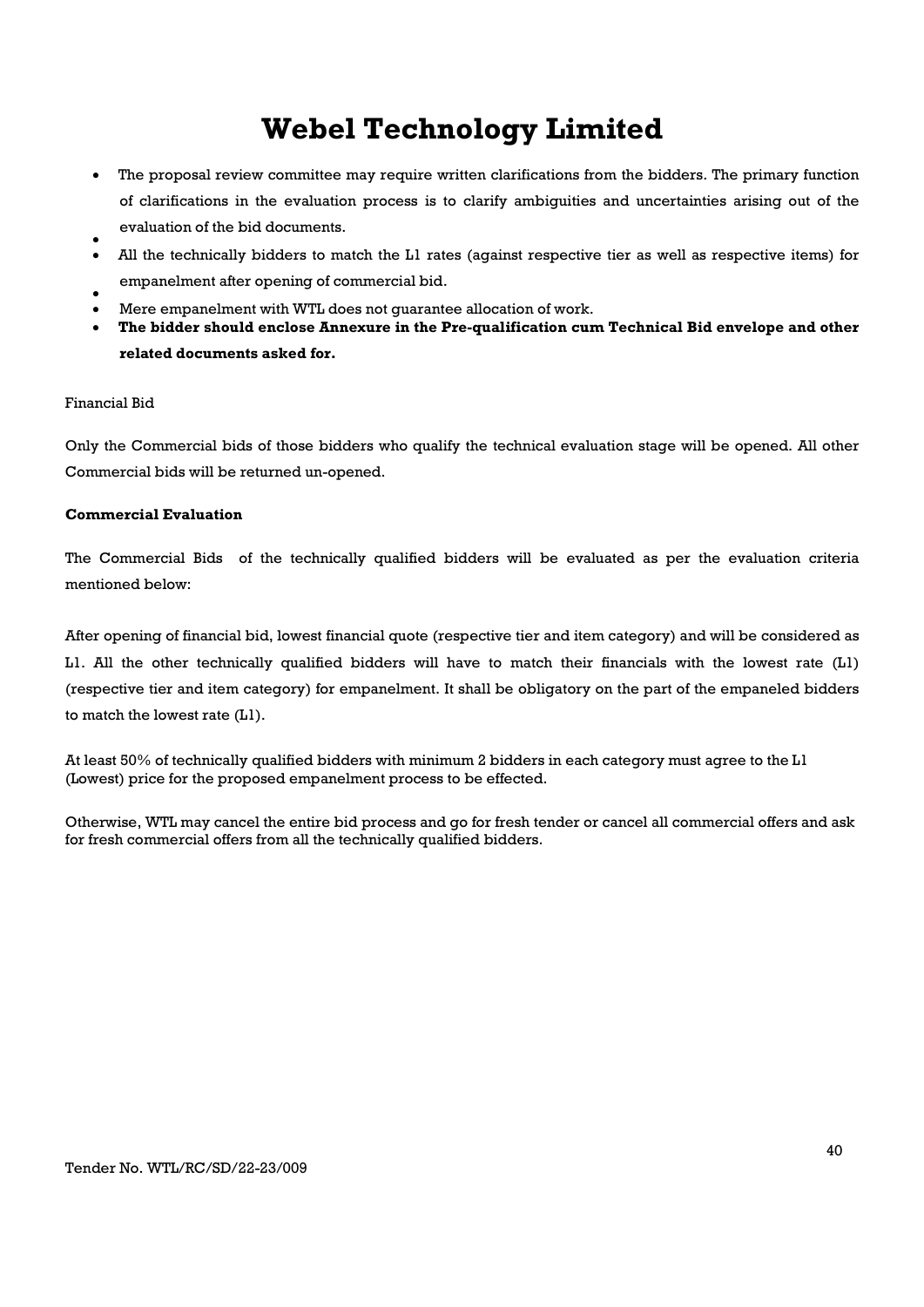### SECTION - F

### DETAILS OF ORDERS EXECUTED BY BIDDER

(Tender No. WTL/RC/SD/22-23/009)

| S1.<br>No. | Order No. | Order<br><b>Date</b> | Order<br><b>Value</b> | <b>Brief description of</b><br>items and job details | Completed<br>(Yes/NO) | Name of<br>the<br><b>Customer</b> | Contact<br>details of the<br><b>Customer</b> |
|------------|-----------|----------------------|-----------------------|------------------------------------------------------|-----------------------|-----------------------------------|----------------------------------------------|
|            |           |                      |                       |                                                      |                       |                                   |                                              |
|            |           |                      |                       |                                                      |                       |                                   |                                              |
|            |           |                      |                       |                                                      |                       |                                   |                                              |
|            |           |                      |                       |                                                      |                       |                                   |                                              |
|            |           |                      |                       |                                                      |                       |                                   |                                              |
|            |           |                      |                       |                                                      |                       |                                   |                                              |
|            |           |                      |                       |                                                      |                       |                                   |                                              |
|            |           |                      |                       |                                                      |                       |                                   |                                              |

Authorized Signatory (Signature In full): \_\_\_\_\_\_\_\_\_\_\_\_\_\_\_\_\_\_\_\_\_\_\_\_\_\_\_\_\_\_\_\_\_

Name and title of Signatory: \_\_\_\_\_\_\_\_\_\_\_\_\_\_\_\_\_\_\_\_\_\_\_\_\_\_\_\_\_\_\_\_\_\_\_\_\_\_\_\_\_\_

Stamp of the Company: \_\_\_\_\_\_\_\_\_\_\_\_\_\_\_\_\_\_\_\_\_\_\_\_\_\_\_\_\_\_\_\_\_\_\_\_\_\_\_\_\_\_\_\_\_\_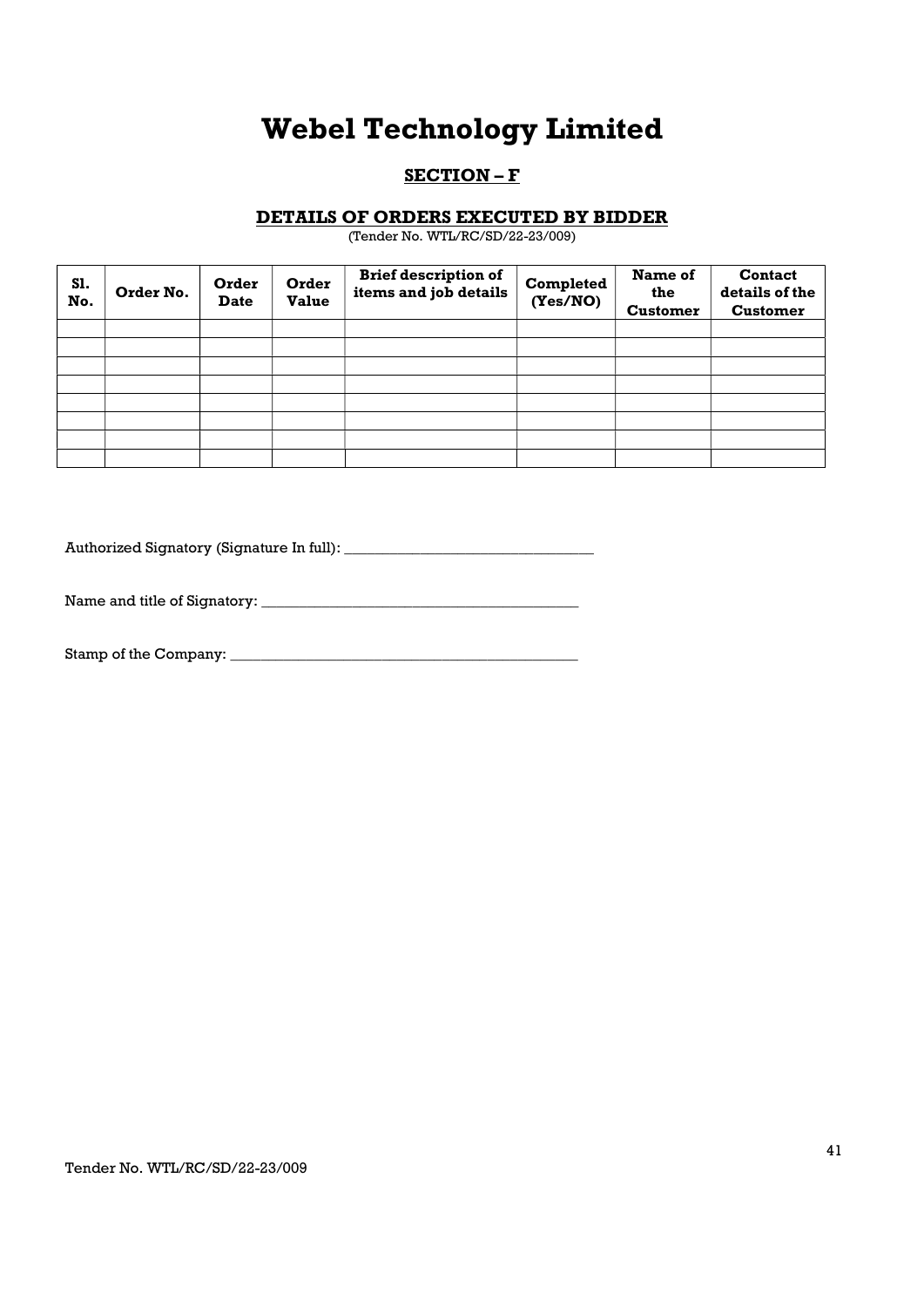### SECTION – G

### FINANCIAL CAPABILITY OF BIDDER

(Tender No. WTL/RC/SD/22-23/009)

### FINANCIAL INFORMATION

| S1. | <b>Name of the Bidder</b> | Turnover (Rs. / Crores) |         |         |  |
|-----|---------------------------|-------------------------|---------|---------|--|
| No. |                           | 2018-19                 | 2019-20 | 2021-22 |  |
|     |                           |                         |         |         |  |
|     |                           |                         |         |         |  |
|     |                           |                         |         |         |  |
|     |                           |                         |         |         |  |

Authorized Signatory (Signature In full): \_\_\_\_\_\_\_\_\_\_\_\_\_\_\_\_\_\_\_\_\_\_\_\_\_\_\_\_\_\_\_\_\_

Name and title of Signatory:

Stamp of the Company: \_\_\_\_\_\_\_\_\_\_\_\_\_\_\_\_\_\_\_\_\_\_\_\_\_\_\_\_\_\_\_\_\_\_\_\_\_\_\_\_\_\_\_\_\_\_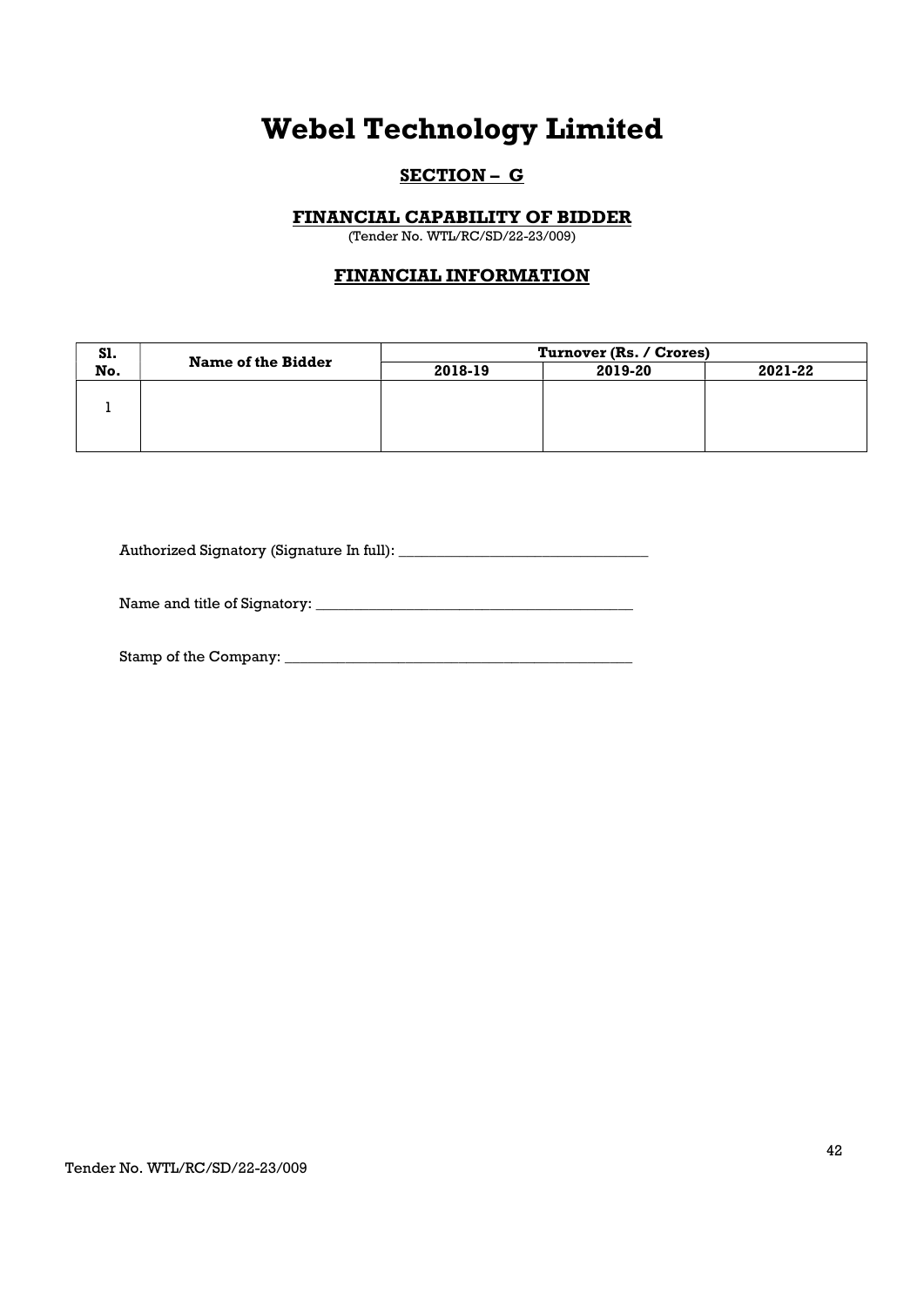### SECTION - H

### BIDDERS'S DETAILS

(Tender No. WTL/RC/SD/22-23/009)

| 1            | Name of the Firm                                                                                                          |
|--------------|---------------------------------------------------------------------------------------------------------------------------|
| $\mathbf{2}$ | <b>Registered Office Address</b>                                                                                          |
|              | <b>Contact Number</b>                                                                                                     |
|              | <b>Fax Number</b>                                                                                                         |
|              | E-mail                                                                                                                    |
| 3            | Correspondence / Contact address                                                                                          |
|              | Name & Designation of Contact person                                                                                      |
|              | <b>Address</b>                                                                                                            |
|              | <b>Contact Number</b>                                                                                                     |
|              | <b>Fax Number</b>                                                                                                         |
|              | E-mail                                                                                                                    |
| 4            | Is the firm a registered company? If yes, submit                                                                          |
|              | documentary proof                                                                                                         |
|              | Year and Place of the establishment of the company                                                                        |
| 6            | Former name of the company, if any                                                                                        |
| 7            | Is the firm                                                                                                               |
|              | a Government/ Public Sector Undertaking                                                                                   |
|              | a propriety firm                                                                                                          |
|              | a partnership firm (if yes, give partnership deed)<br>п                                                                   |
|              | a limited company or limited corporation<br>٠                                                                             |
|              | a member of a group of companies, (if yes, give<br>٠                                                                      |
|              | name and address and description of other<br>٠                                                                            |
|              | companies)                                                                                                                |
|              | a subsidiary of a large corporation (if yes give the                                                                      |
|              | name and address of the parent organization). If the                                                                      |
|              | company is subsidiary, state what involvement if                                                                          |
|              | any, will the parent company have in the project.                                                                         |
| 8            | Is the firm registered with Sales Tax department? If yes,                                                                 |
| 9            | submit valid GST Registration certificate.                                                                                |
|              | Is the firm registered for Service Tax with Central Excise<br>Department (Service Tax Cell)? If yes, submit valid Service |
|              | Tax registration certificate.                                                                                             |
| 10           | Total number of employees. Attach the organizational chart                                                                |
|              | showing the structure of the organization.                                                                                |
| 11           | Are you registered with any Government/ Department/                                                                       |
|              | Public Sector Undertaking (if yes, give details)                                                                          |
| 12           | How many years has your organization been in business                                                                     |
|              | under your present name? What were your fields when you                                                                   |
|              | established your organization                                                                                             |
| 13           | What type best describes your firm? (Purchaser reserves                                                                   |
|              | the right to verify the claims if necessary)                                                                              |
|              | Manufacturer                                                                                                              |
|              | Supplier                                                                                                                  |
|              | System Integrator                                                                                                         |
|              | Consultant                                                                                                                |
|              | Service Provider (Pl. specify details)                                                                                    |
|              | Software Development                                                                                                      |
|              | Total Solution provider (Design, Supply                                                                                   |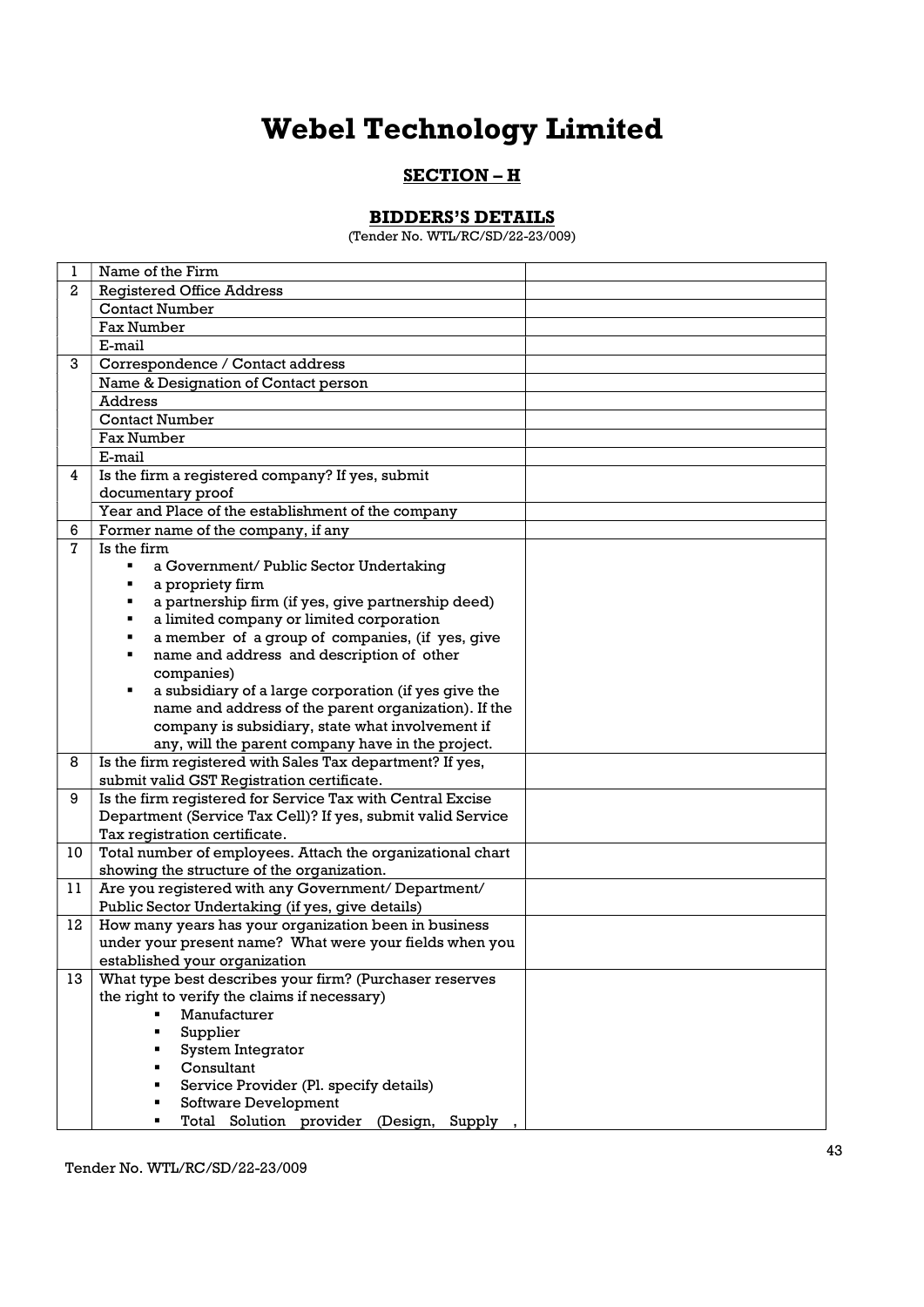|    | Integration, O&M)                                           |  |
|----|-------------------------------------------------------------|--|
|    | IT Company<br>٠                                             |  |
| 14 | Number of Offices in district head quarters in West Bengal  |  |
| 15 | Is your organization has ISO 9001:2008 certificates?        |  |
| 16 | List the major clients with whom your organization has been |  |
|    | / is currently associated.                                  |  |
| 17 | Have you in any capacity not completed any work awarded     |  |
|    | to you? (If so, give the name of project and reason for not |  |
|    | completing the work)                                        |  |
| 18 | Have you ever been denied tendering facilities by any       |  |
|    | Government / Department / Public sector Undertaking?        |  |
|    | (Give details)                                              |  |

Authorized Signatory (Signature In full): \_\_\_\_\_\_\_\_\_\_\_\_\_\_\_\_\_\_\_\_\_\_\_\_\_\_\_\_\_\_\_\_\_

Name and title of Signatory: \_\_\_\_\_\_\_\_\_\_\_\_\_\_\_\_\_\_\_\_\_\_\_\_\_\_\_\_\_\_\_\_\_\_\_\_\_\_\_\_\_\_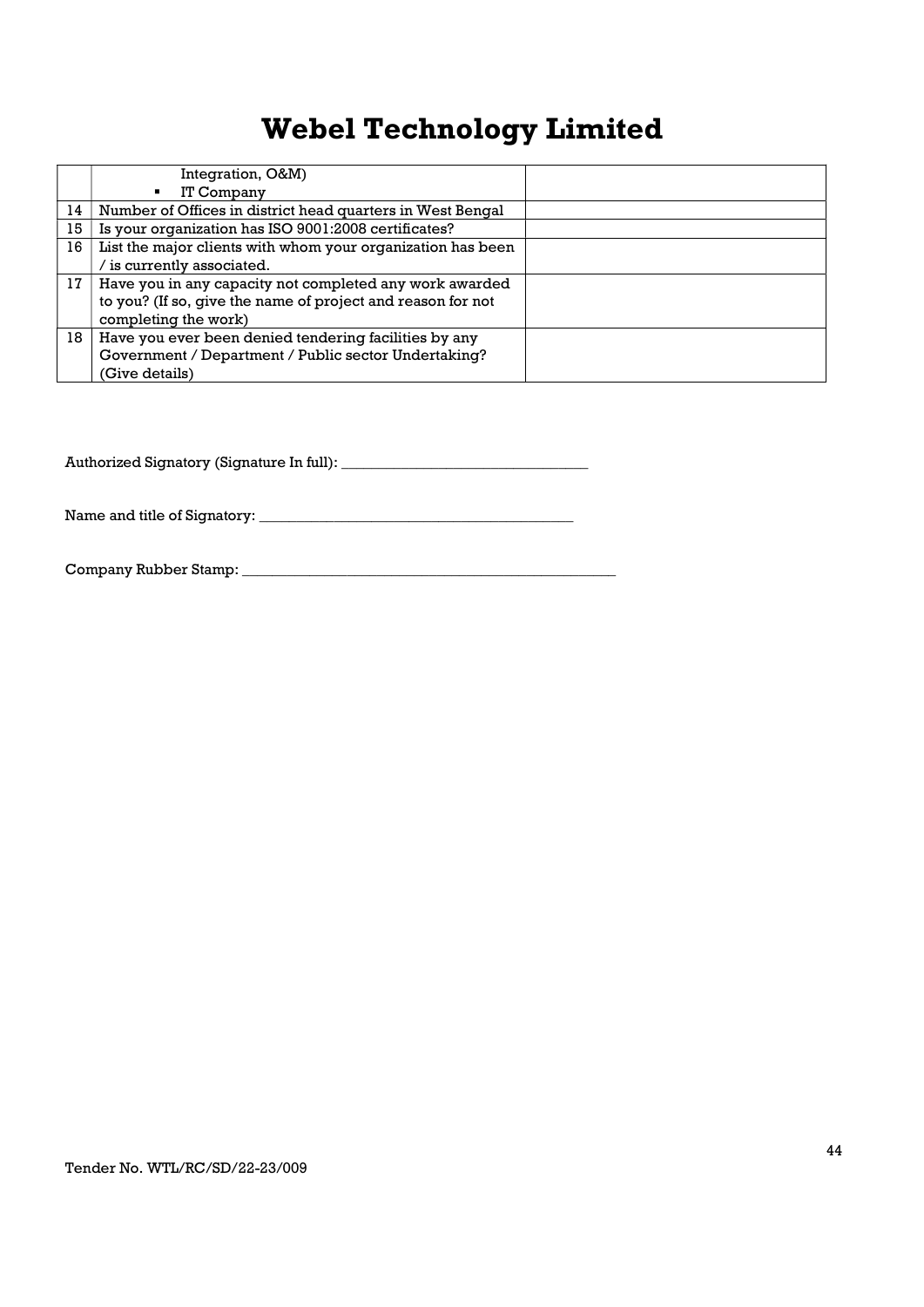### SECTION – I

### FORMAT FOR PRE-BID MEETING QUERY

(Tender No. WTL/RC/SD/22-23/009)

Name of the Bidder:

Queries

| S1.<br>No. | <b>Section</b><br>No. | <b>Clause</b><br>No. | Page<br>No. | Queries |
|------------|-----------------------|----------------------|-------------|---------|
|            |                       |                      |             |         |
|            |                       |                      |             |         |
|            |                       |                      |             |         |
|            |                       |                      |             |         |
|            |                       |                      |             |         |
|            |                       |                      |             |         |
|            |                       |                      |             |         |
|            |                       |                      |             |         |
|            |                       |                      |             |         |

Note: The filled form to be submitted in XLS & PDF Format. There is a cut off date for receiving of queries before Pre Bid Meeting. Queries received after the cutoff period will not be accepted. The Purchaser reserves the right to respond all queries over e-mail.

Authorized Signatory (Signature In full): \_\_\_\_\_\_\_\_\_\_\_\_\_\_\_\_\_\_\_\_\_\_\_\_\_\_\_\_\_\_\_\_\_

Name and title of Signatory: \_\_\_\_\_\_\_\_\_\_\_\_\_\_\_\_\_\_\_\_\_\_\_\_\_\_\_\_\_\_\_\_\_\_\_\_\_\_\_\_\_\_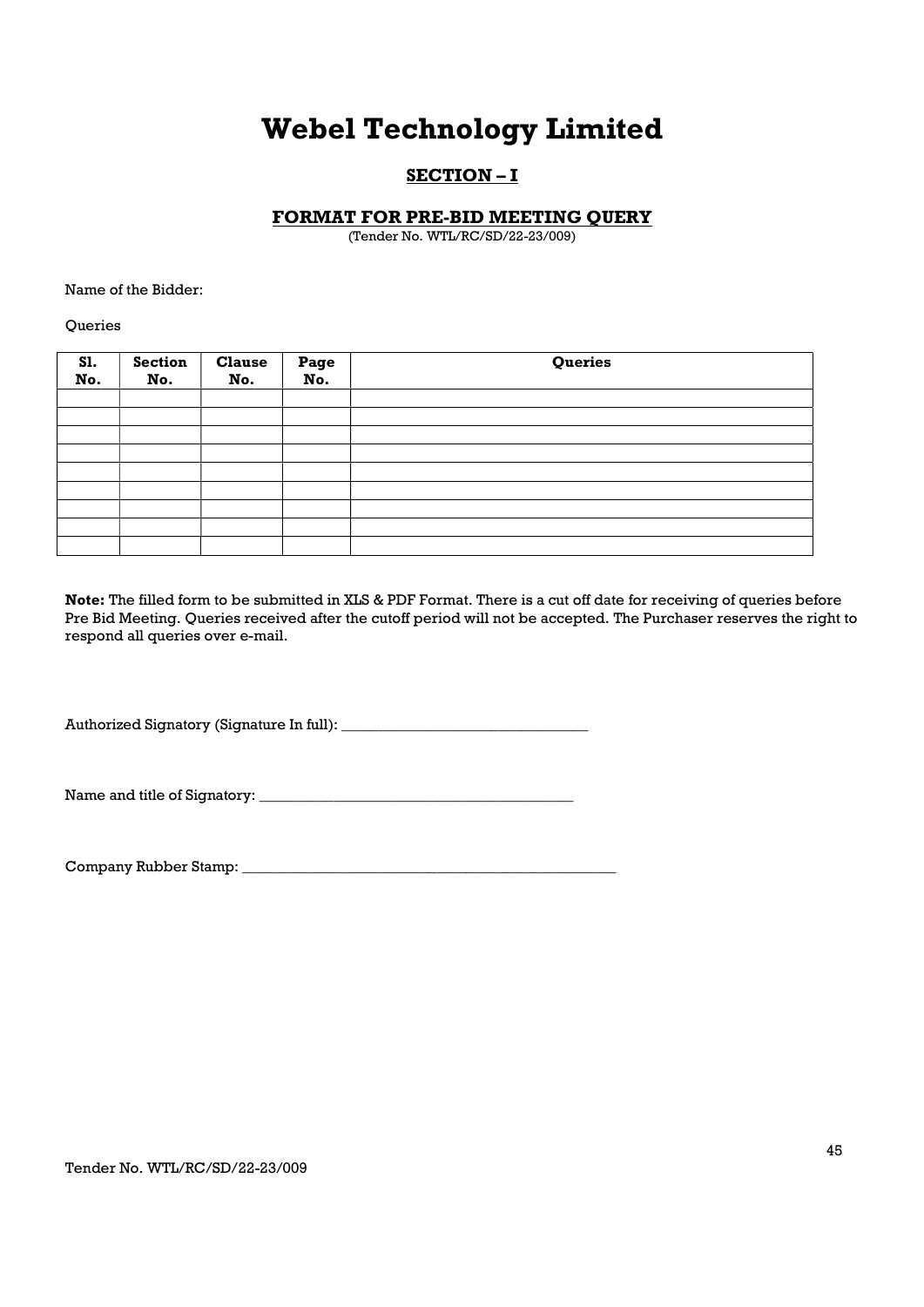### SECTION-I

### LIST OF CLIENTS OF SIMILAR ORDERS

(Tender No. WTL/RC/SD/22-23/009)

| S1.<br>No. | <b>Name of the Client</b> | <b>Address</b> | Contact<br>Person | <b>Designation</b> | Contact<br><b>Numbers</b> |
|------------|---------------------------|----------------|-------------------|--------------------|---------------------------|
|            |                           |                |                   |                    |                           |
|            |                           |                |                   |                    |                           |
|            |                           |                |                   |                    |                           |
|            |                           |                |                   |                    |                           |
|            |                           |                |                   |                    |                           |
|            |                           |                |                   |                    |                           |
|            |                           |                |                   |                    |                           |
|            |                           |                |                   |                    |                           |
|            |                           |                |                   |                    |                           |
|            |                           |                |                   |                    |                           |
|            |                           |                |                   |                    |                           |
|            |                           |                |                   |                    |                           |
|            |                           |                |                   |                    |                           |
|            |                           |                |                   |                    |                           |
|            |                           |                |                   |                    |                           |
|            |                           |                |                   |                    |                           |

Authorized Signatory (Signature In full): \_\_\_\_\_\_\_\_\_\_\_\_\_\_\_\_\_\_\_\_\_\_\_\_\_\_\_\_\_\_\_\_\_

Name and title of Signatory: \_\_\_\_\_\_\_\_\_\_\_\_\_\_\_\_\_\_\_\_\_\_\_\_\_\_\_\_\_\_\_\_\_\_\_\_\_\_\_\_\_\_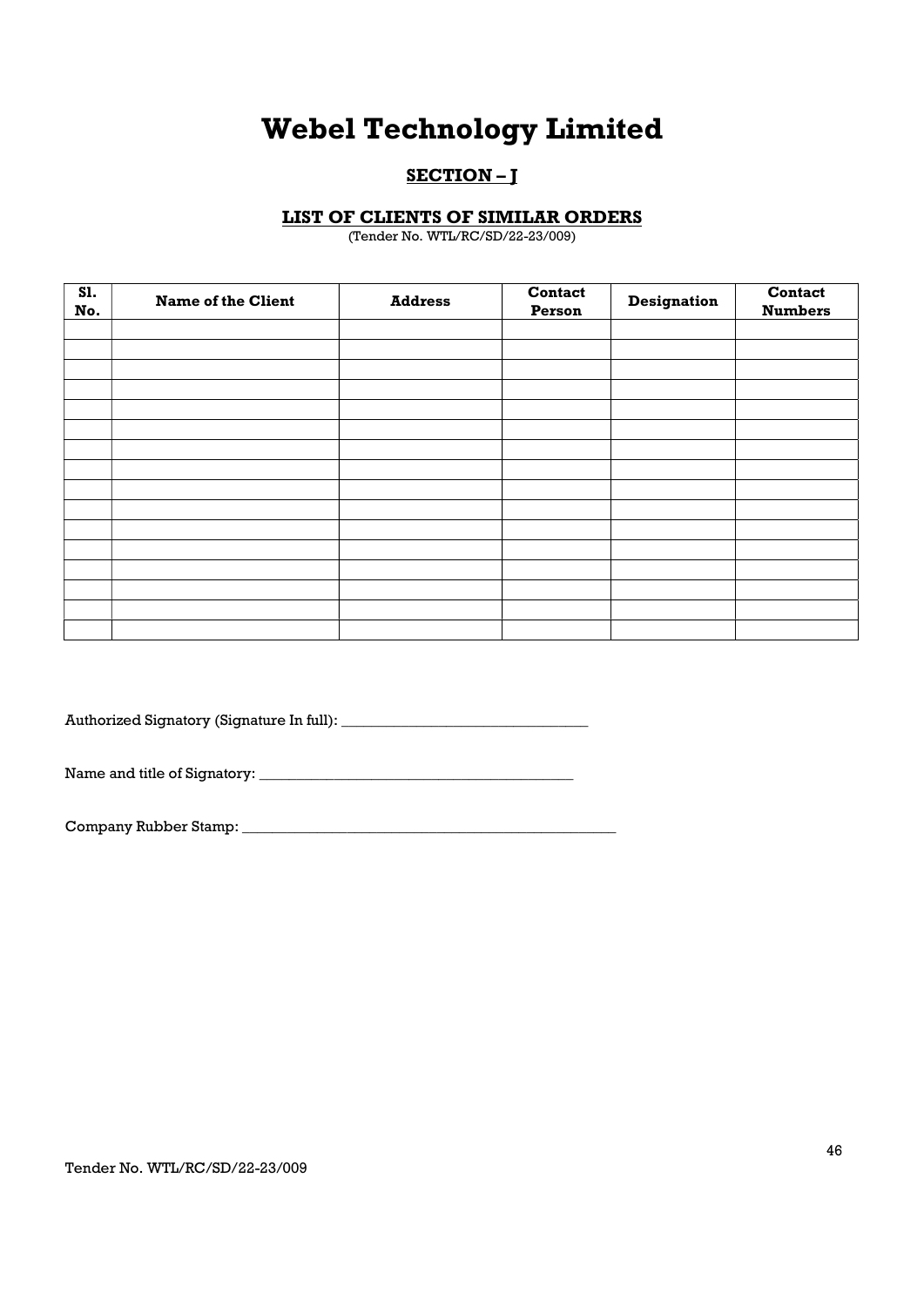### SECTION – K

### PROFORMA FOR PERFORMANCE BANK GUARANTEE

(On non-judicial stamp paper of appropriate value to be purchased in the name of executing Bank)

#### PROFORMA OF BANK GUARANTEE FOR SECURITY DEPOSIT –CUM-PRFORMANCE GUARANTEE

Ref …………………….. Bank Guarantee no…………….

Date…………………..

### PROFORMA OF BG FOR SECURITY DEPOSIT

KNOW ALL MEN BY THESE PRESENTS that in consideration of WEBEL TECHNOLOGY LIMTED, a Government of West Bengal Undertaking incorporated under the Companies Act, 1956 having its Registered office at Webel Bhavan, Block EP&GP, Sector V, Kolkata-700 091 (hereinafter called "The Purchaser") having agreed to accept from \_\_\_\_\_\_\_\_\_\_\_\_\_\_\_\_(hereinafter called "The Contractor") Having its Head Office at \_\_\_\_\_\_\_\_\_\_\_\_\_\_, a Bank guarantee for Rs. \_\_\_\_\_\_\_\_\_\_\_\_\_\_\_ in lieu of Cash Security Deposit for the due \_\_\_\_\_\_\_\_\_\_\_\_\_\_\_\_\_\_\_\_\_\_, a Bank guarantee for Rs. \_\_\_\_\_\_\_\_\_\_\_\_\_ in lieu of Cash Security Deposit for the due fulfillment by the Contractor of the terms & conditions of the Work Order No. \_\_\_\_\_\_\_\_\_\_\_\_\_\_\_\_\_\_\_dated\_\_\_\_\_\_\_\_\_\_\_\_ issued by the Purchaser for (hereinafter called "the said work order \_dated\_\_\_\_\_\_\_\_\_\_\_\_\_\_)". We \_\_\_\_\_\_\_\_\_\_\_\_\_\_\_\_\_\_ (Name & detailed address of the branch) (hereinafter called "the Guarantor") do hereby undertake to indemnify and keep indemnified the Purchaser to the extent of Rs. \_\_\_\_\_\_\_\_\_ (Rupees \_\_\_\_\_\_\_\_\_\_\_\_ \_\_\_\_\_\_\_\_\_\_\_) only against any loss or damage caused to or suffered by the Purchaser by reason of any breach by the Contractor of any of the terms and conditions contained in the said Work Order No. \_\_\_\_\_\_\_\_\_\_\_\_\_\_\_\_\_\_\_\_\_\_\_\_\_ dated\_\_\_\_\_\_\_\_\_\_\_\_\_\_\_\_\_\_\_\_\_\_\_ of which breach the opinion of the Purchaser shall be final and conclusive.

(2) AND WE, The Solution CO HEREBY Guarantee and undertake to pay forthwith on demand to the Purchaser such sum not exceeding the said sum of \_\_\_\_\_\_\_Rupees\_\_\_\_\_\_\_\_\_\_\_) only as may be specified in such demand, in the event of the Contractor failing or neglecting to execute fully efficiently and satisfactorily the order for \_\_\_\_\_\_\_\_\_\_\_\_\_\_\_\_\_\_\_\_\_\_\_\_\_\_ \_\_\_\_\_\_\_\_\_\_\_\_\_\_\_ Work Order no. , \_\_\_\_\_\_\_\_\_\_\_\_\_\_\_dated \_\_\_\_\_\_\_\_\_

(3) WE \_\_\_\_\_\_\_\_\_\_\_\_\_\_\_\_\_\_\_\_\_\_\_\_\_\_ further agree that the guarantee herein contained shall remain in full force and effect during the period that would be taken for the performance of the said order as laid down in the said Work Order No. \_\_\_\_\_\_\_\_\_\_\_\_\_\_\_\_\_\_\_ dated \_\_\_\_\_\_\_\_\_\_\_\_\_\_\_ including the warranty obligations and that it shall continue to be enforceable till all the dues of the Purchaser under or by virtue of the said Work Order No. \_\_\_\_\_\_\_\_\_\_\_\_\_\_\_\_\_ dated \_\_\_\_\_\_\_\_\_\_\_\_\_ have been fully paid and its claims satisfied or is charged or till the Purchaser or its authorized representative certified that the terms and conditions of the said Work Order No. \_\_\_\_\_\_\_\_\_\_\_\_\_\_\_\_\_\_\_\_\_\_ dated \_\_\_\_\_\_\_\_\_\_\_\_\_\_\_\_\_ have been fully and properly carried out by the said contractor and accordingly discharged the guarantee.

(4) We **External in the Guarantor undertake to extend the validity of Bank Guarantee at the** request of the contractor for further period of periods from time to time beyond its present validity period failing which we shall pay the Purchaser the amount of Guarantee.

(5) The liability under the Guarantee is restricted to Rs. \_\_\_\_\_\_\_\_\_\_\_ (Rupees \_

\_\_\_\_\_\_\_\_\_\_\_\_\_\_\_\_\_\_\_) only and will expire on \_\_\_\_\_\_\_\_\_\_\_\_\_\_ and unless a claim in writing is presented to us or an action or suit to enforce the claim is filled against us within 6 months from \_\_\_\_\_\_\_\_\_\_\_\_\_\_\_ all your rights will be forfeited and we shall be relieved of and discharged from all our liabilities (thereinafter)

(6) The Guarantee herein contained shall not be determined or affected by liquidation or winding up or insolvency or closer of the Contractor.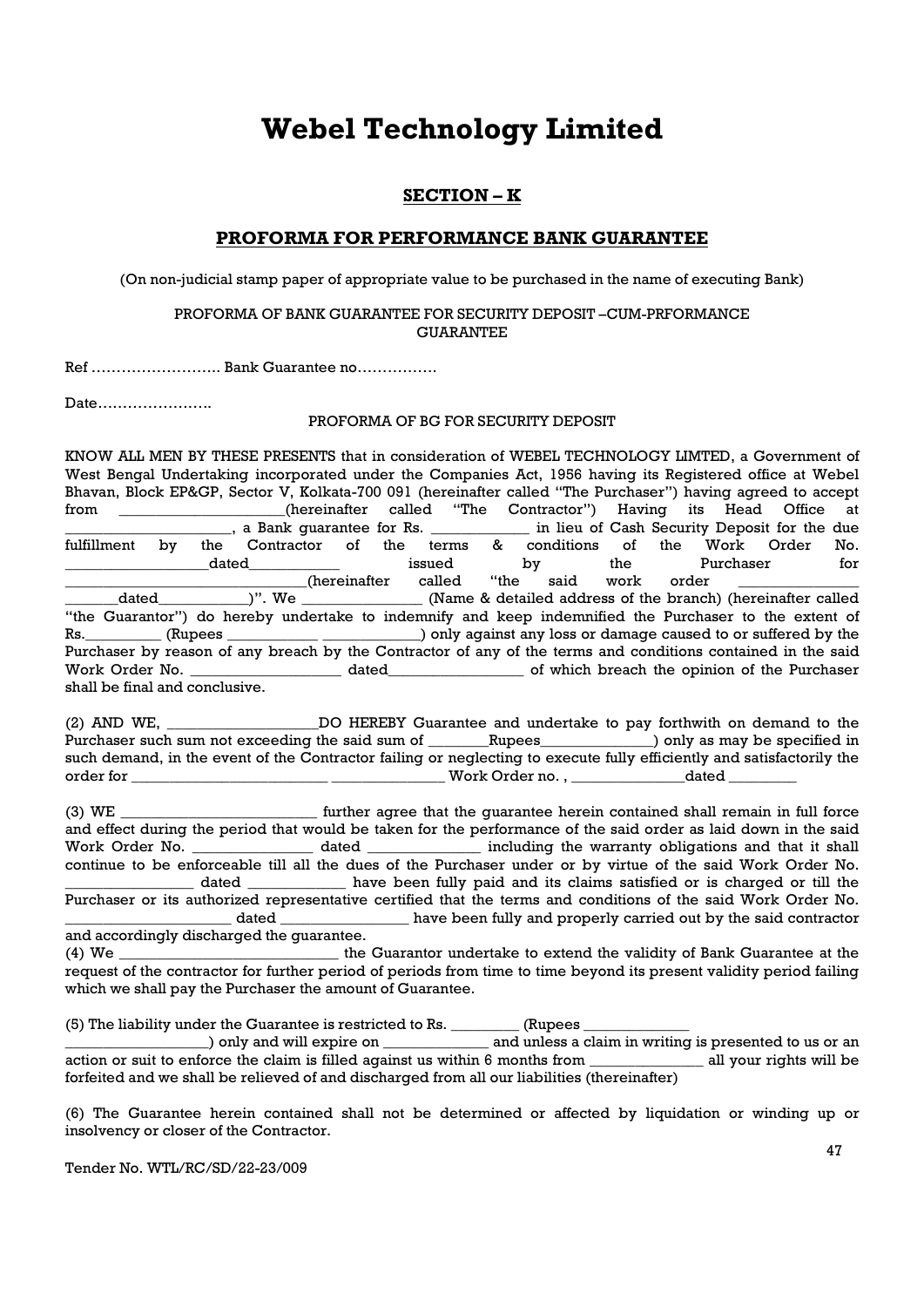(7) The executants has the power to issue this guarantee on behalf of Guarantor and holds full and valid power of Attorney granted in his favour by the Guarantor authorizing him to execute the Guarantee.

(8) Notwithstanding anything contained herein above, our liability under this guarantee is restricted to Rs. \_\_\_\_\_\_\_\_\_\_ (Rupees \_\_\_\_\_\_\_\_\_\_\_\_\_\_\_\_\_\_\_\_\_\_\_\_\_) only and our guarantee shall remain in force up to and unless a demand or claim under the quarantee is made on us in writing on or before all your rights under the guarantee shall be forfeited and we shall be relieved and discharged from all liabilities there under.

WE, \_\_\_\_\_\_\_\_\_\_\_\_\_\_\_\_\_\_\_\_\_\_\_\_\_\_ lastly undertake not to revoke this guarantee during the currency except with the previous consent of the Purchaser in writing. In witness whereof we \_\_\_\_\_\_\_\_\_\_\_\_\_\_\_\_\_\_\_\_\_\_\_\_\_\_\_\_\_\_\_have set and subscribed our hand on this example of the day of the control of the control of the control of the control of the control of the control of the control of the control of the control of the control of the control of the con

SIGNED, SEALED AND DELIVERED

\_\_\_\_\_\_\_\_\_\_\_\_\_\_\_\_\_\_\_\_\_\_ (Stamp of the executants)

**WITNESS** 

 $1)$ 

2) \_\_\_\_\_\_\_\_\_\_\_\_\_\_\_\_\_\_\_\_\_\_

(Name & address in full with Rubber Stamp)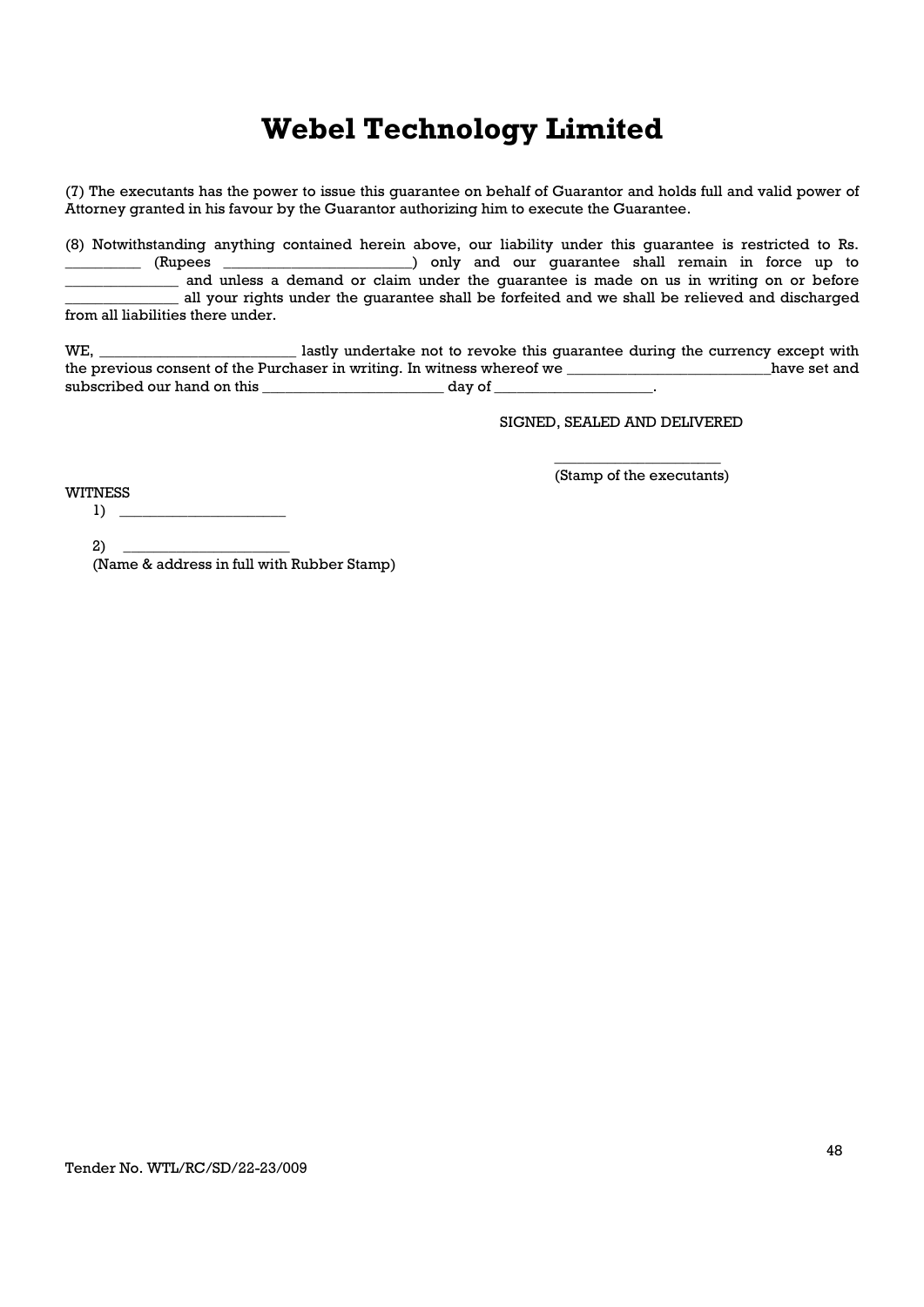### SECTION - L

### NIT DECLARATION FOR BIDDER

(Bidders are requested to furnish the Format given in this section, filling the entire Blank and to be submitted on Bidder's Letter Head)

To Webel Technology Limited Plot – 5, Block – BP, Sector - V, Salt Lake City, Kolkata – 700091.

#### Sub: Empanelment of Scanning & Data Digitization Agencies for Implementation of e-Governance Projects in Government of West Bengal.

Dear Sir,

We the undersigned bidder/(s) declare that we have read and examined in details the specifications and other documents of the subject Tender No. WTL/RC/SD/22-23/009 dated 25.05.2022 for Empanelment of Scanning & Data Digitization Agencies for Implementation of e-Governance Projects in Government of West Bengal. published by Webel Technology Limited in website.

We further declare that we have agreed and accepted all the clauses / sub-clauses / formats / terms & conditions other requirements related to the said tender and we will abide by the same as mentioned in the tender document while participating and executing the said tender.

Thanking you, we remain

Yours faithfully

| Signature |  |
|-----------|--|
|           |  |

Name in full

……………………………………………………….. Designation

…………………………………………………………………………

……………………………………………………….. Company Stamp

Dated, this …………………..day of ………………2022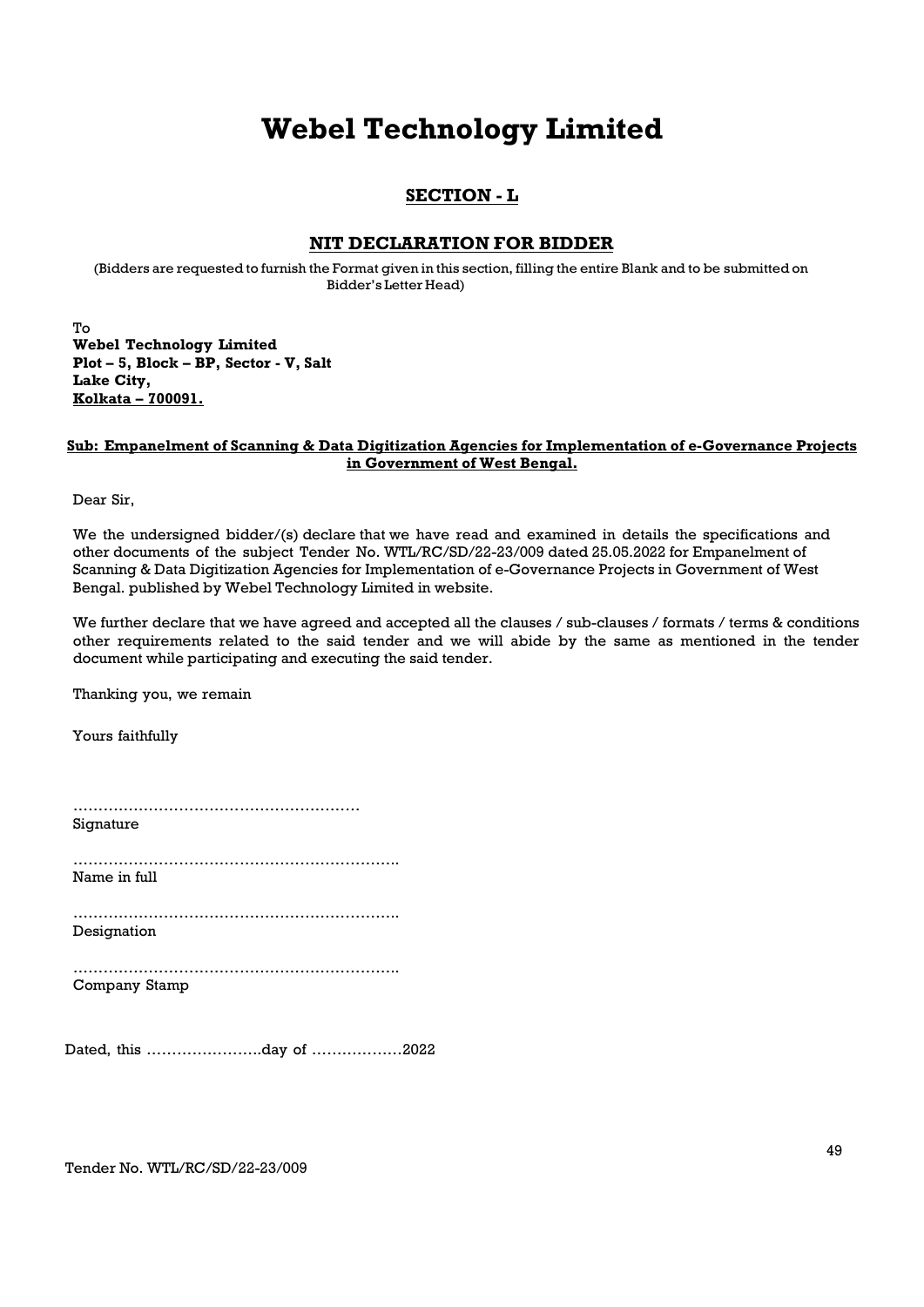### SECTION - M

### BIDDER PRESNCE IN WEST BENGAL

(Tender No. WTL/RC/SD/22-23/009)

### Presence of Firm in West Bengal

| <b>S1</b> | <b>Name of the Location</b> | <b>No of Resources</b> | <b>Infrastructure</b> |
|-----------|-----------------------------|------------------------|-----------------------|
| no        |                             |                        | available             |
|           |                             |                        |                       |
|           |                             |                        |                       |
|           |                             |                        |                       |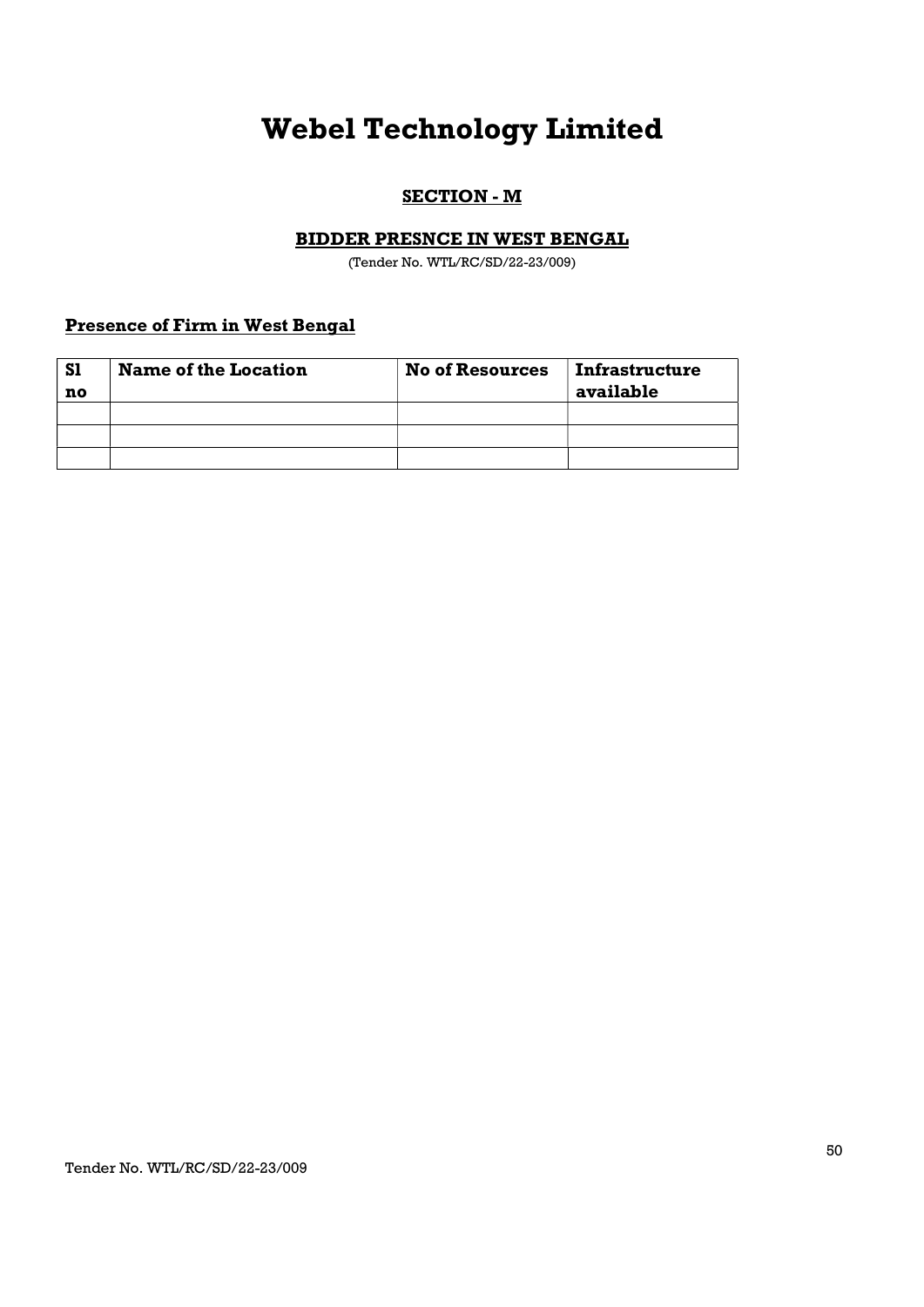### **SECTION - N**

### BIDDER PAST PROJECT EXPERIENCE

(Tender No. WTL/RC/SD/22-23/009)

### Past Project Experience of the bidder

| S1 | Name    | Client                                                            | Brief scope                                                                                 | Value              | Project  | Year of        | Whether          | Page                                        |
|----|---------|-------------------------------------------------------------------|---------------------------------------------------------------------------------------------|--------------------|----------|----------------|------------------|---------------------------------------------|
| no | of the  | Name &                                                            | of work                                                                                     | (Cost)             | duration | implementation | completed        | reference                                   |
|    | project | Address<br>with<br>nodal<br>person<br>contact<br>no &<br>email ID | (scanning)<br>&<br>digitization<br>or data<br>entry of<br>legacy<br>records) if<br>scanning | of the<br>project) |          |                | or<br>continuing | of<br>supporting<br>documents<br>in the bid |
|    |         |                                                                   | define<br>number of<br>define<br>numbers of<br>pages<br>scanned                             |                    |          |                |                  |                                             |
|    |         |                                                                   |                                                                                             |                    |          |                |                  |                                             |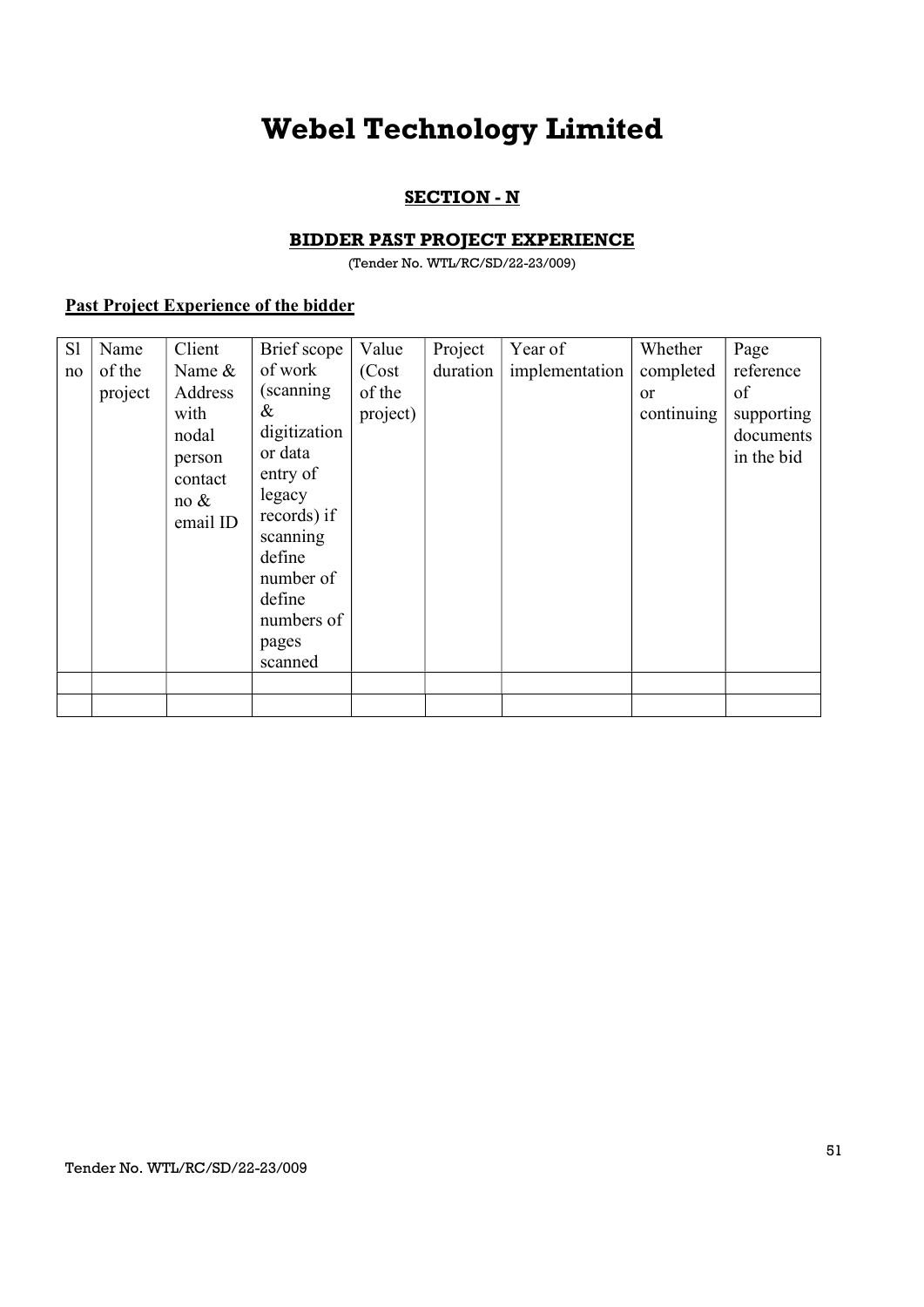### SECTION - O

### BIDDER INFRASTRUCTURE AVAILABLE

(Tender No. WTL/RC/SD/22-23/009)

### Infrastructure Available with Bidder

We hereby certify that the following infrastructure is available and owned by <<Name of the Bidder>>as on the date of bid submission. WTL Technical Evaluation Committee may verify the same by visiting the site

|                        | Hardware              |                |                 |  |                     |               |                       |
|------------------------|-----------------------|----------------|-----------------|--|---------------------|---------------|-----------------------|
| SL.                    | <b>Description</b>    | Configuration/ | Number of items |  | Year                | <sub>of</sub> | <b>Purchase value</b> |
| $\mathbf{N}\mathbf{0}$ |                       | <b>Details</b> | available       |  | Purchase/           |               |                       |
|                        |                       |                |                 |  | <b>Date</b>         | <sub>of</sub> |                       |
|                        |                       |                |                 |  | <b>Installation</b> |               |                       |
|                        |                       |                |                 |  |                     |               |                       |
| 1.                     | Servers               |                |                 |  |                     |               |                       |
|                        |                       |                |                 |  |                     |               |                       |
| 2.                     | Desktops              |                |                 |  |                     |               |                       |
|                        | /Laptops              |                |                 |  |                     |               |                       |
| 3.                     | Printers              |                |                 |  |                     |               |                       |
|                        |                       |                |                 |  |                     |               |                       |
| 4.                     | <b>UPS</b>            |                |                 |  |                     |               |                       |
|                        |                       |                |                 |  |                     |               |                       |
| 5.                     | CD/DVD<br>Writers     |                |                 |  |                     |               |                       |
|                        |                       |                |                 |  |                     |               |                       |
| 6.                     | <b>Backup Devices</b> |                |                 |  |                     |               |                       |
|                        |                       |                |                 |  |                     |               |                       |
| <b>Scanner</b>         |                       |                |                 |  |                     |               |                       |
|                        |                       |                |                 |  |                     |               |                       |
| SL                     | <b>Description</b>    | Make & Model   | <b>Scanning</b> |  | speed Maximum       |               | <b>Purchase value</b> |
|                        |                       |                | (PPM)           |  | <b>Resolution</b>   |               |                       |
|                        |                       |                |                 |  | In DPI              |               |                       |
|                        |                       |                |                 |  |                     |               |                       |
| 1.                     | Scanner-1             |                |                 |  |                     |               |                       |
|                        |                       |                |                 |  |                     |               |                       |
| 2.                     | Scanner-2             |                |                 |  |                     |               |                       |
|                        |                       |                |                 |  |                     |               |                       |
| 3.                     | Scanner-3             |                |                 |  |                     |               |                       |
|                        |                       |                |                 |  |                     |               |                       |
|                        | $\cdots$              |                |                 |  |                     |               |                       |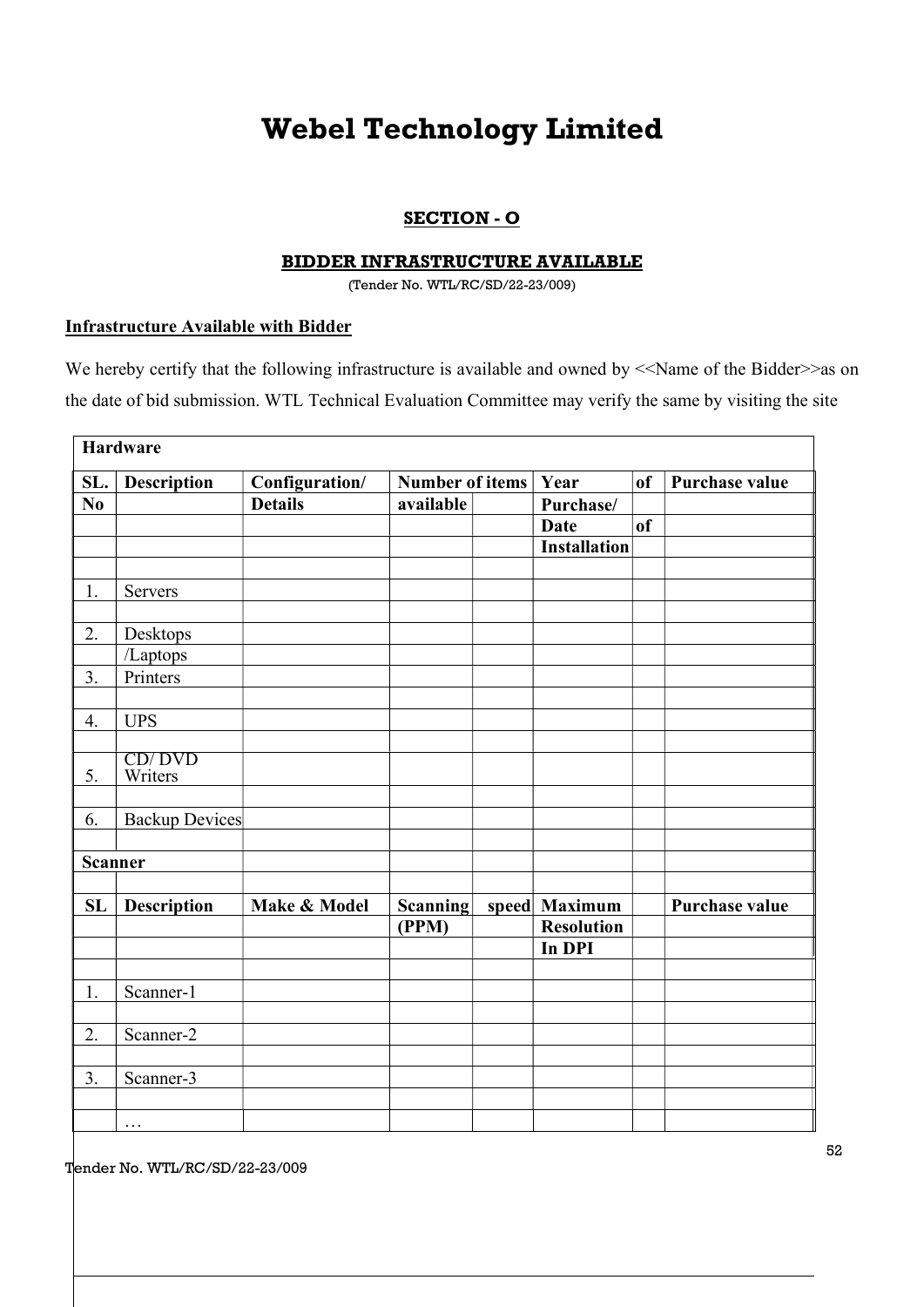|    |           |  | -<br>. . |  |  |
|----|-----------|--|----------|--|--|
|    |           |  |          |  |  |
|    | Scanner-n |  |          |  |  |
|    |           |  |          |  |  |
| ◡. |           |  |          |  |  |
|    |           |  |          |  |  |

We hereby certify the category-wise number of professionals on our payroll as on the date of bidding

| SL.            | Category   | <b>Designation</b> | Details of Key staff (Name, Qualification,<br>Contact |
|----------------|------------|--------------------|-------------------------------------------------------|
| N <sub>0</sub> |            |                    | Number)                                               |
|                |            |                    |                                                       |
|                | Project    |                    |                                                       |
|                | Manageme   |                    |                                                       |
|                | nt         |                    |                                                       |
|                |            |                    |                                                       |
| 2.             | Scanning   |                    |                                                       |
|                | Operation  |                    |                                                       |
|                |            |                    |                                                       |
| 3.             | Data Entry |                    |                                                       |
|                |            |                    |                                                       |
| 4.             | Quality    |                    |                                                       |
|                | Control    |                    |                                                       |
|                |            |                    |                                                       |

(Please add more rows to include details of manpower resources available with the bidder)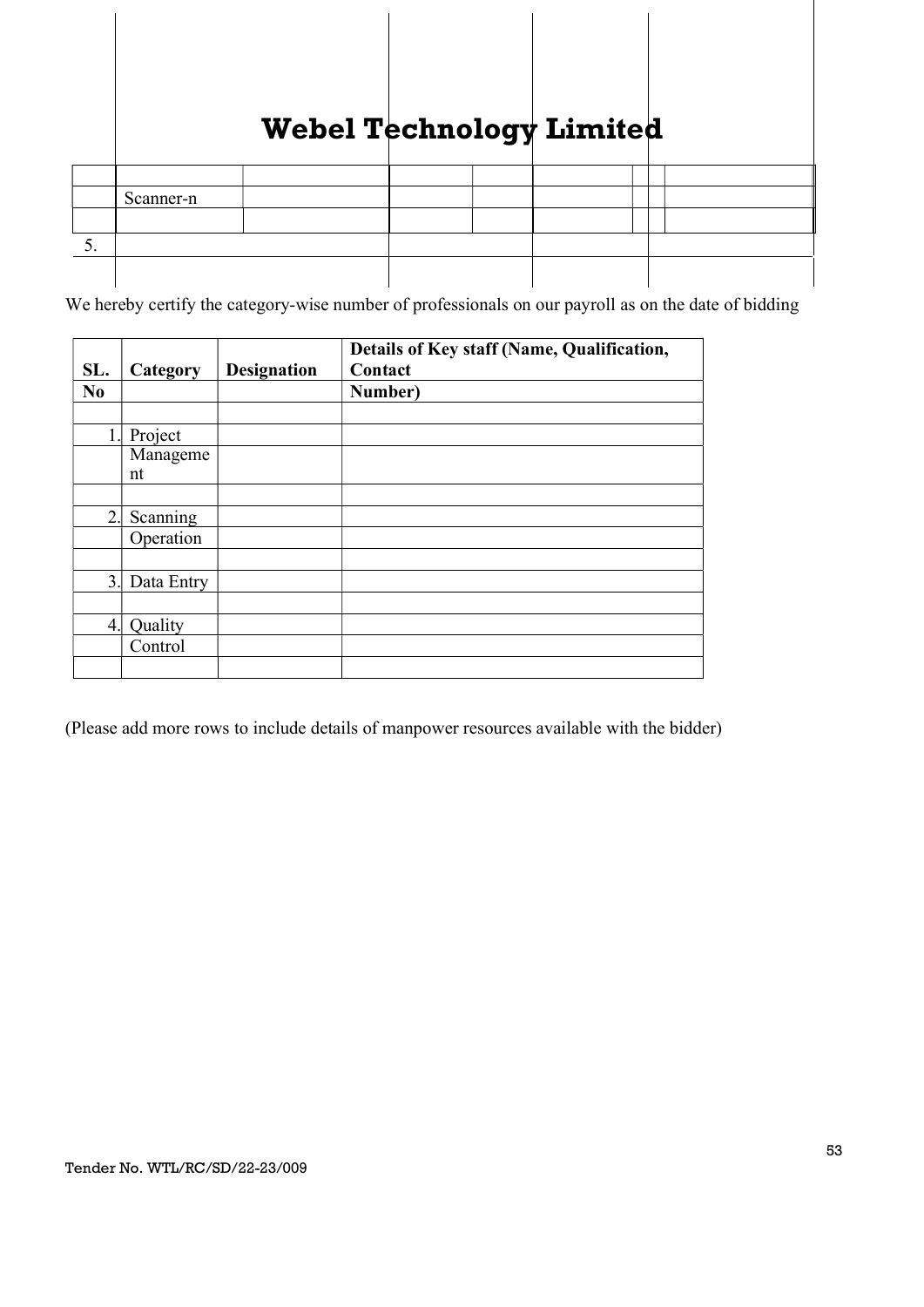### SECTION - P

### PRICE BID

(Tender No. WTL/RC/SD/22-23/009)

### A. Scanning of Documents

| Sl No          | Description of<br>Services   | Type/Category                                                            | Cost /Per page<br>including QC<br>(excluding GST) |
|----------------|------------------------------|--------------------------------------------------------------------------|---------------------------------------------------|
| 1              | Scanning of<br>Document      | A4/Legal with 200 DPI Gray<br>Scale/B&W                                  |                                                   |
|                | Without OCR                  | A4/Legal with 300 DPI Gray<br>Scale/B&W                                  |                                                   |
|                |                              | A4/Legal with 600 DPI Gray<br>Scale/B&W                                  |                                                   |
|                |                              | A4/Legal with 200 DPI Colour<br>A4/Legal with 300 DPI Colour             |                                                   |
|                |                              | A4/Legal with 600 DPI Colour                                             |                                                   |
| $\overline{2}$ | Scanning of<br>Document With | Through Overhead Book Scanner<br>A4/Legal with 200 DPI Gray<br>Scale/B&W |                                                   |
|                | <b>OCR</b>                   | A4/Legal with 300 DPI Gray<br>Scale/B&W                                  |                                                   |
|                |                              | A4/Legal with 600 DPI Gray<br>Scale/B&W                                  |                                                   |
|                |                              | A4/Legal with 200 DPI Colour                                             |                                                   |
|                |                              | A4/Legal with 300 DPI Colour<br>A4/Legal with 600 DPI Colour             |                                                   |
|                |                              | Through Overhead Book Scanner                                            |                                                   |

### B. Data Entry (which includes index entry/data entry of legacy records)

| $S1$ no | Description of services                                                                                | Cost/Per 100 Characters<br>including QC (excluding<br>$GST(\hat{\omega})18\%$ |
|---------|--------------------------------------------------------------------------------------------------------|-------------------------------------------------------------------------------|
|         | Cost of Data Entry per 100 Character in<br>English including one copy of printout for<br>proof reading |                                                                               |
|         | Cost of Data Entry per 100 Character in<br>Bengali including one copy of printout for<br>proof reading |                                                                               |
|         | Cost of Data Entry per 100 Character in                                                                |                                                                               |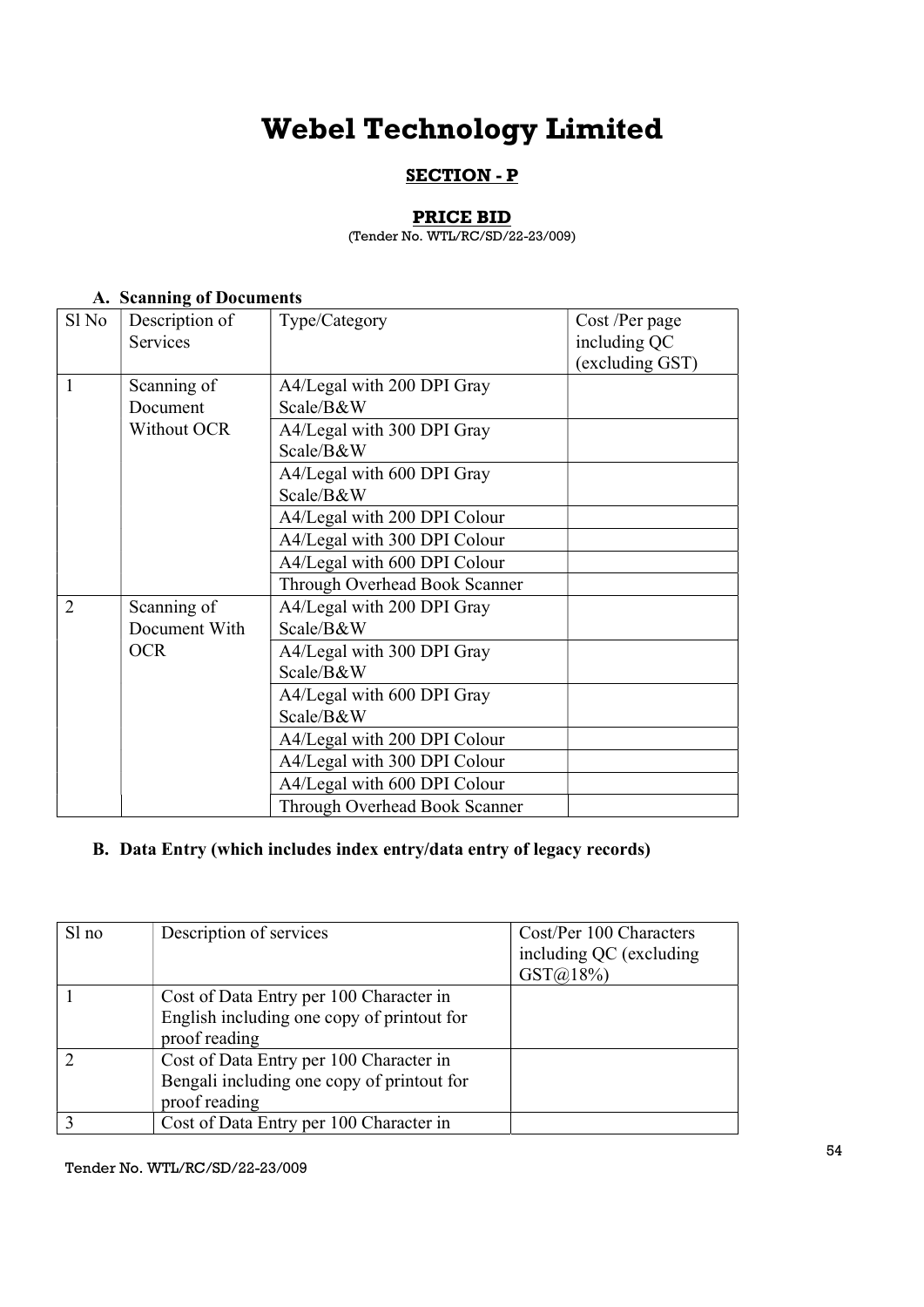| English                                 |  |
|-----------------------------------------|--|
| Cost of Data Entry per 100 Character in |  |
| Bengali                                 |  |

### C. Development of Software DMS / Data entry (if not provided by Department (where ever applicable)

| Sl no | <b>Description of service</b>                                                                                                                               | Lumpsum amount<br>(excluding $\text{GST@18\%}$ ) |
|-------|-------------------------------------------------------------------------------------------------------------------------------------------------------------|--------------------------------------------------|
|       | Cost of software application development and<br>implementation of DMS/Data Entry Software<br>for index entry after scanning/data entry of<br>legacy records |                                                  |

Note : At least 50% of technically qualified bidders with minimum 2 bidders in each category must agree to the L1 (Lowest) price for the proposed empanelment process to be effected. Otherwise, WTL may cancel the entire bid process and go for fresh tender or cancel all commercial offers and ask for fresh commercial offers from all the technically qualified bidders

 $(Rupec \dots \dots \dots \dots \dots \dots )$  – In words

Authorized Signatory (Signature In full): \_\_\_\_\_\_\_\_\_\_\_\_\_\_\_\_\_\_\_\_\_\_\_\_\_\_\_\_\_\_\_\_\_

Name and title of Signatory: \_\_\_\_\_\_\_\_\_\_\_\_\_\_\_\_\_\_\_\_\_\_\_\_\_\_\_\_\_\_\_\_\_\_\_\_\_\_\_\_\_\_\_

Address: